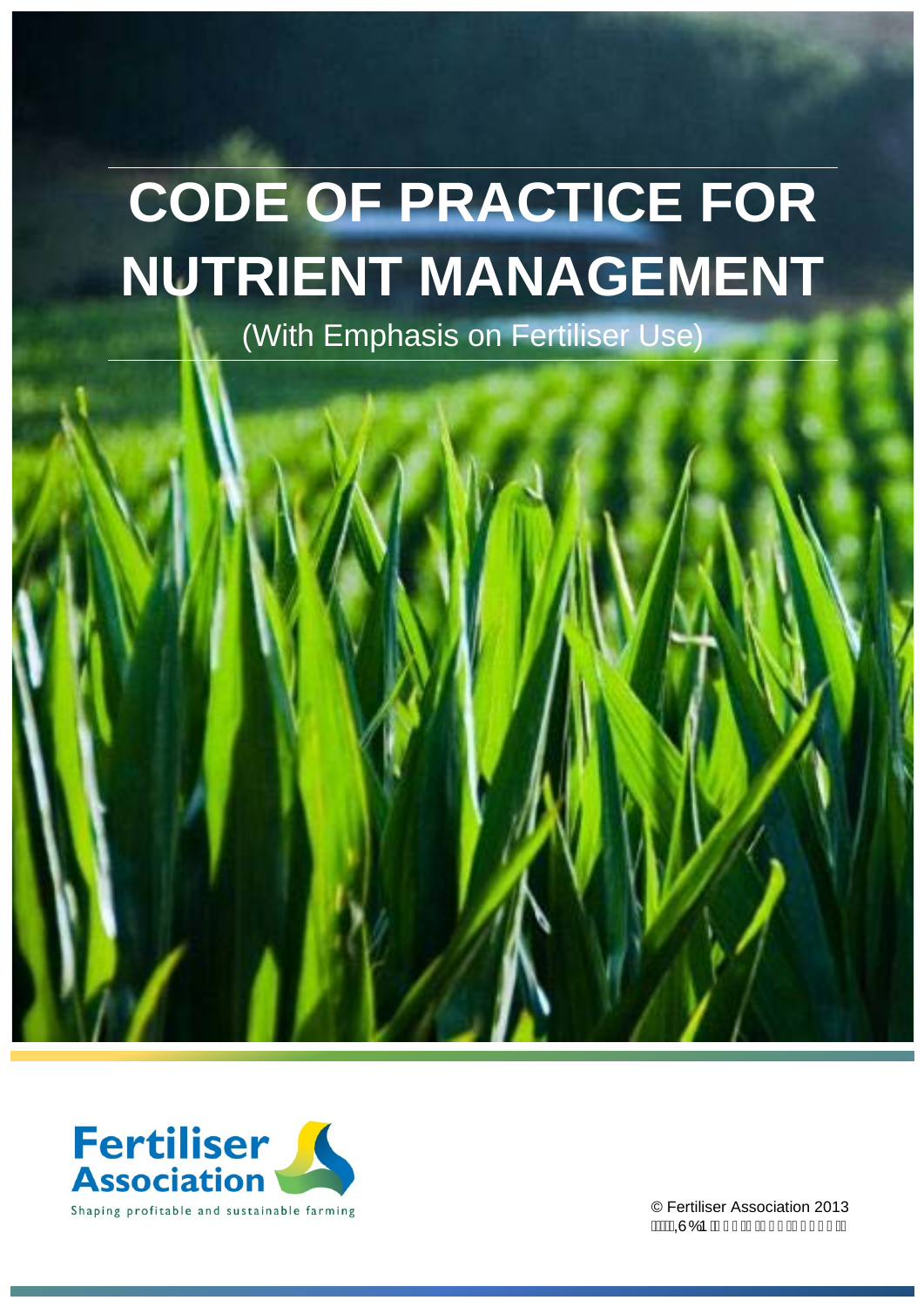# <span id="page-1-0"></span>**Contents**

| 1            |                                                              |  |
|--------------|--------------------------------------------------------------|--|
|              |                                                              |  |
|              |                                                              |  |
|              |                                                              |  |
|              |                                                              |  |
|              |                                                              |  |
| $\mathbf{2}$ |                                                              |  |
|              |                                                              |  |
|              |                                                              |  |
|              |                                                              |  |
|              |                                                              |  |
|              |                                                              |  |
| 3            |                                                              |  |
|              |                                                              |  |
|              |                                                              |  |
|              |                                                              |  |
|              |                                                              |  |
|              |                                                              |  |
| 4            |                                                              |  |
|              |                                                              |  |
|              |                                                              |  |
|              |                                                              |  |
|              |                                                              |  |
|              |                                                              |  |
|              |                                                              |  |
|              |                                                              |  |
|              |                                                              |  |
|              |                                                              |  |
|              |                                                              |  |
|              |                                                              |  |
|              |                                                              |  |
|              |                                                              |  |
| 5            | Good Management Practices and Considerations - Fertiliser 30 |  |
|              |                                                              |  |
|              |                                                              |  |
|              |                                                              |  |
|              |                                                              |  |
|              |                                                              |  |
|              |                                                              |  |
|              |                                                              |  |
|              |                                                              |  |
|              |                                                              |  |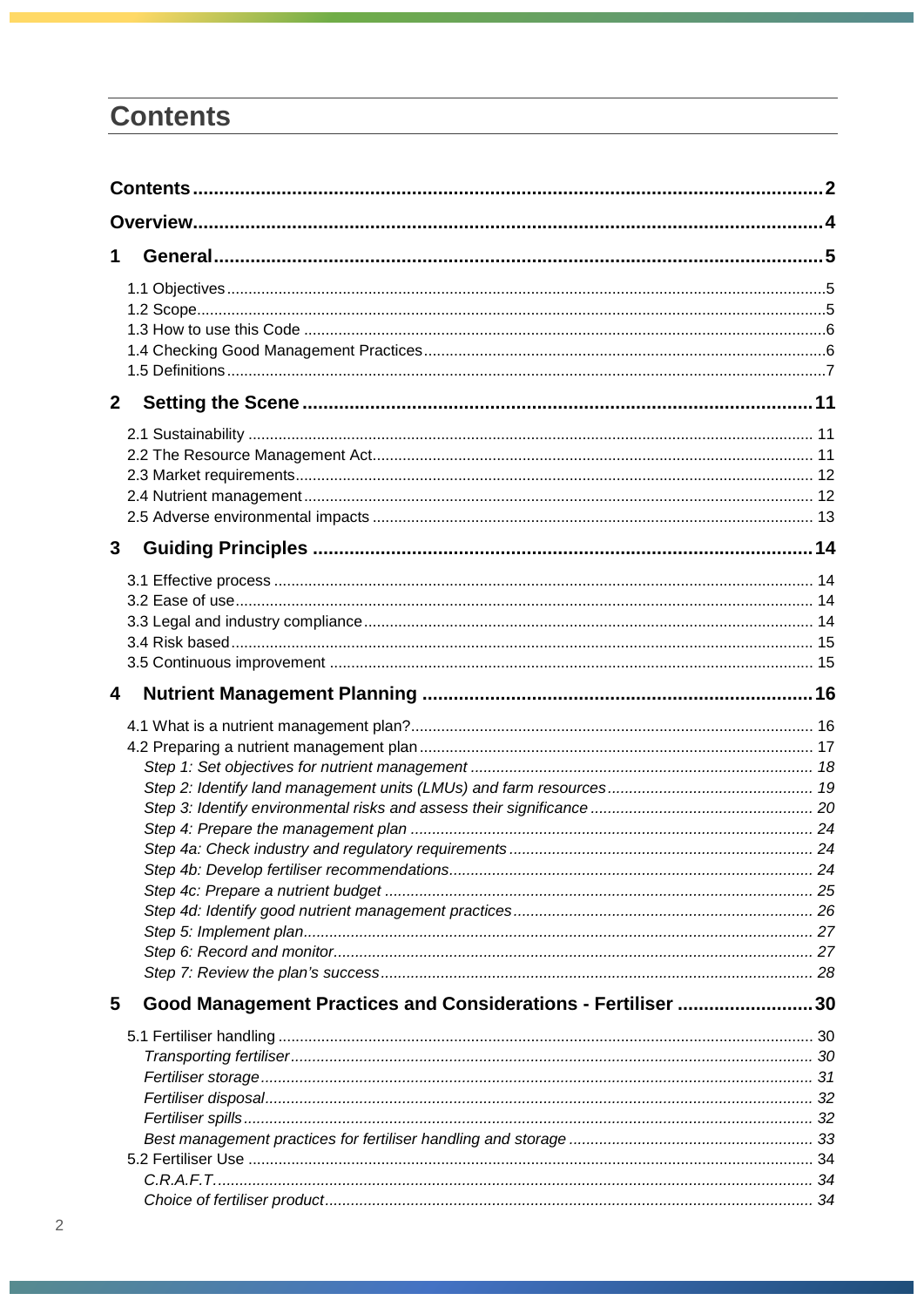| Code of Practice for the Management of Nutrient Solutions Released from Greenhouses 52 |  |
|----------------------------------------------------------------------------------------|--|
|                                                                                        |  |
|                                                                                        |  |
| Appendix 3: Fertiliser Activities and Environmental Concerns 53                        |  |
|                                                                                        |  |
|                                                                                        |  |
|                                                                                        |  |
|                                                                                        |  |
| Appendix 4: Nutrient Management Plan Template and User Guide59                         |  |
|                                                                                        |  |
|                                                                                        |  |
|                                                                                        |  |
|                                                                                        |  |
|                                                                                        |  |
|                                                                                        |  |
|                                                                                        |  |
|                                                                                        |  |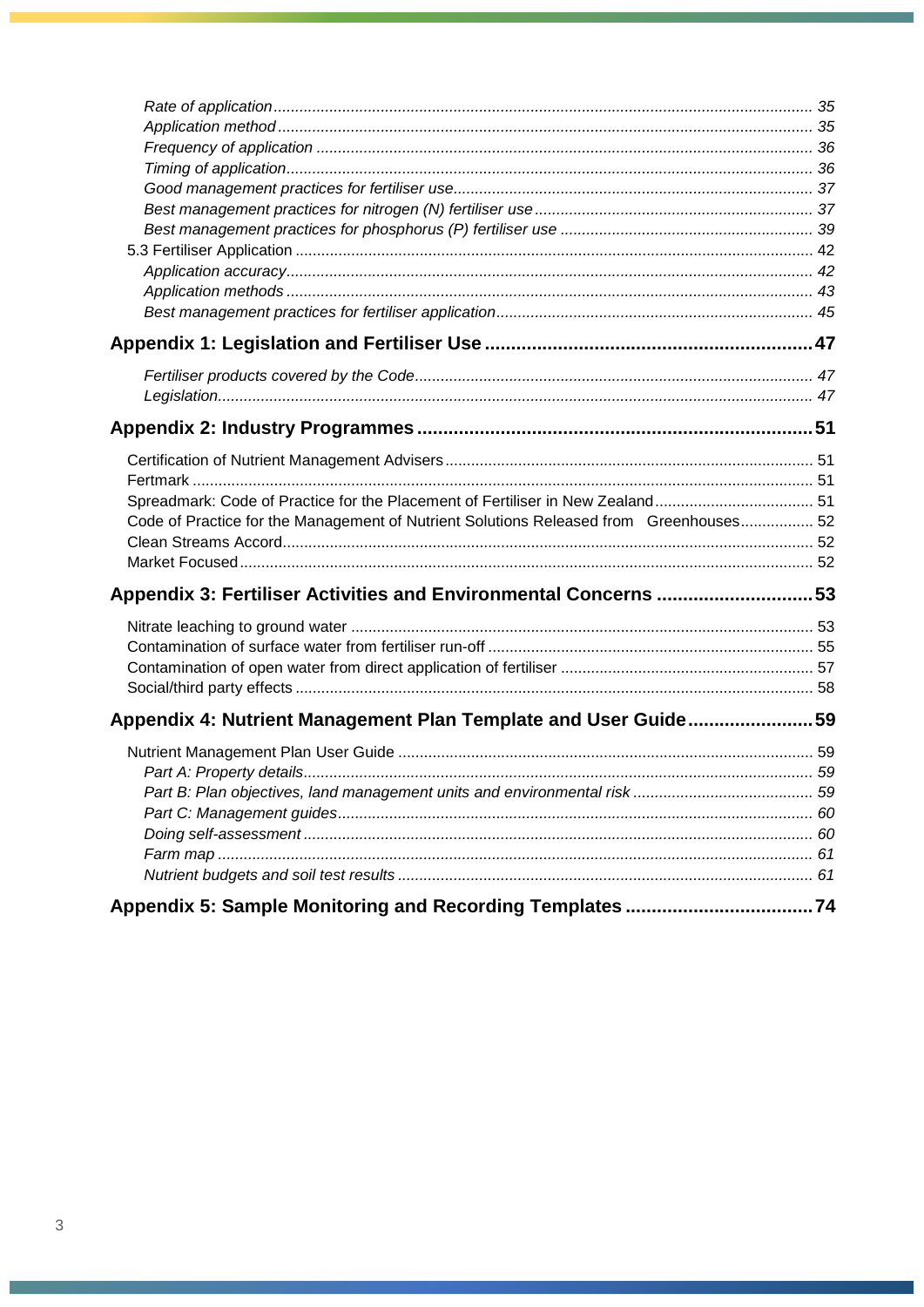# <span id="page-3-0"></span>**Overview**

The Fertiliser Association of New Zealand's *Code of Practice for Nutrient Management* (2013) considers fertiliser use within the broader context of nutrient management. With this approach, a nutrient budget is the basis for developing a nutrient management plan. This Code assists in achieving that, placing the planning within the context of a farm management system.

While it is mainly intended as a guide for nutrient advisers and consultants, this Code is also useful for land managers (farmers and growers) who want to know more about nutrient management planning and good nutrient management practices for their production system.

Wise nutrient management planning will enable land managers to demonstrate environmental care as they undertake production activities and aim to run a profitable business. Additionally, this Code will help land managers, consultants, Regional Councils and the public to have confidence in nutrient management practices throughout New Zealand's primary production sector.

It is not intended to be read from beginning to end. Users can select sections relevant to them, depending on their needs, farming systems and current level of nutrient management planning.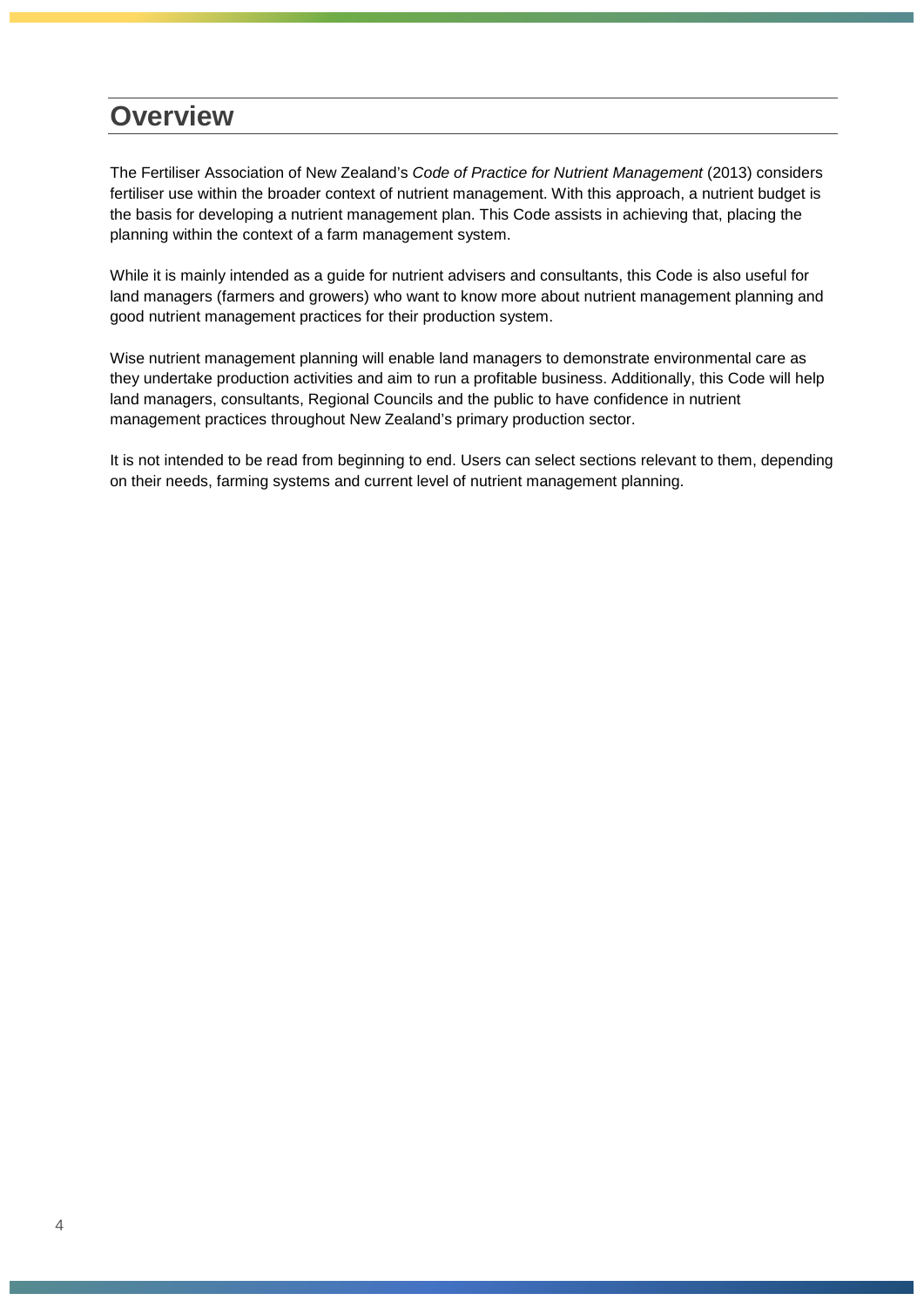# <span id="page-4-0"></span>**1 General**

# <span id="page-4-1"></span>**1.1 Objectives**

This *Code of Practice for Nutrient Management* provides a framework for the overall management of nutrients on arable and pastoral farms, horticulture and viticulture blocks, market gardens and forest plantations, and places special emphasis on the use of manufactured fertilisers. In particular the Code aims to ensure that such fertilisers are used safely, responsibly and effectively, while avoiding or mitigating adverse environmental effects.

#### **The Code objectives are:**

- to provide a simple yet effective process for nutrient management,
- to promote practices that ensure sustainable and economically viable use of fertiliser, and
- to provide users with information on sustainable nutrient management.
- to help support business owners (farmers and growers) to achieve their production and environmental goals for nutrient management.

Use of the Code will give users, regulatory authorities and markets the assurance they require that the nutrients used in New Zealand primary production are well managed to avoid or minimise adverse environmental impacts.

# <span id="page-4-2"></span>**1.2 Scope**

The Code sets out an overall process for the management of all deliberately applied nutrients but places special emphasis on the use of manufactured fertiliser products in primary production systems including arable, pastoral, horticultural and forestry production. The Code has been designed to help users comply with the acts and regulations that affect nutrient management activities in primary production.

For the purposes of this Code, fertiliser is considered to be essentially any manufactured product that is specifically produced to be applied to land to increase plant or animal performance, whether by increasing plant growth or overcoming nutrient deficiencies or imbalances. This means the Code covers products used to provide major nutrients (such as nitrogen, phosphorus, sulphur and potassium) plus products used to supply trace elements of importance to plants or animals (such as copper, boron, cobalt and selenium).

It is important to recognise that the deliberate application of manufactured fertiliser is not the sole source of nutrients added to New Zealand soils. This Code encourages all land managers (including farmers, growers and foresters) to understand the role of fertiliser in balancing overall nutrient inputs and outputs in their production system to achieve their production and profit objectives while managing effects on the environment.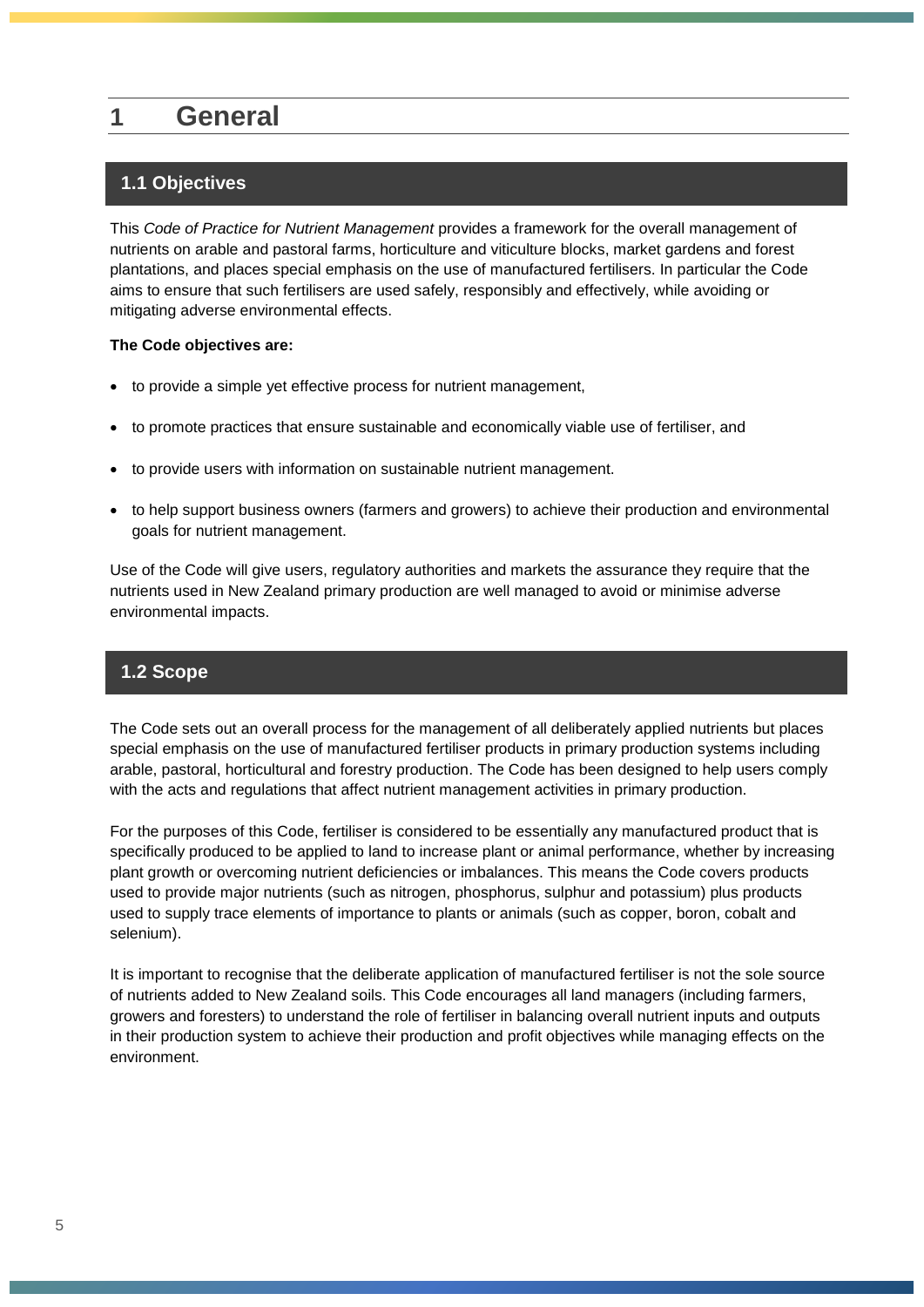#### <span id="page-5-0"></span>**1.3 How to use this Code**

#### **This Code is arranged to:**

- set the scene for adopting nutrient management planning, explaining the background to this process and the key concepts involved [\(Chapter 2, page 11 –](#page-10-0) Setting the Scene)
- explain how this Code's approach assists land managers to manage nutrients in farm production systems [\(Chapter 3, page 14](#page-13-0) – Guiding Principles)
- give detailed instructions on preparing a nutrient management plan for arable, pastoral, horticultural, and forestry production (Chapter 4, page 16 – [Nutrient Management Planning\)](#page-15-0)
- provide Good Management Practices to manage environmental risks from nutrient management activities (Chapter 5, page 30 – [Good Management Practices and Considerations](#page-29-0) – Fertiliser)
- provide more detailed explanations of technical or legal topics [\(Appendix 1, page 47\)](#page-46-0)
- give detailed information about a wide range of topics, including how nutrients behave in the soil and the processes involved, different fertiliser types, and application methods, view [Fact Sheets.](http://fertiliser.org.nz/Site/code_of_practice/fact_sheets/default.aspx)
- provide information on the Certification of Nutrient Management Advisers and how such Certified Advisers can be accessed.

#### **Refer to [definitions](#page--1-0) on page 7 for any unknown terms.**

#### **If you want…**

- *a full understanding of the reasons for using nutrient management plans* read Chapters 2, [page 11](#page-10-0) and [3, page 14](#page-13-0)
- *to prepare a nutrient management plan* go to [Chapter 4, page 16](#page-15-0) for the nutrient management planning process; use [Chapter 5, page 30](#page-29-0) to select Good Management Practices for your situation
- to check that present management is suitable see [Chapter 5, page 30](#page-29-0)
- more detail about nutrients and nutrient management topics see the [Fact Sheets](http://fertiliser.org.nz/Site/code_of_practice/fact_sheets/default.aspx)

#### **To get the most out of the nutrient management planning template:**

- First write a management plan follow the template
- Implement the plan and keep records
- Monitor the results
- <span id="page-5-1"></span>Use the results to review progress and decide on any plan revisions

# **1.4 Checking Good Management Practices**

This Code can be used to check Good Management Practices for nutrient budgeting and nutrient management planning are being followed. Requirements for each process may be set by a Regional Council. For example, where fertiliser application over a certain level requires a nutrient budget and/or nutrient management plan to be undertaken.

This Code assists land managers, alone or with the help of a Certified Nutrient Management Adviser, to follow the steps that may be required by a Regional Council in a specific situation.

#### **Requirements may include:**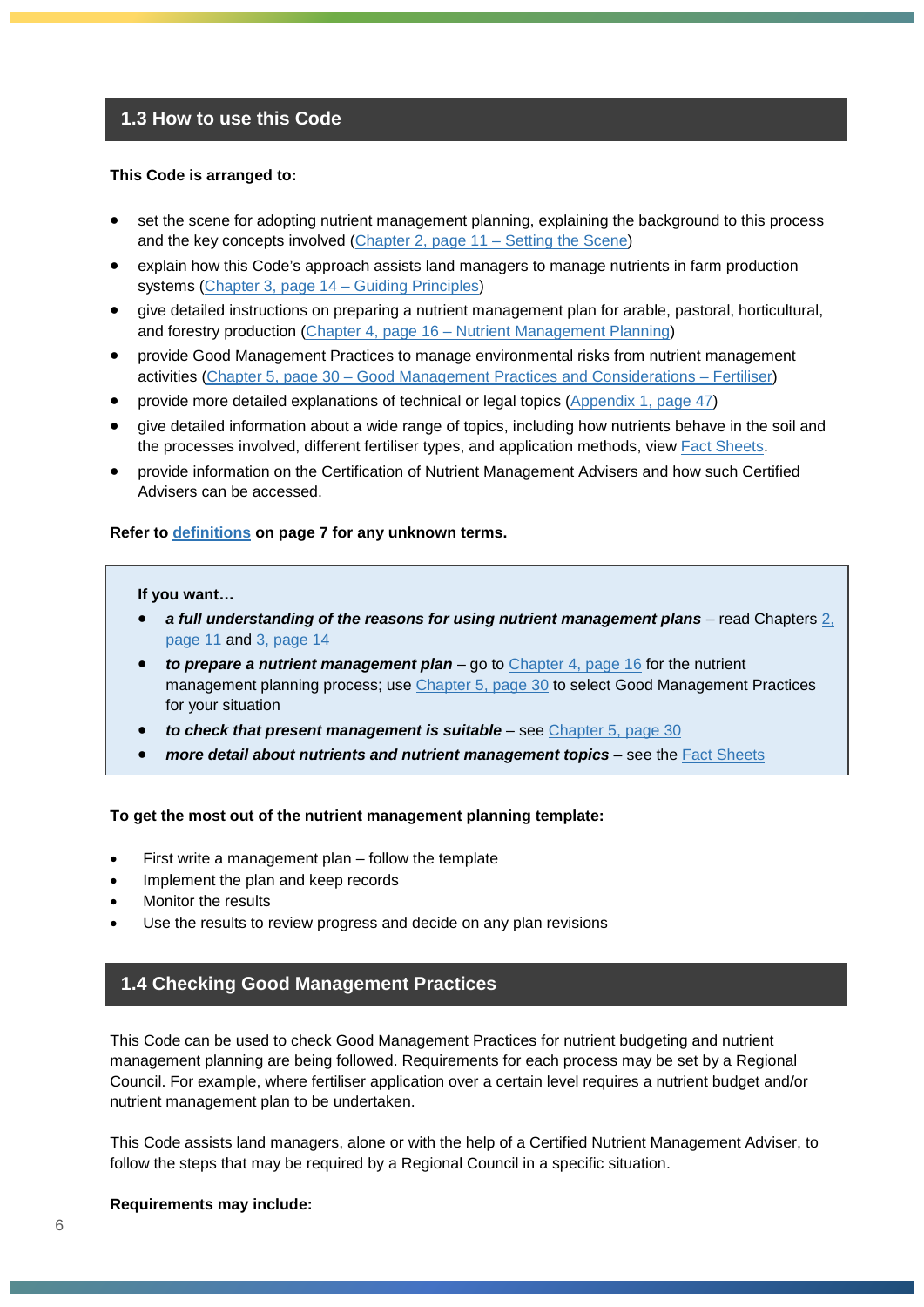- Nutrient Management Plan specific objectives [\(see page 18\)](#page--1-2)
- evidence that environmental risks have been assessed [\(see page 20\)](#page--1-3)
- a list of the legal and industry requirements which are relevant to the identified nutrient management activities undertaken on the property [\(see page 24\)](#page--1-4)
- an appropriate nutrient budget to determine your specific nutrient situation and next steps (see page [25\)](#page--1-5)

# **1.5 Definitions**

| <b>Applicator</b>                                      | A user with specific responsibility for application of fertiliser.                                                                                                                                                                                                                                                                                                                                                                                           |  |
|--------------------------------------------------------|--------------------------------------------------------------------------------------------------------------------------------------------------------------------------------------------------------------------------------------------------------------------------------------------------------------------------------------------------------------------------------------------------------------------------------------------------------------|--|
| Good management practice                               | A procedure that is accepted or prescribed as being a demonstrated,<br>correct and effective control, technology, measure or operating method<br>that is socially, economically, and technically feasible for mitigating or<br>avoiding contamination from non-point sources.                                                                                                                                                                                |  |
| <b>Capital application</b>                             | A fertiliser input additional to maintenance requirements which aims to<br>raise soil nutrient status as measured by soil testing.                                                                                                                                                                                                                                                                                                                           |  |
| <b>Carrier</b>                                         | A person/item that provides services for moving items from one place to<br>another.                                                                                                                                                                                                                                                                                                                                                                          |  |
| <b>Certification</b>                                   | Authorisation that the item, practice or service is what it is stated to be.                                                                                                                                                                                                                                                                                                                                                                                 |  |
| <b>Certified Nutrient</b><br><b>Management Adviser</b> | A qualified and experienced nutrient management adviser who has<br>demonstrated their competence in preparing nutrient management plans<br>by meeting the certification requirements of the Nutrient Management<br>Adviser Certification Programme and whose name is recorded as a<br>certified adviser on the website of the Nutrient Management Adviser<br><b>Certification Programme:</b><br>http://www.nmacertification.org.nz/site/nutrient_management/ |  |
| <b>Coefficient of variation (CV)</b>                   | The deviation of the item from a reference value. A statistical<br>measurement which is expressed as a percentage of the reference<br>value.                                                                                                                                                                                                                                                                                                                 |  |
| <b>Consequence</b>                                     | The result of an action. In nutrient management planning, the<br>environmental consequences of nutrient management activities are<br>particularly relevant.                                                                                                                                                                                                                                                                                                  |  |
| <b>Consultant</b>                                      | A person who operates in the field of providing advice generally on a fee<br>paid basis.                                                                                                                                                                                                                                                                                                                                                                     |  |
| <b>Contaminant</b>                                     | Includes any substance (including gases, liquids, solids and micro-<br>organisms) or energy (excluding noise) or heat, that either by itself or in<br>combination with the same, similar, or other substances, energy, or heat<br>When discharged into water, changes or is likely to change<br>(a)                                                                                                                                                          |  |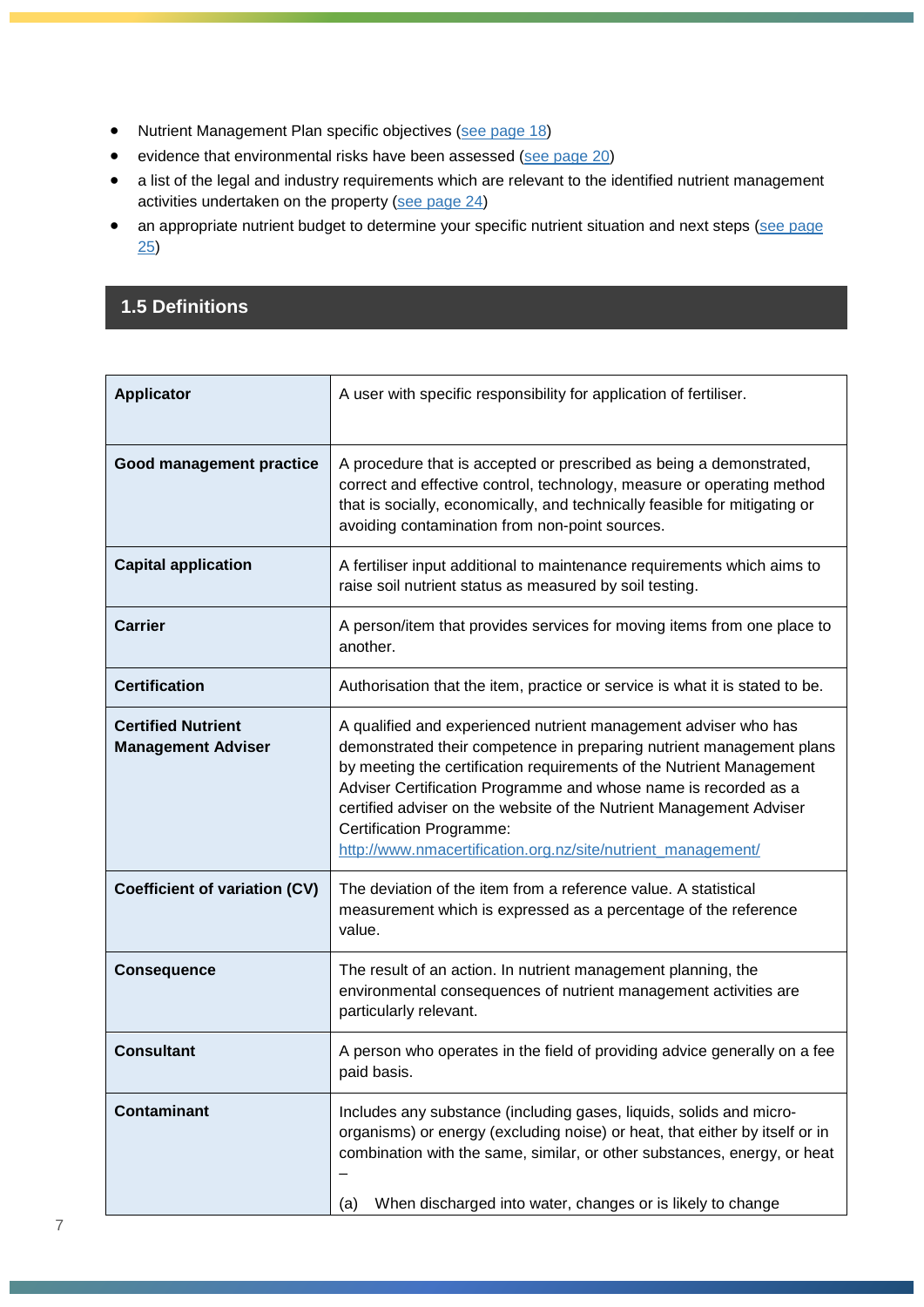|                                                        | the physical, chemical or biological condition of water; or                                                                                                                                                                                                                 |  |  |
|--------------------------------------------------------|-----------------------------------------------------------------------------------------------------------------------------------------------------------------------------------------------------------------------------------------------------------------------------|--|--|
|                                                        | When discharged onto or into land or into air, changes or is<br>(b)<br>likely to change the physical, chemical, or biological<br>condition of the land or air onto or into which it is<br>discharged (s2 RMA).                                                              |  |  |
| <b>District Plan</b>                                   | An operative plan approved by a territorial authority under the first<br>schedule (to the RMA) and includes all operative changes to such a plan<br>(whether arising from a review or otherwise).                                                                           |  |  |
| <b>Fact Sheet</b>                                      | A paper which summarises key information relevant to a specific topic<br>and which indicates where further information may be found.                                                                                                                                        |  |  |
| <b>Fertiliser</b>                                      | Any substance (whether solid or fluid in form) which is described as or<br>held out to be for, or suitable for, sustaining or increasing the growth,<br>productivity, or quality of plants or animals through the application of<br>essential nutrients to plants or soils. |  |  |
| <b>Fertiliser blend</b>                                | A product obtained by dry mixing of relatively homogenous fertiliser<br>materials.                                                                                                                                                                                          |  |  |
| <b>Fertiliser user</b>                                 | A person who takes delivery of fertiliser materials for the purposes of<br>applying them to the land.                                                                                                                                                                       |  |  |
| <b>Fine particle application</b>                       | A term commonly used to describe application of a suspension fertiliser.                                                                                                                                                                                                    |  |  |
| <b>Foliar analysis</b>                                 | A direct measurement of the level of nutrients contained within the plant<br>tissue at the time of sampling.                                                                                                                                                                |  |  |
| <b>GIS (Geographical</b><br><b>Information System)</b> | Computer system for mapping and displaying geographical information.                                                                                                                                                                                                        |  |  |
| <b>GPS (Global Positioning</b><br>System)              | Satellite and associated ground station system that allows a user to<br>accurately determine their location (longitude, latitude and altitude) in any<br>weather, day or night, anywhere on earth.                                                                          |  |  |
| Groundwater                                            | Any subsurface body of natural water.                                                                                                                                                                                                                                       |  |  |
| <b>Indicator</b>                                       | A parameter or value derived from data, which points to, provides<br>information about, or describes the state of a<br>phenomenon/environment/area, with a significance extending beyond<br>that directly associated with a parameter value.                                |  |  |
| <b>Inherent risk</b>                                   | Background risk due to a particular combination of natural<br>characteristics. Inherent risk does not consider Good Management<br>Practices applied to reduce any potential adverse impacts of the activity.                                                                |  |  |
| <b>Iterative</b>                                       | A repeated process of re-evaluation to achieve best results.                                                                                                                                                                                                                |  |  |
| <b>Land manager</b>                                    | Farmer, grower, viticulturalist, forester - anyone managing a growing<br>system which requires nutrient management.                                                                                                                                                         |  |  |
| Land management unit                                   | An area of land that can be farmed or managed in a similar way, due to                                                                                                                                                                                                      |  |  |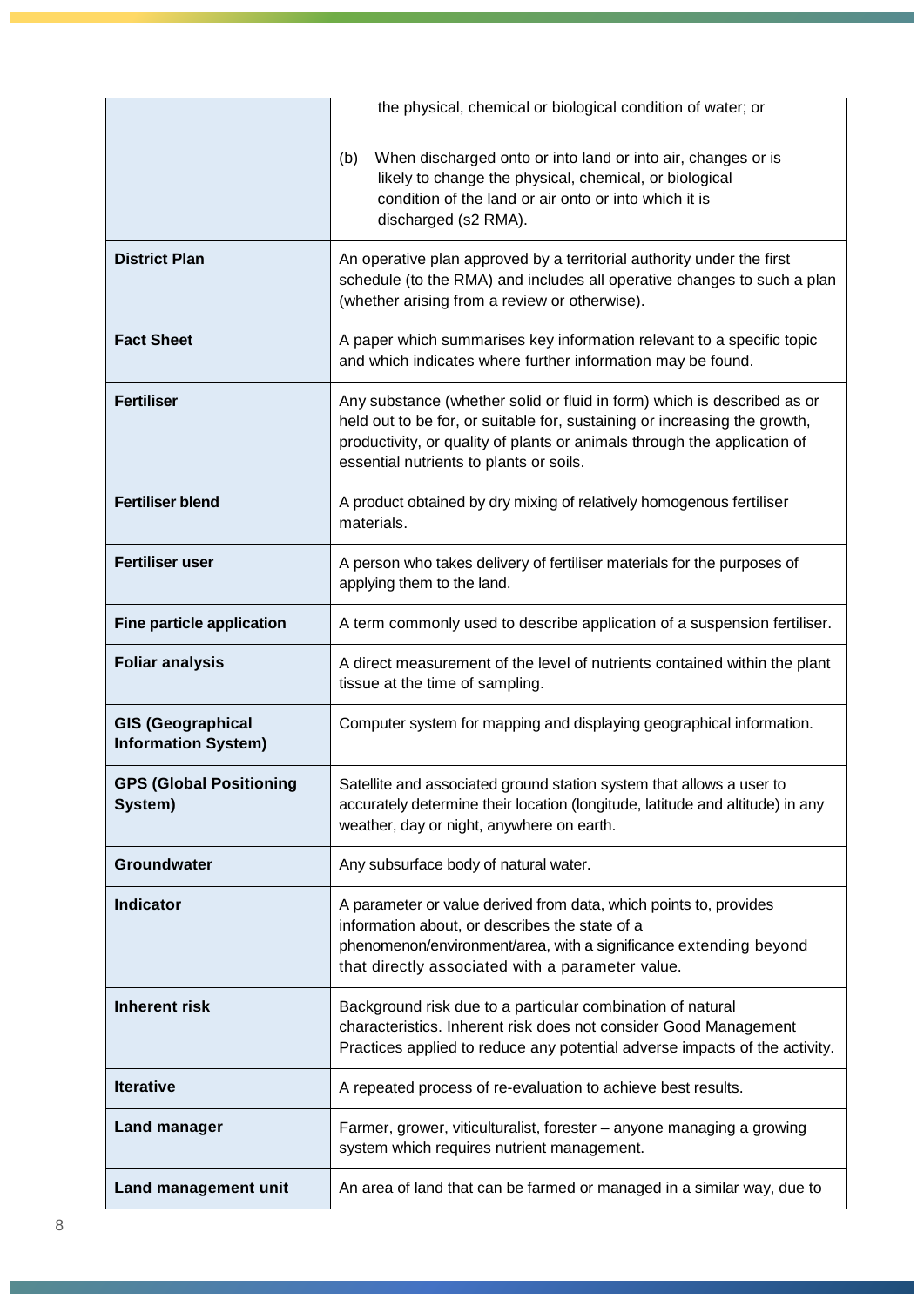|                                          | the soil type, capabilities and function, and strategic importance to the<br>farming system.                                                                                                                                                                                                                                                                                                                                                                                                  |  |
|------------------------------------------|-----------------------------------------------------------------------------------------------------------------------------------------------------------------------------------------------------------------------------------------------------------------------------------------------------------------------------------------------------------------------------------------------------------------------------------------------------------------------------------------------|--|
| Likelihood                               | The probability of an event occurring. In nutrient management planning,<br>the likelihood of adverse environmental effects arising from nutrient<br>management activities is particularly relevant.                                                                                                                                                                                                                                                                                           |  |
| <b>Maintenance application</b>           | A fertiliser input that maintains the balance between input and output<br>of nutrients as measured by soil nutrient status from a soil test.                                                                                                                                                                                                                                                                                                                                                  |  |
| <b>Nitrification-inhibitor</b>           | A product which slows the first stage of nitrification in the soil and<br>reduces the rate at which ammonium is converted into nitrate, thus<br>reducing the potential for N leaching losses and nitrous oxide gas<br>emissions.                                                                                                                                                                                                                                                              |  |
| <b>Nutrients</b>                         | Essential elements required for normal growth and development of plants<br>and/or animals.                                                                                                                                                                                                                                                                                                                                                                                                    |  |
| <b>Nutrient audit</b>                    | The process of examining and assessing a nutrient budget.                                                                                                                                                                                                                                                                                                                                                                                                                                     |  |
| <b>Nutrient management</b><br>activities | Activities associated with the design and implementation of a nutrient<br>management plan.                                                                                                                                                                                                                                                                                                                                                                                                    |  |
| <b>Nutrient budget</b>                   | Statement of the total nutrient balance for a specific area or production<br>system, taking into account all the nutrient inputs and all the outputs.                                                                                                                                                                                                                                                                                                                                         |  |
| Nutrient management plan                 | A nutrient management plan (NMP) is a written plan that describes how<br>the major plant nutrients (nitrogen, phosphorus, sulphur and potassium,<br>and any others of importance to specialist crops) will be managed<br>annually on a particular area or property. This plan will be implemented<br>to optimise productivity, to reduce nutrient losses and to avoid, remedy<br>or mitigate adverse effects on the environment. See page 16 for the<br>Nutrient Management Planning Process. |  |
| <b>Organic fertiliser</b>                | Carbonaceous materials mainly of vegetable and/or animal origin added<br>to the soil specifically for the nutrition of plants and which contain<br>nutrients as per the definition of a fertiliser.                                                                                                                                                                                                                                                                                           |  |
| Point of sale                            | The place where the ownership of an item moves from one person to<br>another.                                                                                                                                                                                                                                                                                                                                                                                                                 |  |
| <b>Regional plan</b>                     | A Regional Council document produced under the RMA on behalf of the<br>local community, which sets out objectives, policies, and methods,<br>(including rules), for the sustainable management of natural and<br>physical resources.                                                                                                                                                                                                                                                          |  |
| <b>Regional policy statement</b>         | A policy framework prepared by a Regional Council under the first<br>schedule to the RMA.                                                                                                                                                                                                                                                                                                                                                                                                     |  |
| Soil sample                              | For pasture, typically a set of 15 or more soil cores of 7.5cm depth which<br>are bulked for analysis as a sample. For crops/horticulture, depth of<br>sample taken varies as can minimum number of cores.                                                                                                                                                                                                                                                                                    |  |
| Soil test                                | A procedure to estimate the nutrient status of the soil at the time of                                                                                                                                                                                                                                                                                                                                                                                                                        |  |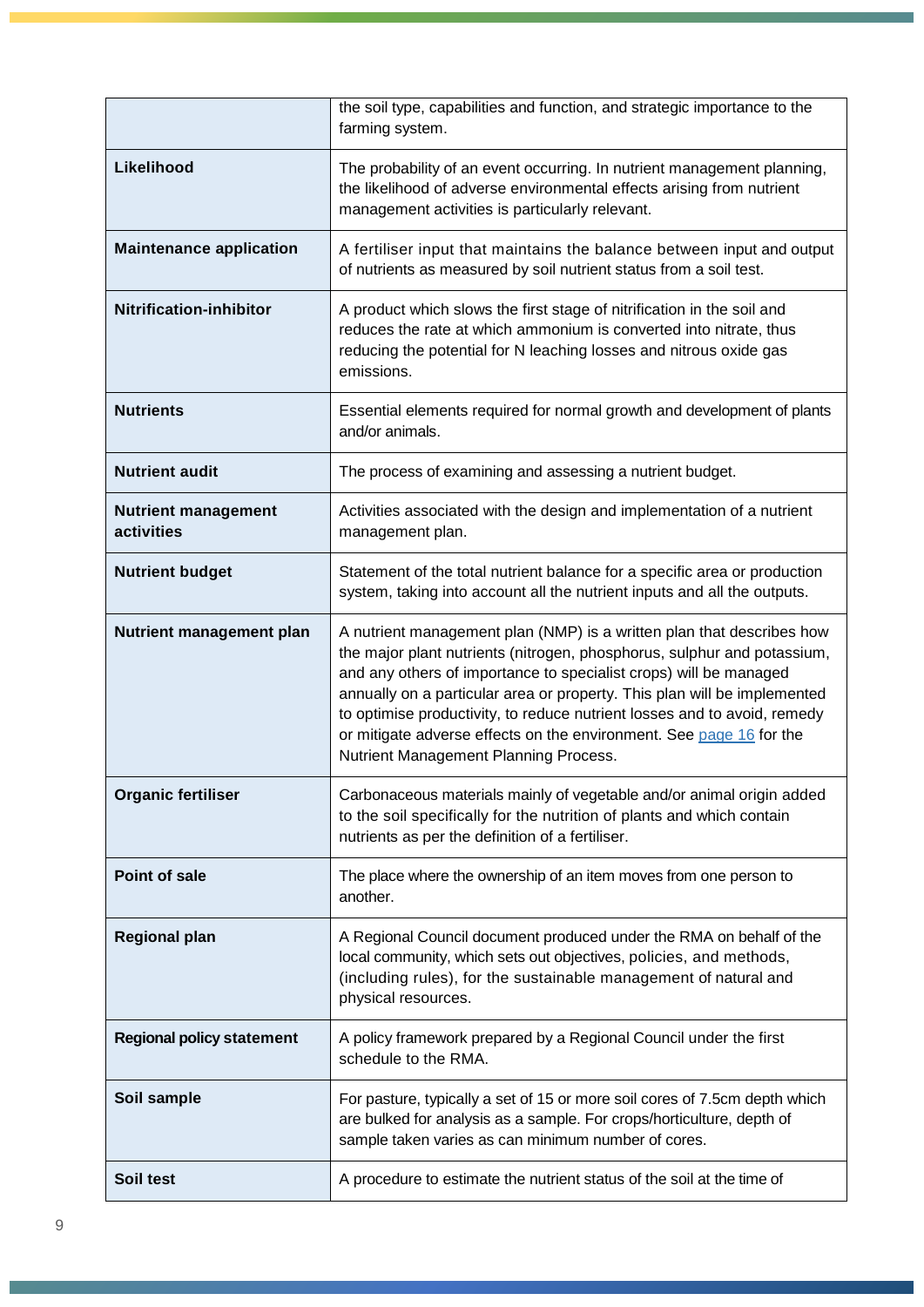|                         | sampling.                                                                                                                                                                                                                                                                                                      |  |  |
|-------------------------|----------------------------------------------------------------------------------------------------------------------------------------------------------------------------------------------------------------------------------------------------------------------------------------------------------------|--|--|
| Segregation             | The separation of physical materials. The tendency of a uniform mixture<br>containing a range of different particle sizes or densities to separate into<br>classes.                                                                                                                                            |  |  |
| Soil quality            | A qualitative term referring to the physical, chemical and biological<br>attributes of a soil.                                                                                                                                                                                                                 |  |  |
| <b>Standards</b>        | Standards in the context of this Code of Practice for Nutrient<br>Management means; technical specifications representing a reliable<br>and consistent practical guideline. For clarity's sake, standards in this<br>context are a practical definition, and do not have legal status, effect or<br>operation. |  |  |
| <b>Surface water</b>    | Any above-ground body of water including streams, rivers, wetlands,<br>ponds, drains, dams and harbours.                                                                                                                                                                                                       |  |  |
| Sustainable management  | Managing the use, development, and protection of natural and physical<br>resources in a way, or at a rate, which enables people and communities<br>to provide for their social, economic, and cultural wellbeing and for<br>their health and safety while:                                                     |  |  |
|                         | Sustaining the potential of natural and physical resources<br>a)<br>(excluding minerals) to meet the reasonably foreseeable<br>needs of future generations; and                                                                                                                                                |  |  |
|                         | b)<br>Safeguarding the life-supporting capacity of air, water, soil,<br>and ecosystems; and                                                                                                                                                                                                                    |  |  |
|                         | Avoiding, remedying, or mitigating any adverse effects of<br>C)<br>activities on the environment (s5 (2) RMA)                                                                                                                                                                                                  |  |  |
| <b>Urease inhibitor</b> | Products which slow the conversion of urea to ammonium while the<br>nitrogen fertiliser is on the soil surface, thus reducing the potential for<br>nitrogen loss as ammonia gas.                                                                                                                               |  |  |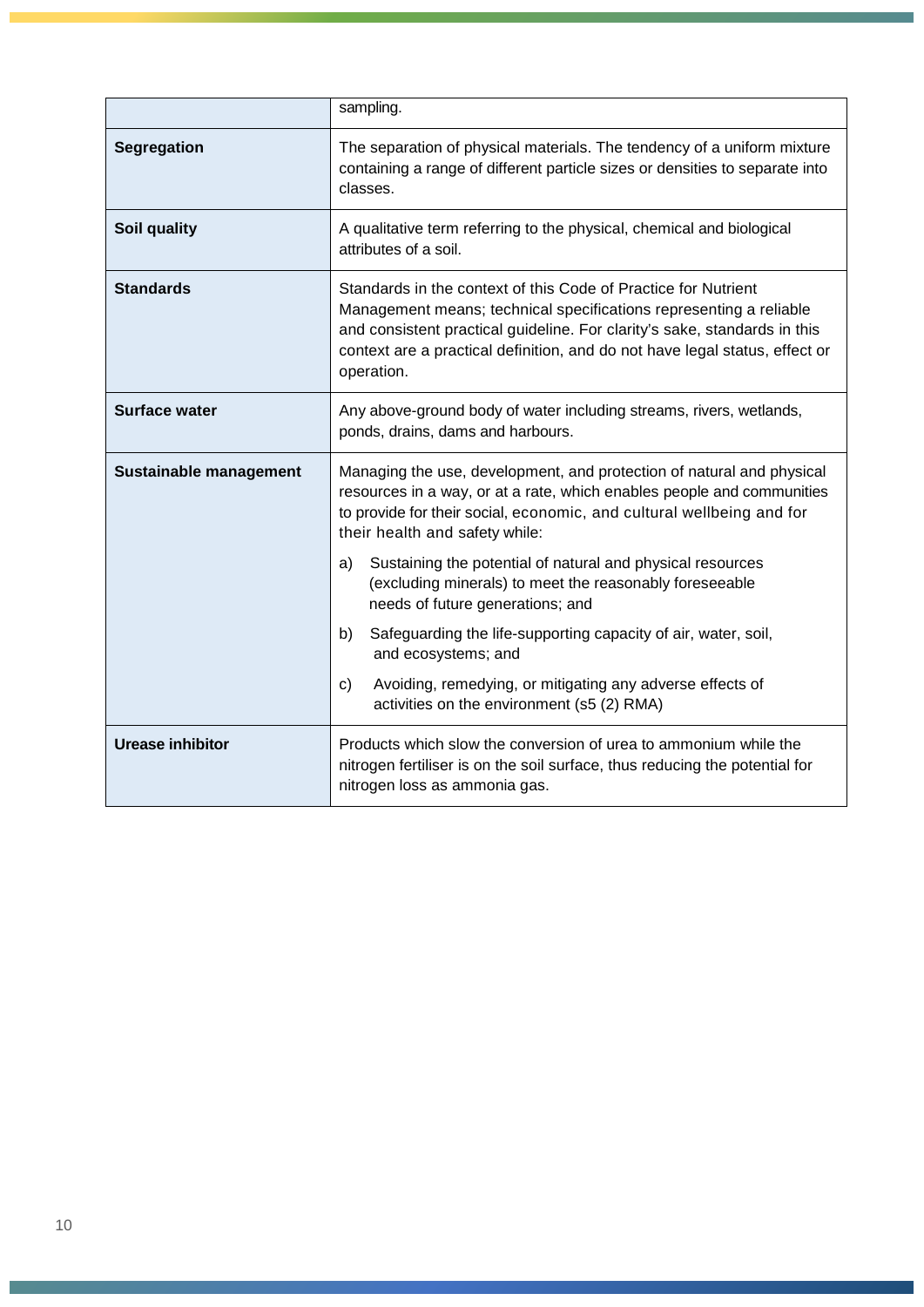# <span id="page-10-0"></span>**2 Setting the Scene**

<span id="page-10-1"></span>This chapter explains the key ideas behind the nutrient management concept required under this Code. If you prefer to go straight to nutrient management planning, see [chapter 4, page 16.](#page-15-0)

## **2.1 Sustainability**

The term 'sustainability' implies the ability to keep doing a particular activity indefinitely, without unacceptable impact on people, land or other natural resources. This Code recognises three key principles of sustainability that can be summarised as:

#### • *environmental issues*

Environmentally sustainable land use practices must manage any potential adverse effects to avoid unacceptable degradation of land, air and water resources. Ideal management practices will enhance resources and boost productive potential.

• *financial issues*

Sustainable farming keeps management activities economically viable and holds any variation in profit (and the risk of poor returns) to an acceptable level.

• *social issues*

Production practices must be acceptable to local communities and to final product markets.

Assessing sustainability is a balancing act that compares impacts across these three areas. Sustainable nutrient management helps avoid serious adverse effects on the environment while achieving economically viable levels of production, profit and risk, both nationally and on individual farms.

#### <span id="page-10-2"></span>**2.2 The Resource Management Act**

The Resource Management Act 1991 (RMA) was introduced "to promote the sustainable management of natural and physical resources." It requires every person to recognise their duty to avoid, remedy, or mitigate any adverse effect on the environment that could arise from their activity.

The RMA is given effect through regional and district plans – e.g. regional air quality plans, water quality plans and land (soil) management plans. In particular, Regional Councils have responsibility for controlling discharges to land, water, and air. This has implications for fertiliser handling and use, as well as overall loss of nutrients from land use activities.

Nutrient management activities often include fertiliser use and the disposal of animal waste products. It is important to realise that nutrient management activities that are classed as 'permitted activities' (i.e. that can be practiced without resource consent so long as management complies with certain conditions) in one region may have different conditions imposed or even require resource consent in another. It is up to each landowner or manager to make sure they know their regional plan requirements and meet these.

Some Regional Council rules may list fertiliser use applied in accordance with this Code as a permitted activity, but they may also list other permitted activity conditions that the land owner or manager will need to be aware of.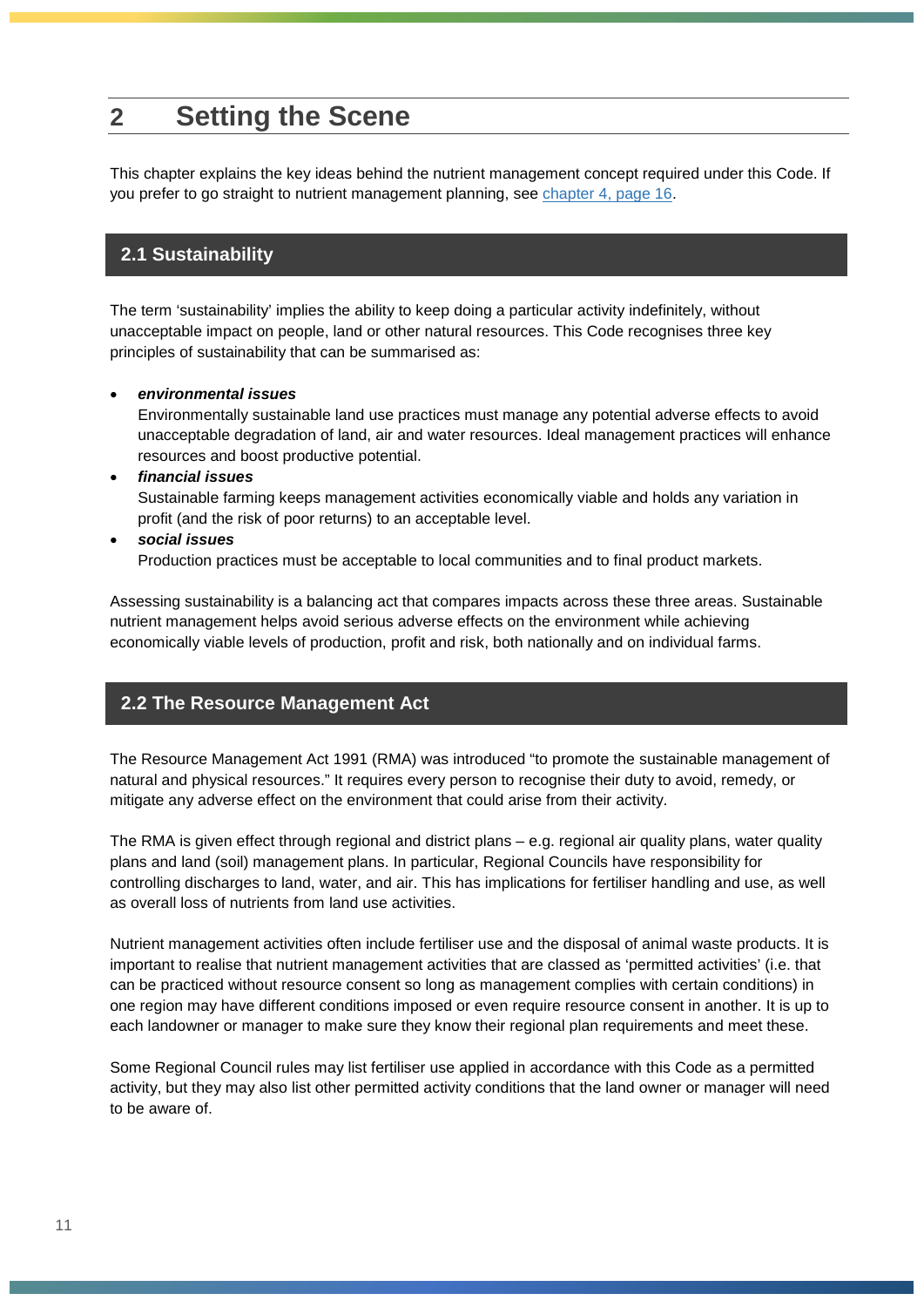#### <span id="page-11-0"></span>**2.3 Market requirements**

Given that most of New Zealand's produce is exported, it is essential that land managers understand the requirements of their customers, locally and internationally. Environmental protection is important to many international markets and may also be used as a non-tariff trade barrier to restrict the import of New Zealand goods.

Internationally, the regulatory environment includes standards and restrictions that could pose threats to New Zealand's primary producers. Using this Code should give international markets the assurance they require that there is an effective process in place for the management of soil nutrients.

#### **Some specific QA schemes and programmes that land managers should be aware of are:**

New Zealand GAP: [http://www.newzealandgap.co.nz](http://www.newzealandgap.co.nz/)

GLOBAL G.A.P: [http://www.globalgap.org/uk\\_en](http://www.globalgap.org/uk_en/)

<span id="page-11-1"></span>Global Food Safety Initiative: [http://www.mygfsi.com](http://www.mygfsi.com/)

## **2.4 Nutrient management**

'Nutrient management' is a very important concept in ensuring efficient nutrient use and avoiding or mitigating adverse environmental impacts. It combines production and environmental aspects of nutrient input and output management, rather than considering manufactured fertiliser use in isolation. Complete nutrient management looks more widely at all sources of nutrient input and output and considers manufactured fertiliser use as part of the mix.

#### **Nutrient input sources could include those:**

- supplied through breakdown of organic matter (including applied compost or naturally occurring organic matter) and continued weathering of soil materials
- applied in fertiliser use
- deposited in urine and dung
- returned through the irrigation of dairy effluent
- added through the importing of supplementary feed
- nitrogen fixed from the atmosphere by clovers and other legumes
- deposited aerially

#### **Nutrient outputs could include:**

- nutrients taken off in products (e.g. fruit, vegetables, grain, logs, meat, wool, milk)
- crop residues removed from the paddock or burnt on site
- losses through erosion, leaching, surface flow and return to the atmosphere
- hay and silage sold off farm
- transfers to unproductive areas (e.g. raceways, stock camps)

Nutrients are essential for healthy plant and animal production, and deliberate nutrient inputs are often required to enhance productivity and address animal health issues. However, poor nutrient management can lead to consequences that are highly undesirable, environmentally, socially and economically. Implementing nutrient management planning will help land managers to maximise the efficiency of their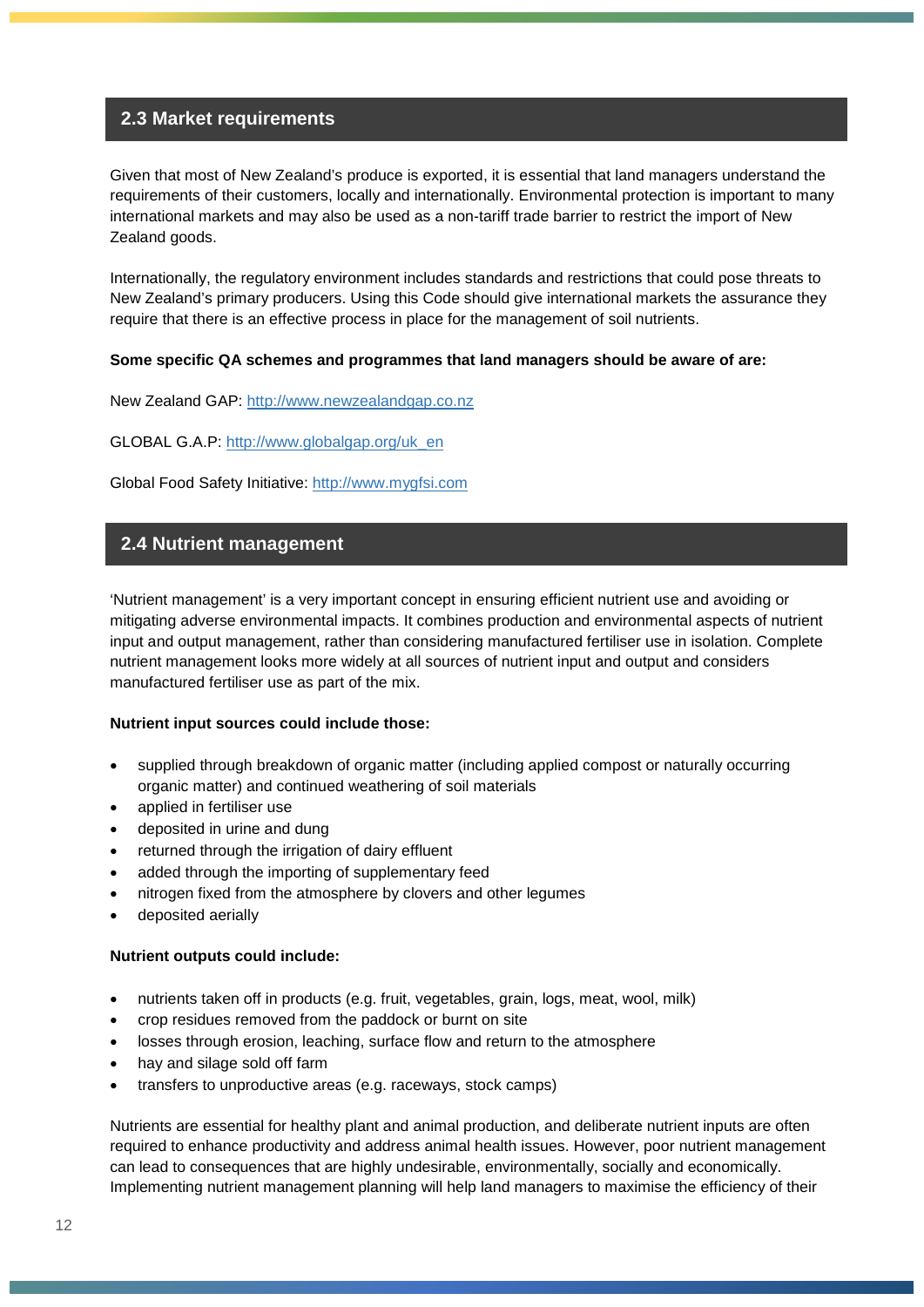use of nutrients, which will in turn avoid or minimise adverse environmental impacts and increase overall production efficiency.

This Code provides a procedure for the management of all nutrients used in primary production systems, with special emphasis on the management of manufactured fertiliser inputs.

## <span id="page-12-0"></span>**2.5 Adverse environmental impacts**

'Adverse environmental impacts' refer to any harmful effects on the environment – for example, degradation of soil, water or air, changes that reduce flora or fauna habitat or make the local environment socially unacceptable.

Adverse environmental effects associated with nutrient management can occur through one or more of the following mechanisms<sup>[1](#page-12-1)</sup>:

*Leaching =* occurs when water carrying dissolved nutrients moves beyond the plant root zone. Potential consequences include harmful contamination of ground water or waterways, and poor performance of target crops if necessary nutrients are lost in leaching.

*Runoff =* storm water and surface water run-off carrying nutrients away from the target area. Potential consequences include algal blooms in waterways, water contamination making the water source unsuitable for farm or domestic supply, and reduced nutrients available to the crop or pasture on the target area.

*Airborne =* air quality effects associated with dust arising from fertiliser handling and application. Potential consequences include poor air quality (dust, odour), complaints from neighbours and contamination of water bodies and water supplies.

*Mine* = declining soil fertility due to net export of nutrients in product without replacement. Potential consequences include declining soil fertility, falling production, reduced feed value of pasture or crops and lower profit.

*Load =* the accumulation of nutrients and undesired substances, particularly on non-target areas*.* Potential consequences include imbalances of nutrients in soil and produce, and toxic levels of nutrient.

*Atmospheric* = greenhouse gas emissions that occur when nitrous oxide (N<sub>2</sub>O) and nitric oxide (NO) are released from urine patches and as nitrogen fertiliser products are converted to nitrate. Potential consequences are increased emission of greenhouse gases.

This Code provides a procedure for managing or avoiding the potential adverse environmental impacts associated with nutrient use on a range of farming systems.

<span id="page-12-1"></span> <sup>1</sup> *Fertiliser Industry Federation of Australia (2001):* Cracking the Nutrient Code, Guidelines for developing a Nutrient Management Code of Practice for your industry, region or farm.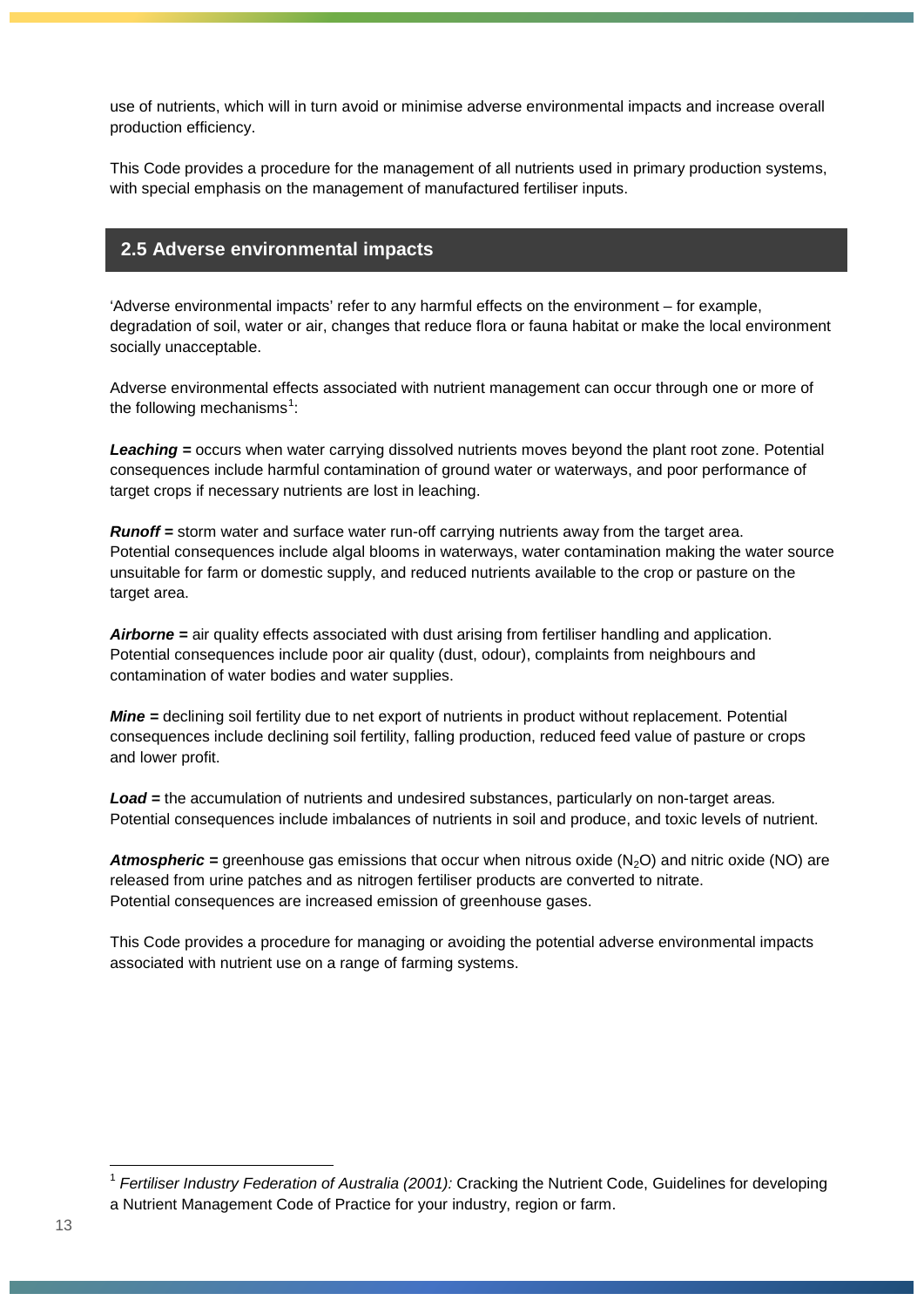# <span id="page-13-0"></span>**3 Guiding Principles**

These guiding principles are built into the nutrient management approach in this Code. They are the underlying philosophies used in this Code that enable land managers to use this Code to manage nutrients practically, profitably and responsibly in their production systems.

#### <span id="page-13-1"></span>**This Code's five guiding principles are:**

## **3.1 Effective process**

#### *Nutrient management planning can improve results for land managers and the environment simultaneously.*

Change for its own sake never makes sense – there must be a reason for it. The nutrient management process as outlined in this Code is a simple, effective process that enables land managers to maximise the benefits of nutrient use while avoiding or mitigating adverse effects on the environment. Widespread adoption of the process can be expected to aid production and profit while addressing community and market environmental concerns.

Although not all land managers face a requirement for external audit of their practices, this Code is set out so use of this Code can be audited. Keeping good records is an essential part of this process.

Involvement of a Certified Nutrient Management Adviser will assist land managers in the implementation of this Code.

#### <span id="page-13-2"></span>**3.2 Ease of use**

*Nutrient management must be 'user friendly' – i.e. it allows the user to accept responsibility for their actions, is simple yet effective and allows the user some flexibility to choose and adapt practices to suit their situation.*

Simplicity and flexibility do not mean 'dumbing down' to a system that does not achieve environmental objectives. Rather, the approach advocated through this Code encourages land managers to use their knowledge and skills to understand, choose and apply the most suitable practices for their individual situations. In practice, this can produce greater environmental benefit than can be achieved by prescribing practices for all land managers to follow regardless of situation.

# <span id="page-13-3"></span>**3.3 Legal and industry compliance**

*As a minimum, this Code requires compliance with legal and industry requirements relating to nutrient management. In reality, many land managers will aim higher than this as they seek effective nutrient use and value for money from their investment in nutrients.*

While helping users meet legal requirements, this Code provides flexibility in how land managers select practices that apply to their situation and production systems. It provides a framework of practices that should be followed to assist in meeting regulatory requirements and defines practices that are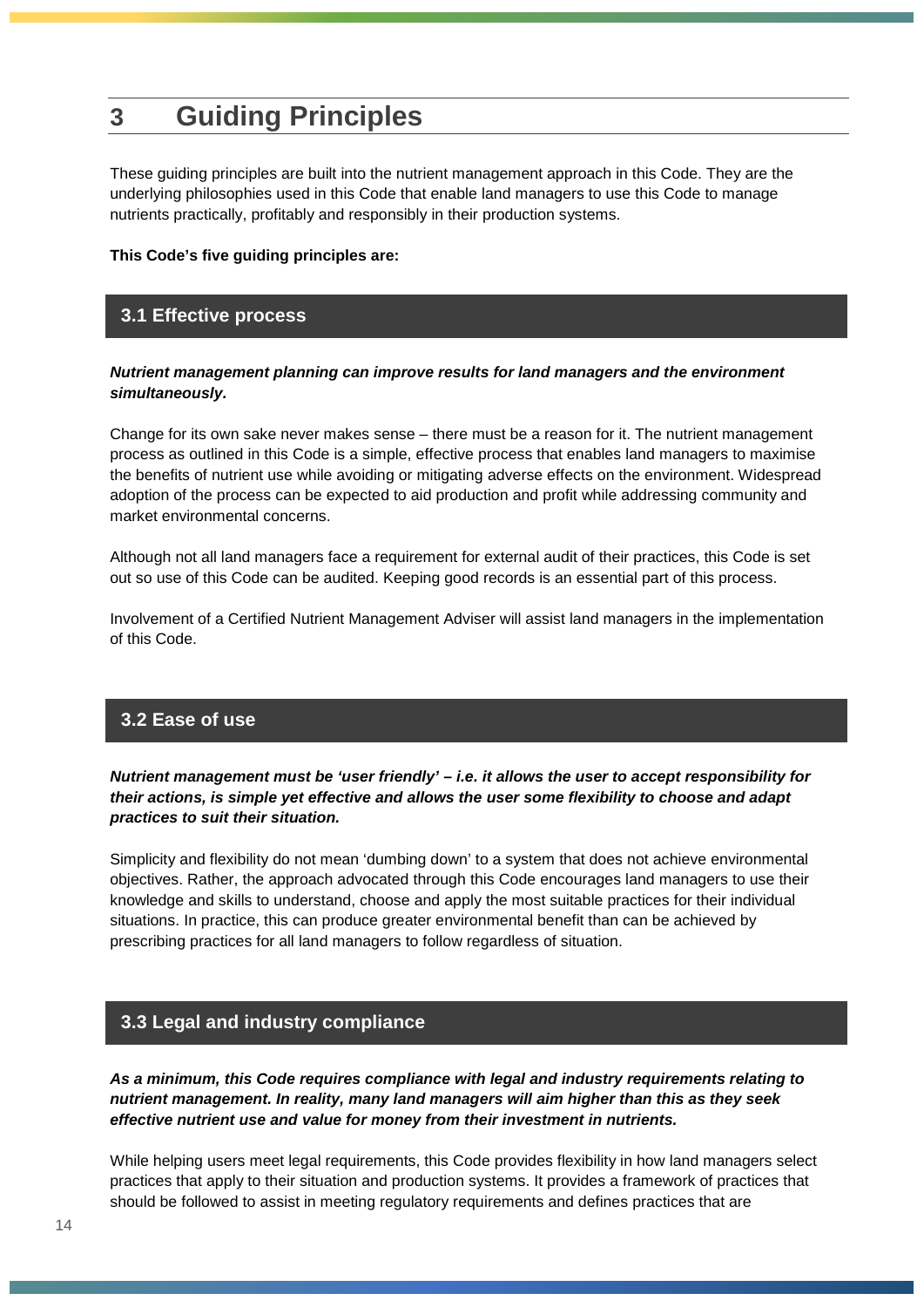recommended on a site specific basis. Involvement of a Certified Nutrient Management Adviser will assist land managers in meeting legal requirements.

#### <span id="page-14-0"></span>**3.4 Risk based**

*The basis of effective nutrient management is being aware of and understanding the actual and potential environmental risks associated with these activities. Once understood, these risks and impacts can be strategically managed.*

The concept of 'environmental risk' is an important part of sustainable nutrient management. While there is potential to cause environmental harm when using nutrients, this need not happen in practice. Depending on conditions and practices, the risks can usually be managed.

Nutrient management risks refer to the chance of an unfavourable consequence resulting from nutrient inputs or outputs. This can be determined by undertaking a nutrient budget, which will indicate an excess or deficit of nutrients. This Code sets out a process for assessing environmental risks associated with nutrient management activities [\(see Chapter 4, page 20\)](#page-19-0)

## <span id="page-14-1"></span>**3.5 Continuous improvement**

*Continuous improvement implies that practices are considered more than once, in light of new information and the results of previous management. This leads to future practices reflecting things learned along the way. A cycle of planning, doing, monitoring and improving ('PDMI') ensures practices are continuously getting better.*

The 'PDMI' process emphasises the use of past results when planning management and choosing good practices for the future. Many managers already use continuous improvement approaches to problem solving and day to day management. Using the same process for nutrient management means the nutrient management plan is not just a static document but a vehicle for learning and improvement.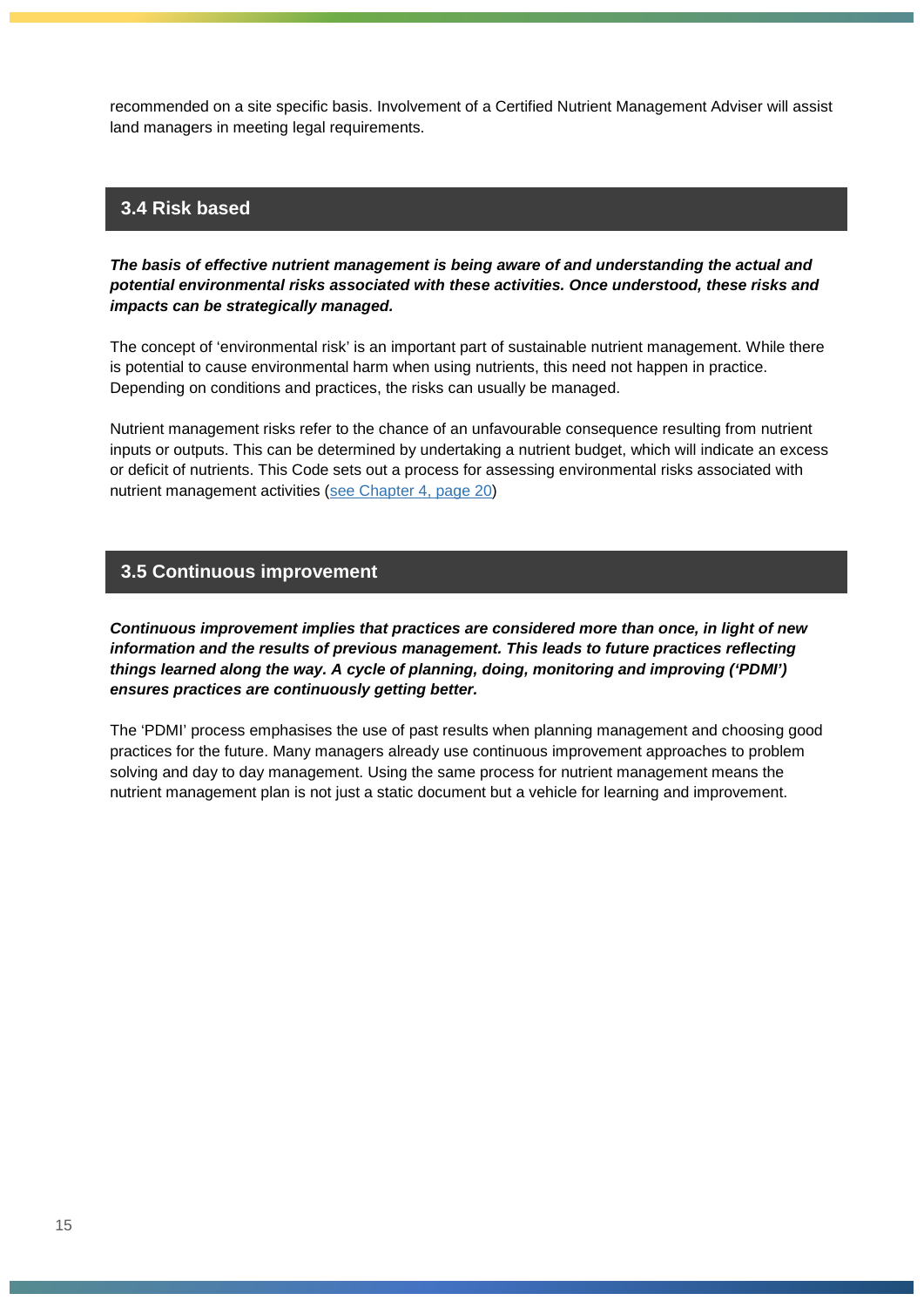# <span id="page-15-0"></span>**4 Nutrient Management Planning**

This chapter explains how to create an individual nutrient management plan for a particular production system and location. A documented nutrient management plan may be required by Regional Councils, or a land manager's own interest. This Code sets out how this can be achieved.

In practice most land managers will use the services of a Certified Nutrient Management Adviser to help with this but it is also important for the land manager to understand what is involved and how the steps fit together.

## <span id="page-15-1"></span>**4.1 What is a nutrient management plan?**

A nutrient management plan (NMP) is a written plan that describes how the major plant nutrients (nitrogen, phosphorus, sulphur and potassium, and any others of importance to specialist crops) will be managed. See [fact sheets 7 & 8.](http://fertiliser.org.nz/Site/code_of_practice/fact_sheets/default.aspx) The NMP applies only to that area of the property which is under the direct management oversight of the property manager. The nutrient management plan aims to optimise production and maximise profit value from nutrient inputs while avoiding or mitigating adverse effects on the environment.

#### **A good NMP:**

- ensures that nutrient management meets legal and industry requirements,
- includes a nutrient budget which compares nutrient inputs from all sources with all nutrient outputs,
- achieves desired changes in nutrient levels and production (e.g. increasing soil fertility from a poor base to support a higher stock carrying capacity; altering soil nutrient status to suit future crops),
- minimises the cost of supplying nutrients and avoids wasted spending on unnecessary or unused nutrients,
- minimises the risk of damage to the environment, and
- considers the land manager's personal objectives.

The sample NMP template is provided in [Appendix 4, page 59](#page-58-0) of this document. This template which adheres to the objectives as outlined in the Code illustrates one type of plan that land managers can use or adapt to suit their circumstances.

**Use of this particular template is not essential under the Code but users of alternative NMP templates must be able to demonstrate that their plan includes the following:**

- the Code specific objectives [\(See page](#page-16-1) 18)
- evidence that environmental risks have been assessed and addressed [\(See page](#page-19-0) 20)
- a list of regulatory and industry requirements which are relevant to the identified nutrient management activities undertaken on the property [\(see page](#page-23-1) 24)
- an appropriate nutrient budget

and must outline:

• the management practices adopted to avoid or reduce the environmental risks associated with the nutrient management activities undertaken on the property.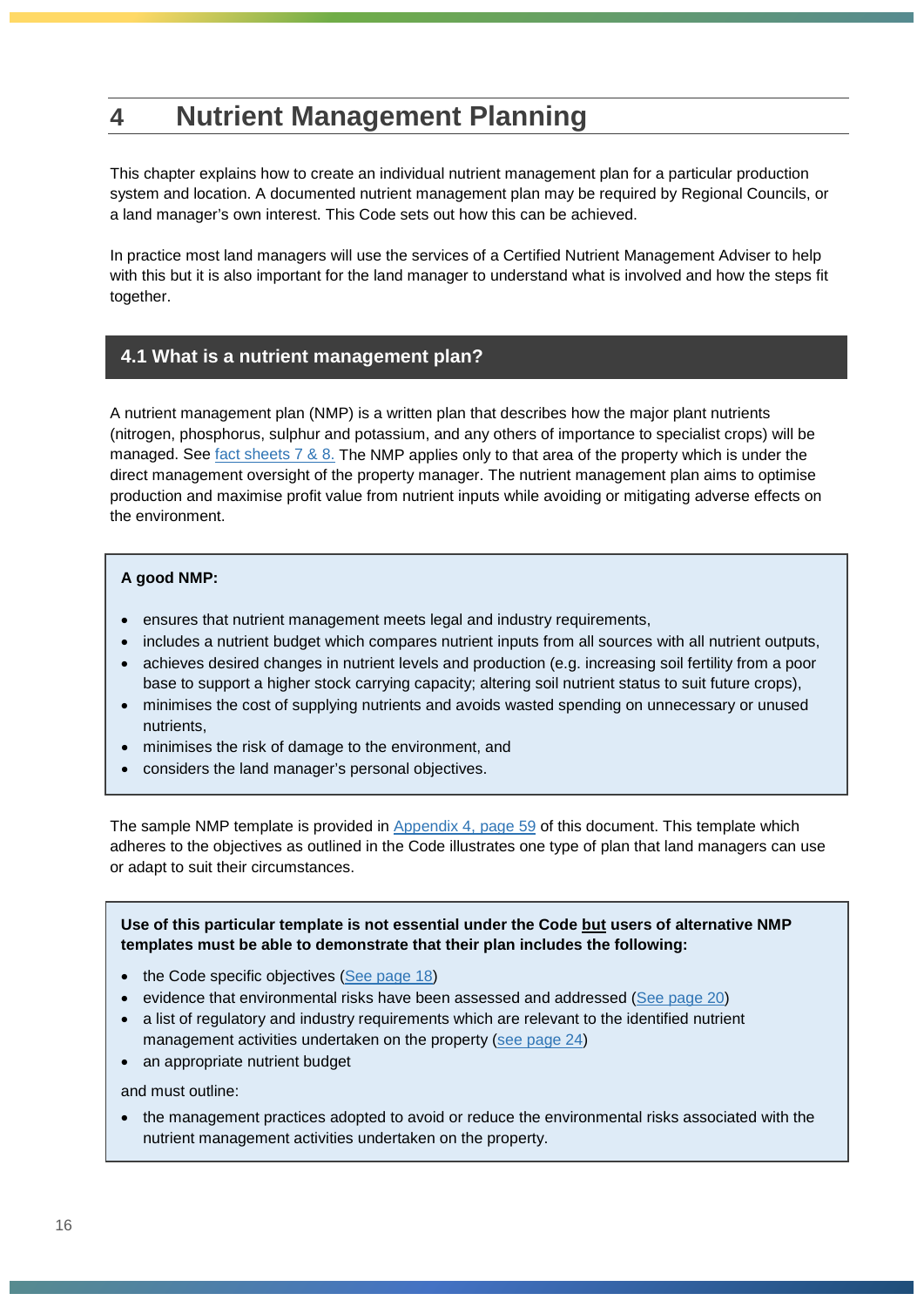#### <span id="page-16-0"></span>**4.2 Preparing a nutrient management plan**

Figure 1 below sets out the steps involved in preparing and using the nutrient management plan template as provided in [Appendix 4, page 59](#page-58-0) of this document.



<span id="page-16-1"></span>**Figure 1: Steps to preparing a Nutrient Management Plan**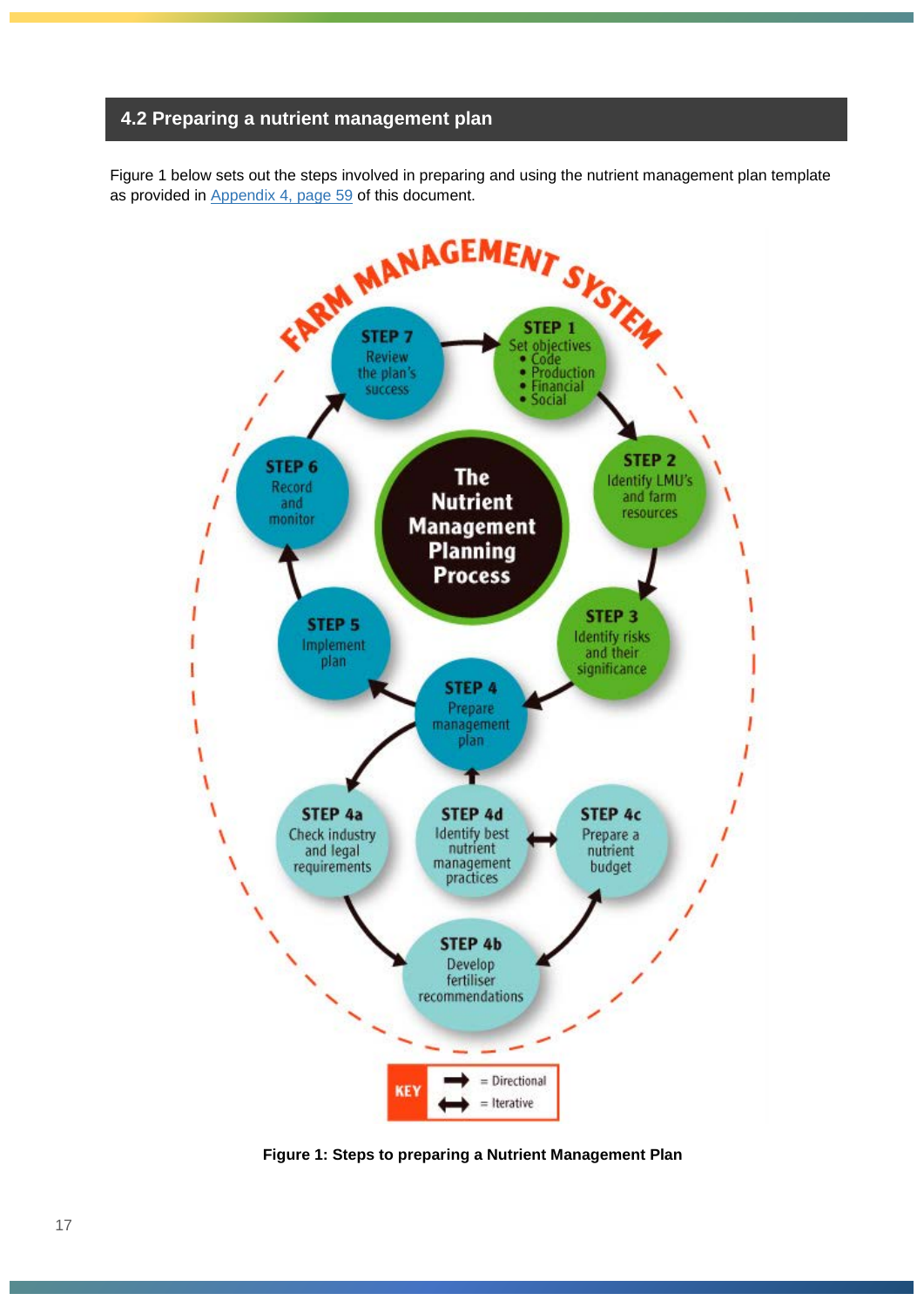#### <span id="page-17-0"></span>**Step 1: Set objectives for nutrient management**

The NMP must include all of the Code specific objectives as listed below. It may also include additional property objectives. The objectives are the things the land manager wants to achieve, against which they will compare the final results of their nutrient management.

#### **Code specific objectives**

'Code specific' objectives apply to all users of this Code and primarily cover environmental management. Other aspects of this Code link these to production goals. These objectives should be used when following this Code. Not all of the objectives will apply to every property but all should be considered and adopted where they do apply. For example, all properties will have to meet objectives 1 and 2 but some will find that objective 5 is not relevant because the land does not have any significant (extensive, native) vegetation areas or wildlife habitat. Where a Code specific objective is not applied in the NMP, an explanation should be provided for that decision.

#### **The Code - specific objectives**

- *1. To comply with legal requirements related to nutrient management activities. These include national and regional legal requirements as well as industry standards and requirements.*
- *2. To take all practicable steps to maintain or enhance the quality of the property's water resources.*

*This will be achieved by adopting management practices that minimise the risks of ground water and/or surface water contamination.*

*3. To take all practicable steps to ensure that there is an adequate supply of soil nutrients to meet plant needs.*

*Most land managers expect to optimise soil nutrient levels (this would be determined in consultation with the fertiliser company representative or farm consultant). This may require an increase or decrease in nutrient inputs.*

- *4. To take all practicable steps to contain nutrients within the property boundaries. Best management practices must be adopted where there is any risk of nutrients applied on the property causing damage or nuisance beyond the boundary.*
- *5. To take all practicable steps to minimise the risk of nutrient contamination of any areas of significant vegetation and/or wildlife habitat. Nutrient management activities must not degrade any areas identified in district or regional*

*plans as 'outstanding' or 'significant' vegetation or wildlife habitat. Good Management Practices must be planned to minimise the risk of nutrient contamination to these areas.*

#### **Property management objectives**

'Property management objectives' are part of a nutrient management plan. These typically have a production focus (e.g. "To grow an average of 15,000 kg DM/ha/year on irrigated pasture areas" or "To achieve Olsen P of minimum 25 in all tested paddocks") but may also include environmental perspectives (e.g. "To enhance Pukeko habitat along Wandery creek"), and social perspectives (e.g. "To take at least one month's holiday each year").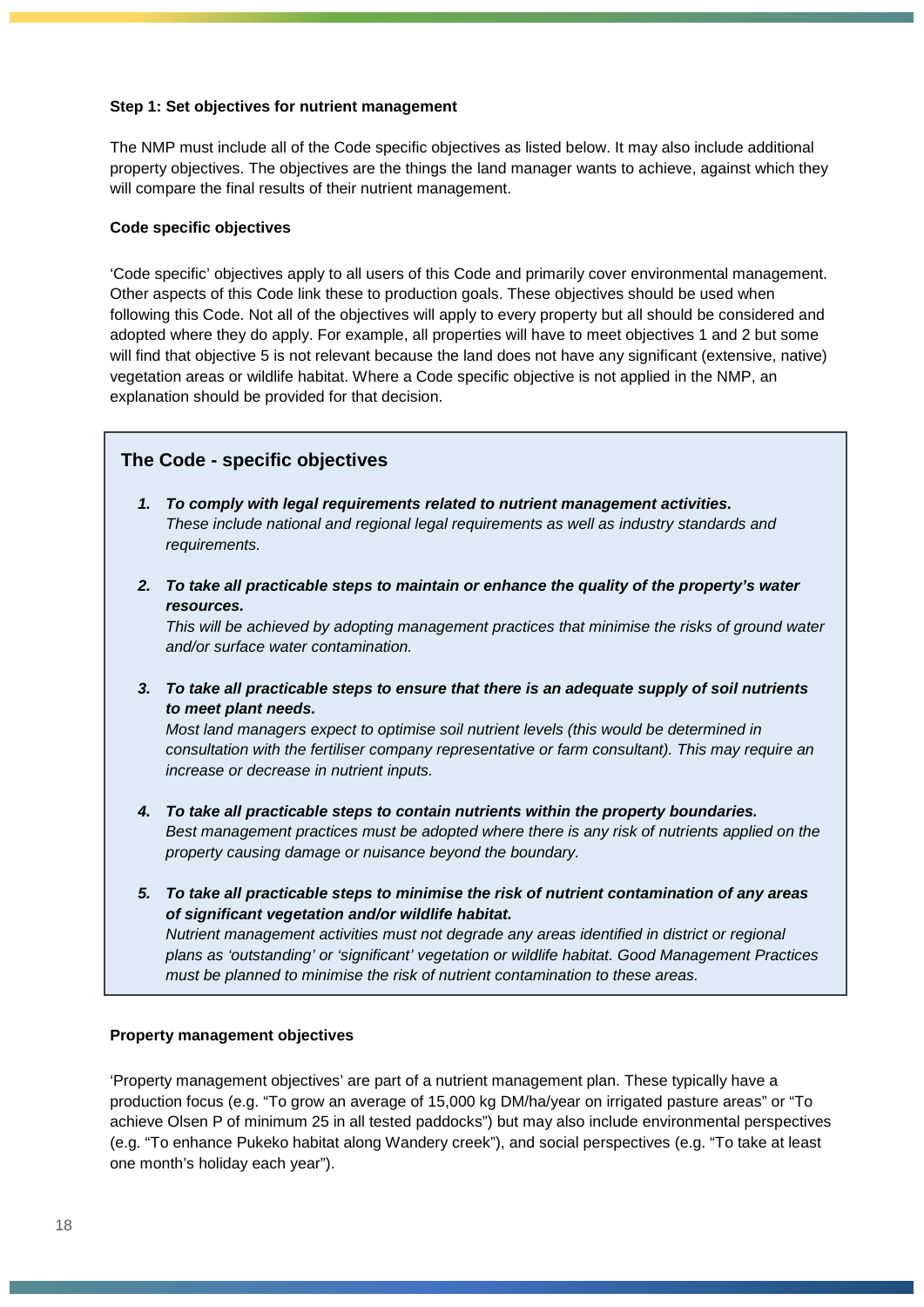Appropriate fertiliser applications will depend on what the land manager is trying to achieve on the property. It is important to know what levels of performance are required before making fertiliser decisions. Is the manager attempting to hold or increase production? Will pasture or crops change in future? If so, do nutrient levels need to be altered over time to suit? The answers to these questions will help set the property management objectives.

#### <span id="page-18-0"></span>**Step 2: Identify land management units (LMUs) and farm resources**

Under the Code the identification of land management units (LMU's) is optional. However, the concept is strongly recommended for pastoral and arable properties. Failure to identify LMU's and manage them differently could lead to some significant production losses and adverse environmental impacts. Understanding differences in the way parts of the property respond to nutrient management and different land management practices is an important step in achieving production goals as well as recognising and understanding the environmental risks associated with nutrient management activities. The risks associated with nutrient management activities may vary on different parts of the property, so we need to consider each of these areas separately.

The method described below is one means of assessing land management units. In some areas alternative methods such as land use capability mapping may be used. General background is provided in [Fact Sheet](http://fertiliser.org.nz/Site/code_of_practice/fact_sheets/default.aspx) 1.

#### **A land management unit (LMU) is defined as:**

**"***A homogeneous block of land that responds in a similar way under similar management."*

Areas that need different management or that will show different responses need to be separated for good planning. For example, is all of the area managed in the same way? Will all parts of the property or block respond to nutrients in the same way? Do they share the same environmental risks?

LMUs are best assessed using a combination of physical factors (e.g. soil type, slope, aspect), major management factors (e.g. dryland versus irrigated areas, different arable or horticultural crops, dairy effluent disposal areas, etc.) and history of previous use and management. Some producers will find that their property has several land management units while others can treat their entire property as a single LMU.

Mark the different LMUs on a farm map, and the paddock number, with a note about what each unit represents – e.g. different soil types, aspect, flat and steep areas, different horticultural crops, etc.

Note also any significant environmental features within each LMU – e.g. waterways, wildlife habitat, wetlands, native bush or areas subject to frequent flooding.

An example of a LMU map is shown on the next page.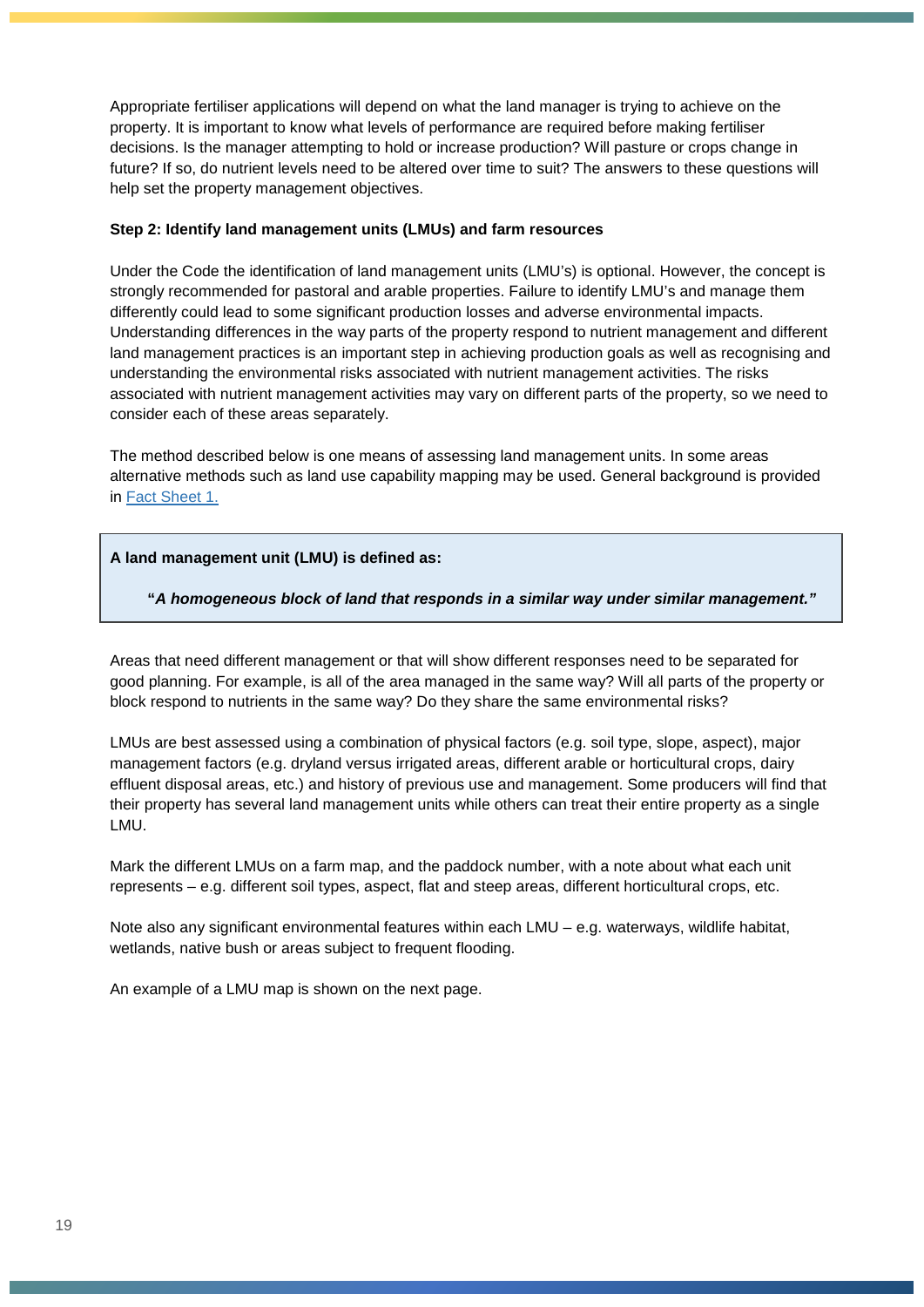

**Figure 2: Example of Land Management Unit map**

Collect information about the LMUs that will influence nutrient management decisions. Some things to think about:

- Do you have soil or herbage test results for these areas? What is the current soil nutrient status? If there are no recent test results then you should consider testing to establish background soil nutrient levels.
- Are nutrients other than fertiliser applied? For example, is dairy effluent spread on the land? Is conserved feed brought in from other land?
- Do you have information about factors that may alter the environmental risk in any of these areas? For example, are there any irrigated areas where the water table is naturally high?

Mark on your LMU map all potential nutrient 'hot spot' sites. (e.g. silage pits, offal pits, stock handling facilities, feedpads, effluent ponds, effluent spray areas, fertiliser storage areas etc)

Farm resources are interlinked and will influence the nutrient management plan.

#### <span id="page-19-0"></span>**Step 3: Identify environmental risks and assess their significance**

You need to identify the risks of environmental harm that might arise from nutrient management activities **(e.g. fertiliser use, dairy effluent irrigation and cropping)** and to decide which of these are important enough to need management to avoid, reduce, or mitigate them. There are several different approaches to assessing environmental risks. Most land managers can use a simple system of assessing risks themselves but some may need more formal risk assessment if their industry organisation or Regional Council requires this.

The approach provided here will help you recognise and understand the inherent environmental risks associated with the main nutrient management activities. In some situations you may need a higher standard of proof that you have assessed risks more scientifically – e.g. regulatory authorities may require a more detailed assessment if nutrient management activities do not fit within the 'permitted activity' category and require resource consent.

#### *Identifying 'inherent risks'*

For each land management unit you must assess the inherent environmental risks associated with the main nutrient management activities. Inherent risk means any risk that arises because of the activity and the location. If you have not divided the property into its respective LMUs then assess the inherent environmental risk for the property as a whole. *Do not* ignore an environmental risk because the land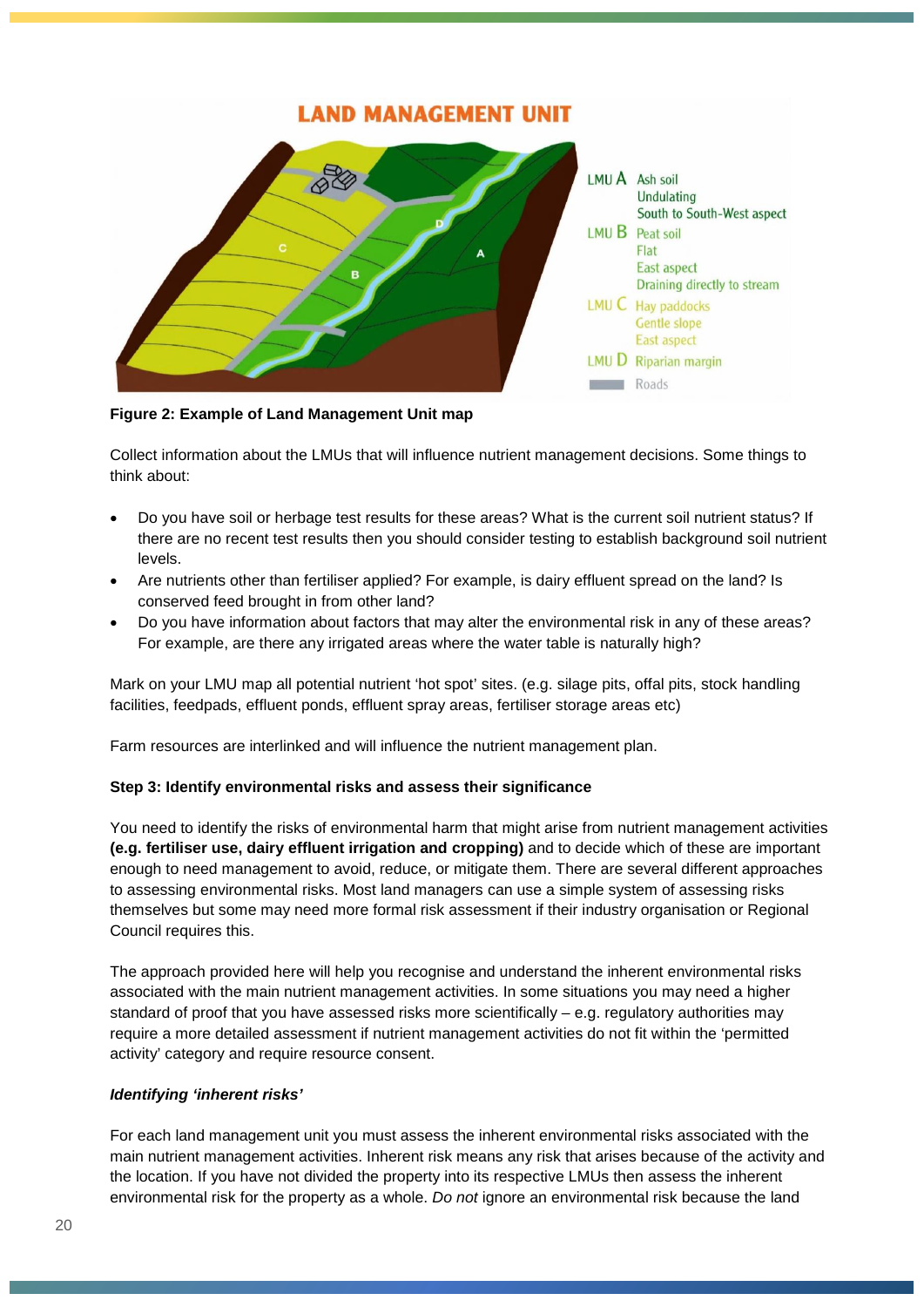manager already uses good management to reduce it. This *does not* remove the inherent risk, it only shows that they have recognised it and responded to it.

Typical risks arising from nutrient management activities include:

- contamination of ground and surface waters
- undesired changes in soil nutrient status (i.e. increasing or decreasing beyond target levels)
- fertiliser application to non-target land (i.e. spread beyond the target area, blown off target, etc.)
- accumulation of non-nutrient impurities in the soil profile. See [fact sheet 12.](http://fertiliser.org.nz/Site/code_of_practice/fact_sheets/default.aspx)

Some land managers may need to consider environmental risk in special detail – e.g. when applying for resource consent to apply fertiliser in a way that is not a 'permitted activity' in their region. Such detailed risk assessments should usually be prepared by a Certified Nutrient Management Adviser with specialist knowledge of nutrient management and environmental risks.

Inherent risks are largely governed by site factors and the amount of nutrient applied (i.e. risks increase as the level of nutrient inputs increases). A list of site factors to consider in evaluating inherent risk is provided in Table 1 below:

| <b>Site features</b>                                                                                                                                                                                                                                                                                                                                                                                     | Factors to consider in evaluating risks                                                                                                                                                                                                                                                                                                                                                |  |  |
|----------------------------------------------------------------------------------------------------------------------------------------------------------------------------------------------------------------------------------------------------------------------------------------------------------------------------------------------------------------------------------------------------------|----------------------------------------------------------------------------------------------------------------------------------------------------------------------------------------------------------------------------------------------------------------------------------------------------------------------------------------------------------------------------------------|--|--|
| Groundwater                                                                                                                                                                                                                                                                                                                                                                                              | depth to ground water and direction of flow<br>$\bullet$<br>the type and thickness of underlying sediments<br>$\bullet$<br>potential for nutrients to reach and affect ground water<br>$\bullet$                                                                                                                                                                                       |  |  |
| Surface water bodies<br>distance from areas intended for fertiliser storage, handling and<br>(e.g. streams, rivers,<br>application<br>wetlands, lakes and<br>density of stream and drainage network<br>$\bullet$<br>dams)<br>any places where stock can directly enter<br>$\bullet$<br>susceptibility to frequent flooding<br>$\bullet$<br>susceptibility to run off or leaching of nutrients<br>erosion |                                                                                                                                                                                                                                                                                                                                                                                        |  |  |
| <b>Soils</b>                                                                                                                                                                                                                                                                                                                                                                                             | current nutrient status<br>soil structure, including susceptibility to compaction<br>$\bullet$<br>current compaction status<br>$\bullet$<br>presence or absence of soil pans<br>$\bullet$<br>drainage characteristics, including artificial sub soil drainage<br>$\bullet$<br>current heavy metal status<br>$\bullet$<br>water holding capacity<br>$\bullet$<br>organic matter content |  |  |

*Table 1: Site features that affect inherent environmental risks from nutrient use/application:*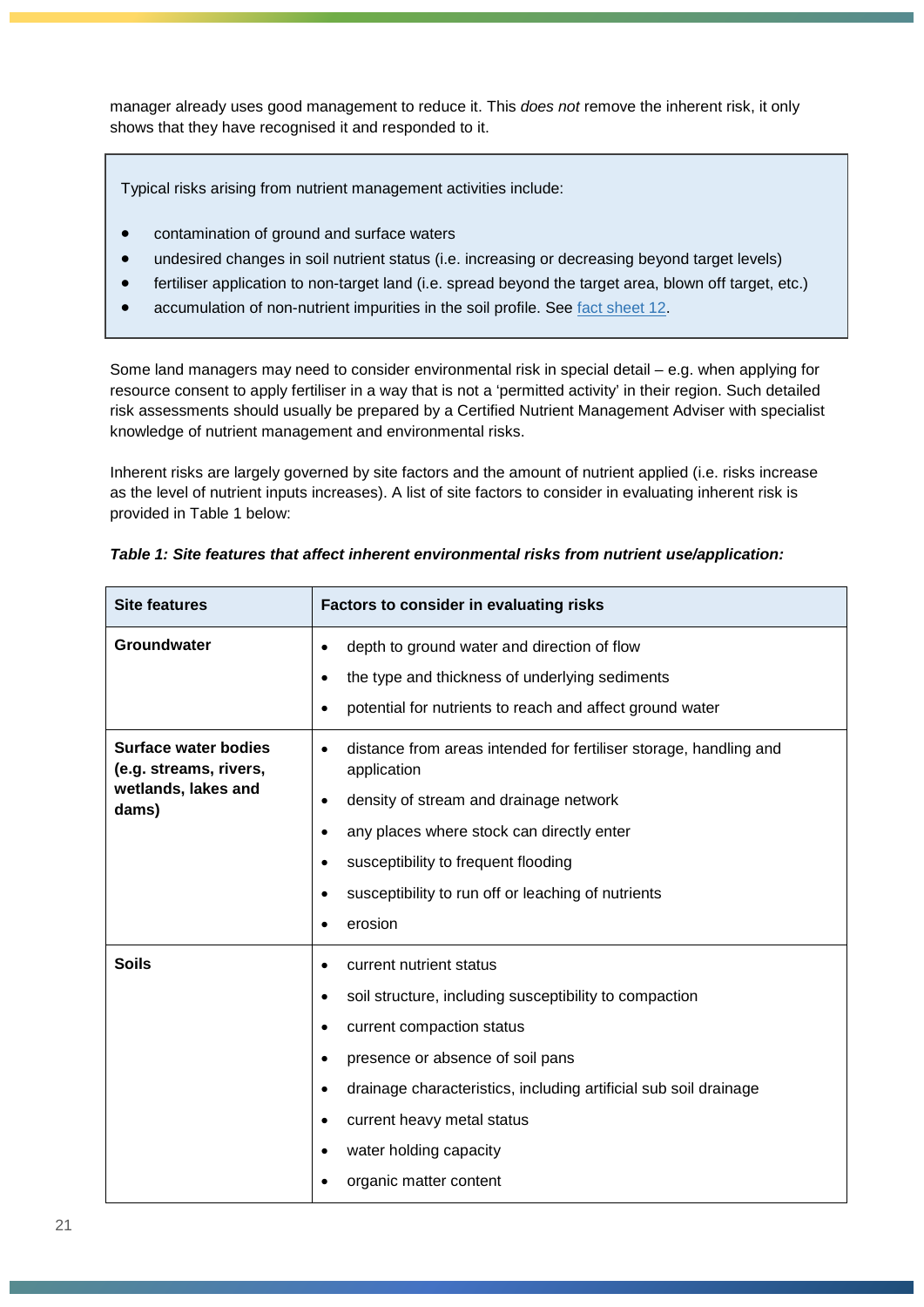| <b>Altitude</b>                                 | altitude range<br>٠                                                                                                                                      |  |  |
|-------------------------------------------------|----------------------------------------------------------------------------------------------------------------------------------------------------------|--|--|
| <b>Aspect</b>                                   | direction of slope e.g. north versus south facing<br>٠                                                                                                   |  |  |
| <b>Climate</b>                                  | susceptibility to heavy rainfall or drought or other unfavourable weather<br>event                                                                       |  |  |
| <b>Slope</b>                                    | steep, rolling or flat (increasing slope generally increases the potential<br>for nutrient run-off)<br>natural drainage courses                          |  |  |
|                                                 |                                                                                                                                                          |  |  |
| <b>Nutrient sources</b>                         | single or multiple nutrient sources<br>$\bullet$                                                                                                         |  |  |
|                                                 | current nutrient load status in waterways (streams, rivers, lakes and<br>ground water)                                                                   |  |  |
|                                                 | form of nutrient used                                                                                                                                    |  |  |
| <b>Neighbouring crops and</b><br>land owners    | proximity of sensitive crops on neighbouring properties<br>$\bullet$                                                                                     |  |  |
|                                                 | proximity of adjoining landholders<br>$\bullet$                                                                                                          |  |  |
|                                                 | prevailing wind direction, strength and frequency<br>٠                                                                                                   |  |  |
| <b>Biodiversity - native</b><br>fauna and flora | proximity of target areas for fertiliser to any areas of native vegetation<br>$\bullet$<br>sensitivity of those areas to the fertiliser being considered |  |  |

#### *Assessing significance*

Having identified the environmental risks on the land, you need to decide on the significance of these risks.

In many cases the significance will be fairly obvious. For example, land managers applying nitrogen fertiliser regularly on highly permeable soils with a high water table are likely to be well aware that there is a significant risk of ground water contamination. Land managers applying similar rates of nitrogen to impermeable soils with little ground water do not need to be so concerned with ground water contamination but may need to be aware of the risk of surface water contamination if heavy rain falls soon after fertiliser application.

For each risk identified on the property, think about the potential adverse effects and the likelihood that they will occur in the short (up to 1 year) to medium (3-5 years) term given the conditions on each of the LMUs. Are the adverse effects highly likely or quite unlikely? You could think about it like this:

#### **Likelihood**

- If there is little chance of the effect happening (i.e. it is possible but not aware of it happening on this property) then the likelihood is **low**.
- If there is some chance of the effect happening (i.e. it has happened in the past, but not often), then the likelihood is **medium**.
- If there is a strong chance that the effect will happen (i.e. it happens regularly), then the likelihood is **high**.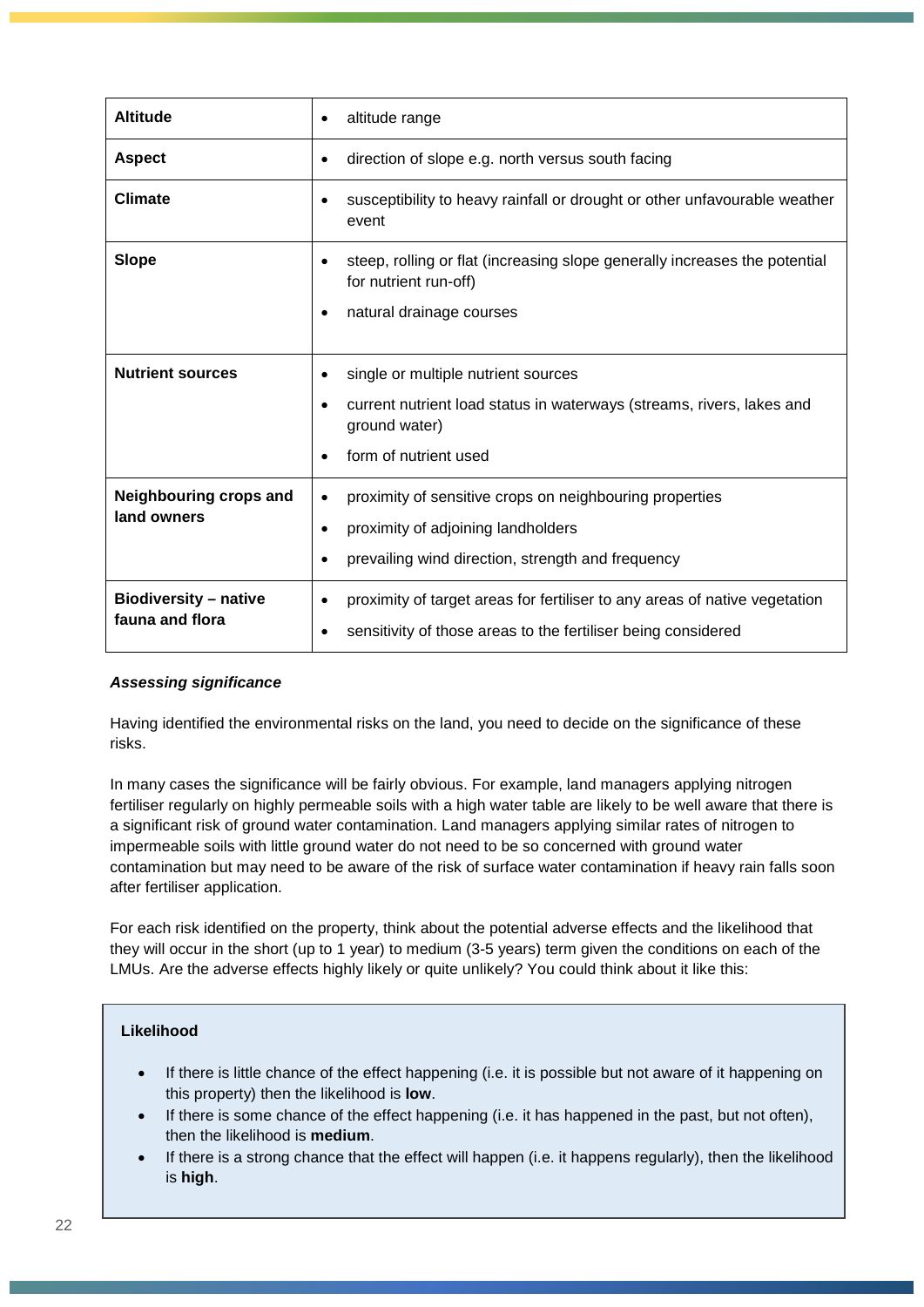Think also about the environmental consequences in the context of Regional Council and/or local community expectations. If the adverse effect happens, will the effects be major or minor? Will they be very localised or widespread? Will neighbours be affected? Will the effects be easy to fix or irreversible? You could think about it like this:

#### **Consequences**

- If the effect is unlikely to cause real environmental damage, has minimal potential to affect other properties and/or would be easy to reverse, then you can call the consequence **low**.
- If the effect has some potential to cause damage or harm, is reversible but could cause adverse effects in the surrounding environment (i.e. could affect neighbouring or downstream properties), then the consequence is **medium**.
- If the effect has the potential to cause significant environmental damage or harm, both in the immediate area and surrounding environment, is difficult to reverse and likely to concern the community, then you must consider the consequence **high**.

At this stage, think only of the overall practice of the activities proposed – e.g. nitrogen or phosphate fertiliser use. *Do not* downplay the likelihood or consequence because the land manager will practice good management. You will allow for good management and risk mitigating measures, such as applying split dressings of nitrogen, at a later stage in the planning process.

Now you can decide whether the overall risks of nutrient management activities are highly significant or less important. Figure 3 below combines likelihood and consequence to decide the overall significance of any environmental risk.

|            |               | <b>Environmental Consequence</b> |                            |                            |
|------------|---------------|----------------------------------|----------------------------|----------------------------|
|            |               | Low                              | <b>Medium</b>              | High                       |
|            | Low           | Low significance                 | Low significance           | <b>Medium significance</b> |
| Likelihood | <b>Medium</b> | Low significance                 | <b>Medium significance</b> | High significance          |
|            | <b>High</b>   | <b>Medium significance</b>       | <b>High significance</b>   | High significance          |

#### **Figure 3: Assessing environmental risk**

In other words, if the likelihood, consequences or both are low, then the risk is generally low. As the likelihood of adverse effects and/or the seriousness of these effects increases, the risk becomes more significant.

**Any environmental risk with a combination of high or medium likelihood and high or medium consequences** *must* **be addressed in the NMP with the Good Management Practices chosen to minimise the risk.**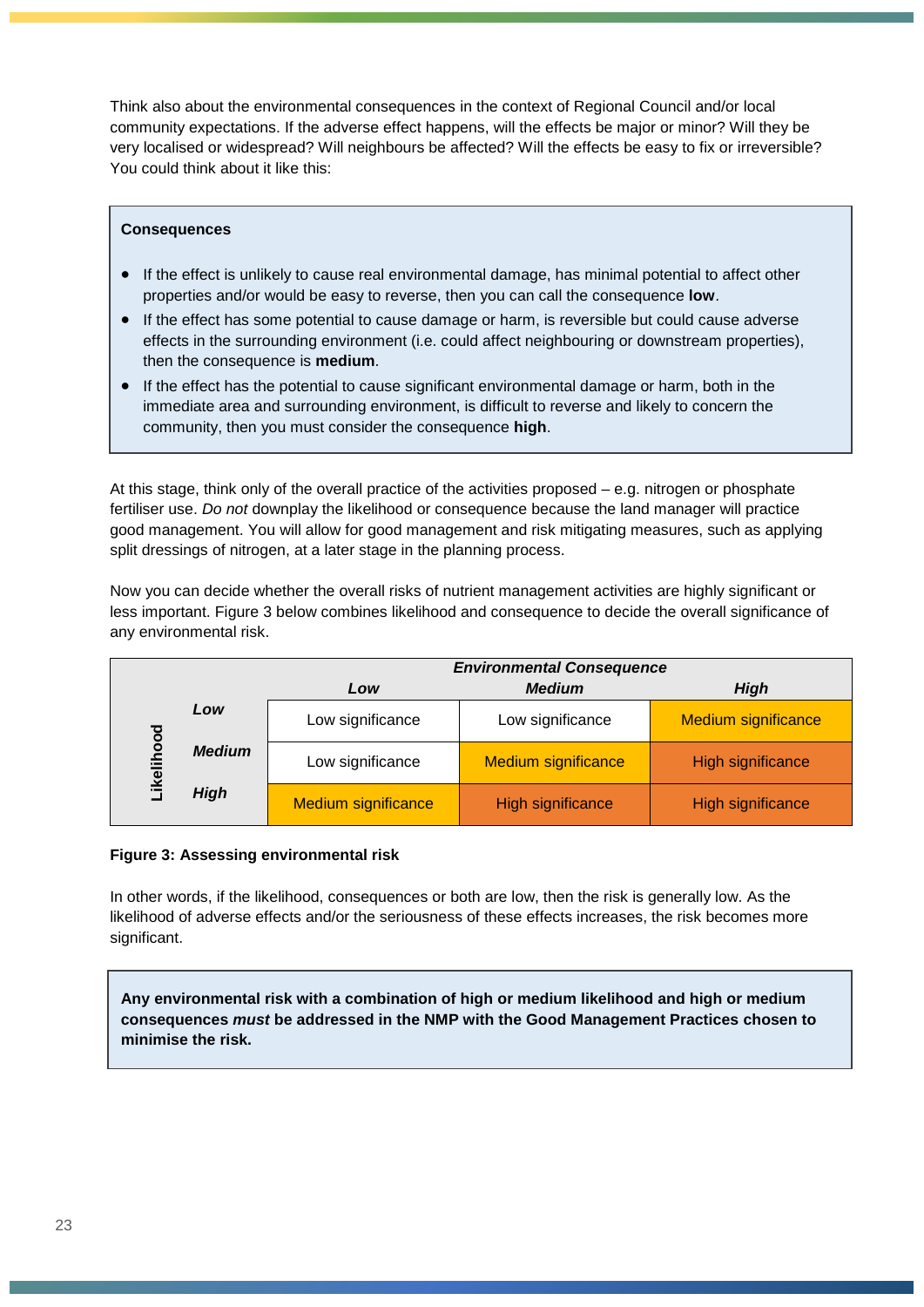#### *Getting advice on activities and their risks*

In many cases, you will already be aware of the environmental risks associated with production activities. If you are making major changes to production operations and you are not sure about the inherent risks, seek further advice from a Certified Nutrient Management Adviser. Sources of information and advice include:

- Regional Council staff (or equivalent)
- industry organisations these may have their own standards, separate to any set or recommended by Regional Council
- fertiliser company staff
- other agribusiness consultants (e.g. agricultural, horticultural or forestry professionals)
- other land managers look for experience with similar production systems to the management under consideration

#### <span id="page-23-0"></span>**Step 4: Prepare the management plan**

#### <span id="page-23-1"></span>**Step 4a: Check industry and regulatory requirements**

Compliance with regulatory requirements is essential to meet the terms of this Code. You must comply with the regulatory requirements which apply to the particular nutrient management activities undertaken on the property. These include those contained in the applicable Regional Council's plans, enacted through resource consent conditions or through the conditions applying to permitted activities. Some industries have additional requirements.

Ask the relevant industry organisations and/or Regional Council to supply a list of their requirements to ensure that you are fully aware of what applies to local operations. These requirements may not have changed since last year's NMP was drawn up but it is good practice to check.

Knowledgeable staff will be available for all of these bodies. It is much easier to discuss the options before completing or implementing the plan than to fix a mistake later.

A locally-based Certified Nutrient Management Adviser will be familiar with the requirements of your Regional Council regarding for nutrient management.

#### <span id="page-23-2"></span>**Step 4b: Develop fertiliser recommendations**

Fertiliser type, application rates and timing are key management factors that can be greatly varied to meet NMP objectives, balancing information about the environmental risks, present nutrient levels, capital or maintenance dressings, and the objectives for the property. Fertiliser recommendations must take into account the environmental risks and Good Management Practices presented in this Code and the results of nutrient budgets. Many land managers use their fertiliser company representative or consultant to assist in fertiliser planning.

Good records of results achieved from previous fertiliser applications will help. Where problems have been encountered (e.g. dry matter production targets have not been met, nitrate leaching to ground water) then planned management practices need to prevent or remedy these when future fertiliser is applied.

This phase of planning may identify several different fertiliser types that could be used to supply the required nutrients in suitable forms and proportions while managing environmental risks. Decisions on the best types and application rates to meet the plan's objectives will then be based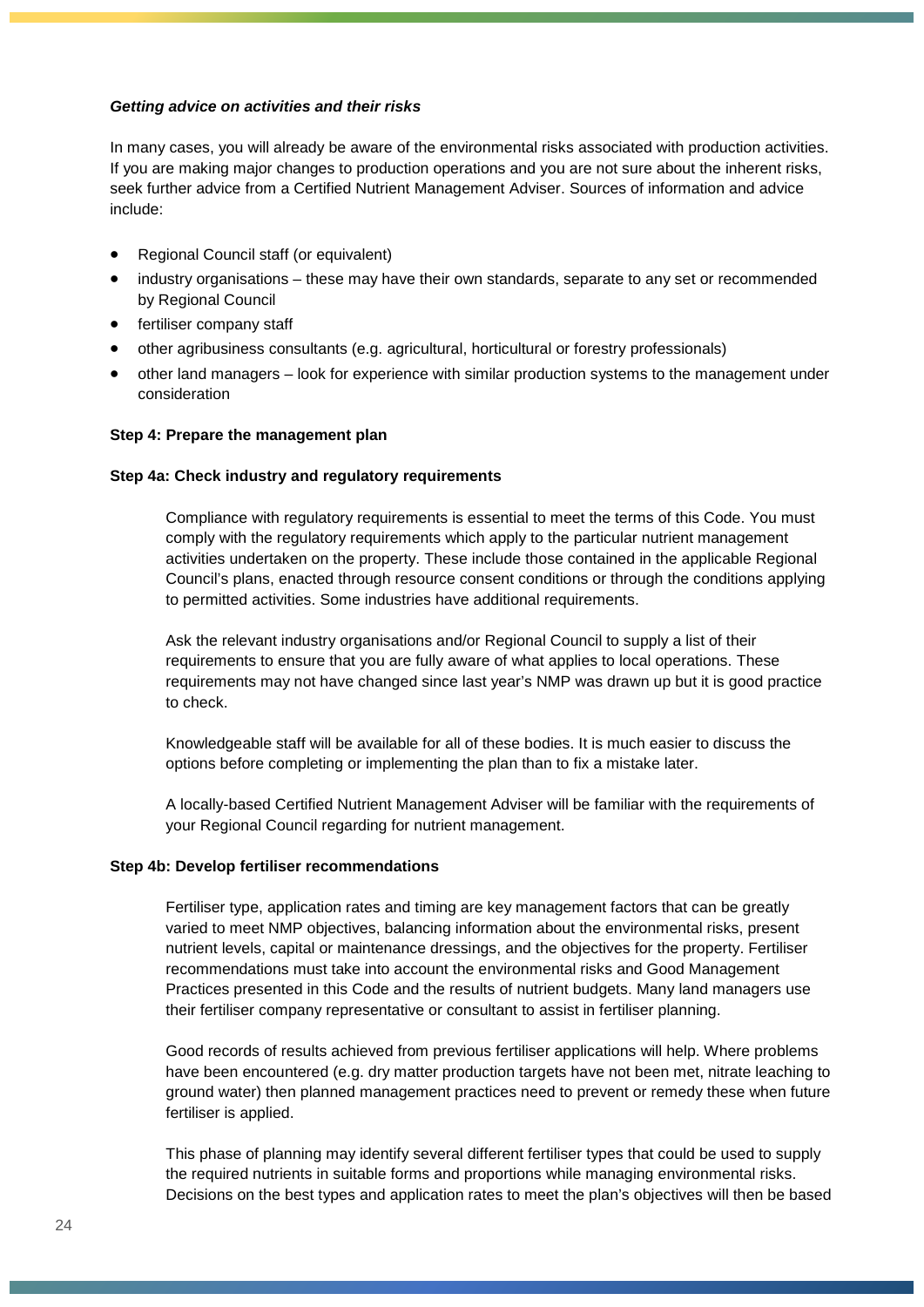on financial and physical compatibility factors. Many consultants use computer software to select the least cost fertiliser combination (types and application rates) to meet nutrient application objectives.

#### <span id="page-24-0"></span>**Step 4c: Prepare a nutrient budget**

Nutrient management activities associated with this Code require preparation of a nutrient budget. The nutrient budget is done to assess the cumulative effects of nutrient use. This will allow adjustment of inputs, such as fertiliser, if necessary.

There are several ways to prepare a nutrient budget. One popular approach is to use the nutrient budgeting software, 'OVERSEER<sup>®,</sup> <http://www.agresearch.co.nz/overseerweb/>

Typically the nutrient budget will use historical fertiliser applications (e.g. in a 'maintenance' fertiliser programme) and the latest soil test results. For other situations – e.g. where increased fertiliser and increased production are expected – then the nutrient budget should be prepared to evaluate these objectives. This situation may require several nutrient budgets to compare alternative scenarios. This is easily achieved with OVERSEER™ once base farm information has been entered.

A nutrient budget compares inputs and outputs to establish changes in soil nutrient levels. Inputs include nutrient:

- in mineral fertilisers
- in organic fertiliser, soil amendments, feedlot waste, other imported manures or by-products
- in dairy and pig effluent
- in purchased feed (such as grain, hay, silage, brewer's grain, palm kernel extract, other feeds)
- contained in stock returns from stock grazing regularly on the land
- released from soil fixation sites or mineralised from organic matter
- in irrigation water and rainfall
- in clover/lucerne nitrogen fixation

Nutrient outputs and losses occur in:

- produce leaving the block (such as fruit, vegetables, grain, hay, silage, milk, meat, wool, timber)
- nutrient leaching below the root zone
- losses in run-off, including nutrients associated with eroded soil particles
- loss through soil fixation  $(P, K)$  or immobilisation  $(N, S)$
- loss to the atmosphere from volatilisation and denitrification
- transfer in dung or urine to stock camps, yards or laneways.

It is important to realise that a 'balanced budget' is not always desirable. Keeping the nutrient budget in balance will, in the long term, maintain soil fertility at its current level but this is not always the best result. For example, if present soil nutrient status for, say, phosphorus (P) is low, then the land manager may want greater P inputs than outputs so that soil P rises – i.e. they will apply capital P dressings. Conversely, if the soil has very high P levels then greater outputs than inputs (or even no P fertiliser inputs at all) could be appropriate.

A nutrient budget is not a fertiliser recommendation.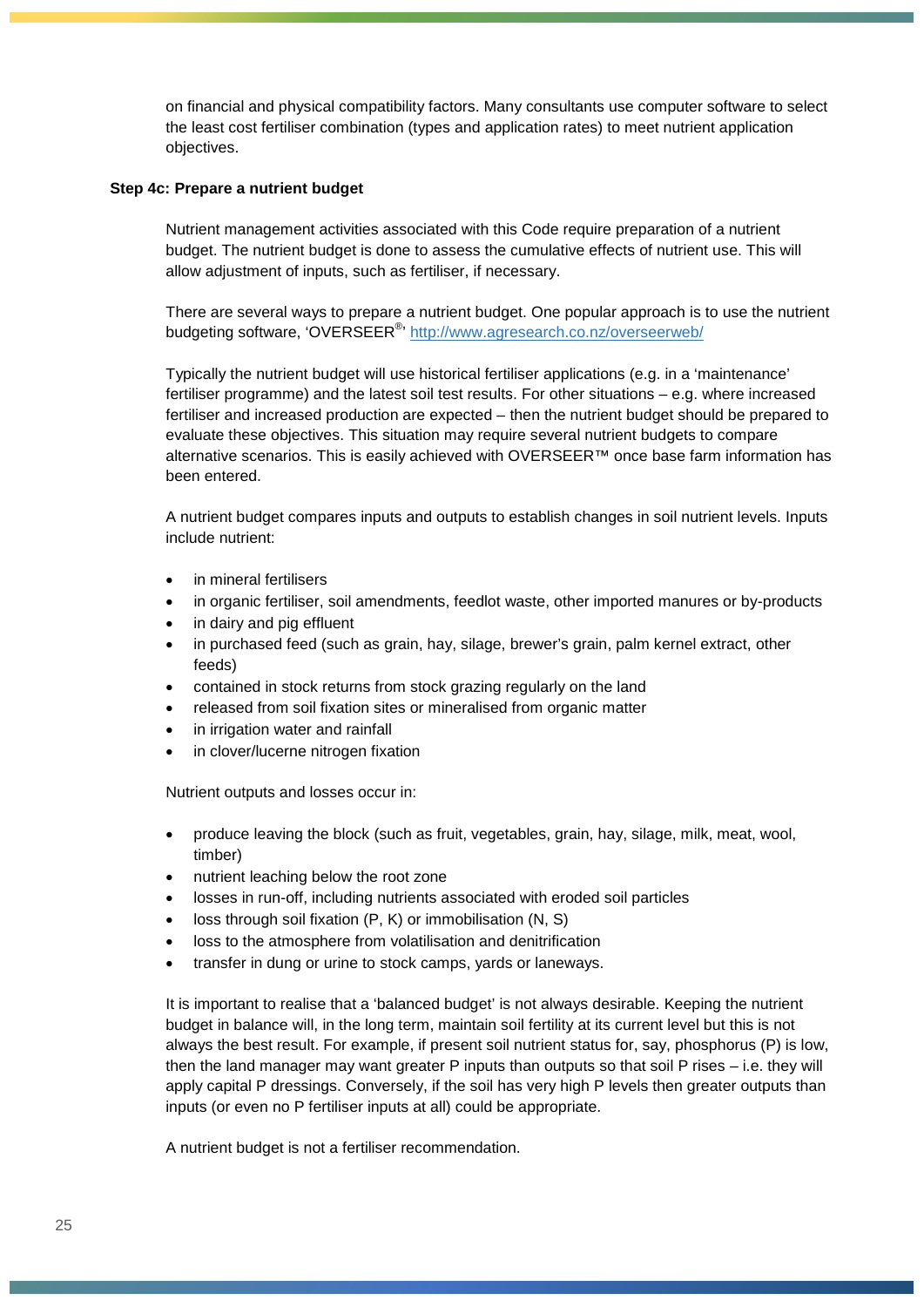A nutrient budget can be used as a modelling tool to test different nutrient scenarios providing a feedback loop to fertiliser recommendations.

Some land managers trained in the user of Overseer may wish to prepare their own nutrient budget or alternatively seek the services of a fertiliser company representative or consultant who should be a certified nutrient management adviser. Regardless of who prepares it, accurate input information is required if the nutrient budget is to have credibility and be of use as a management guide. Nutrient budgets can be difficult to interpret and guidance on what the output data means may be necessary in situations where a land manager has prepared their own budget.

More information on soil testing and nutrient budgeting is provided in **Fact Sheets 2 and 7.** 

#### <span id="page-25-0"></span>**Step 4d: Identify good nutrient management practices**

[Chapter 5, page 30](#page-29-0) sets out considerations and Good Management Practices for fertiliser handling, use and application to overcome any significant environmental risks identified in Step 3. The NMP must list the Good Management Practices selected to reduce the risks on the property. The Good Management Practices listed in [Chapter 5, page 30](#page-29-0) are written in such a way that they can be directly transferred into the NMP to provide a definite statement of management intent. Actual practice can then be compared with the planned practices and improvements can be made if they are needed.

The environmental risks identified as important for the situation will prompt selection of practices or products to avoid or minimise these risks. However, there may be further practices that are important to overcoming the risk of adverse environmental effects, which are specific to the area and operation. It is important to include these as part of the listed Good Management Practices.

Some land managers might also set additional preferred management practices to meet personal objectives – e.g. annual soil testing or a limit on total nitrogen applied, independent of any Regional Council or industry specification.

This Code addresses in detail Good Management Practices for fertiliser handling, use and application. Other Good Management Practices to be considered include riparian management, wetlands, winter grazing and herd homes.

When including nutrient management activities such as dairy effluent disposal, in the NMP it may be useful to contact the local Regional Council or industry adviser for the Good Management Practices appropriate to the activities and area.

**Note**: If you have assessed the environmental risks from a nutrient management activity (e.g. fertiliser use, dairy effluent irrigation and cropping) as being of medium to high significance a separate management guide should be prepared for those that are medium to high. The management guide(s) should address all identified LMU's.

The management guide needs to include reference to all legal and industry requirements and the identified Good Management Practices relating to the particular activity. If the management guide relates to a specific fertiliser nutrient (e.g. nitrogen) then it should also include the fertiliser type and amount recommended for that nutrient plus any supporting information such as nutrient budget results.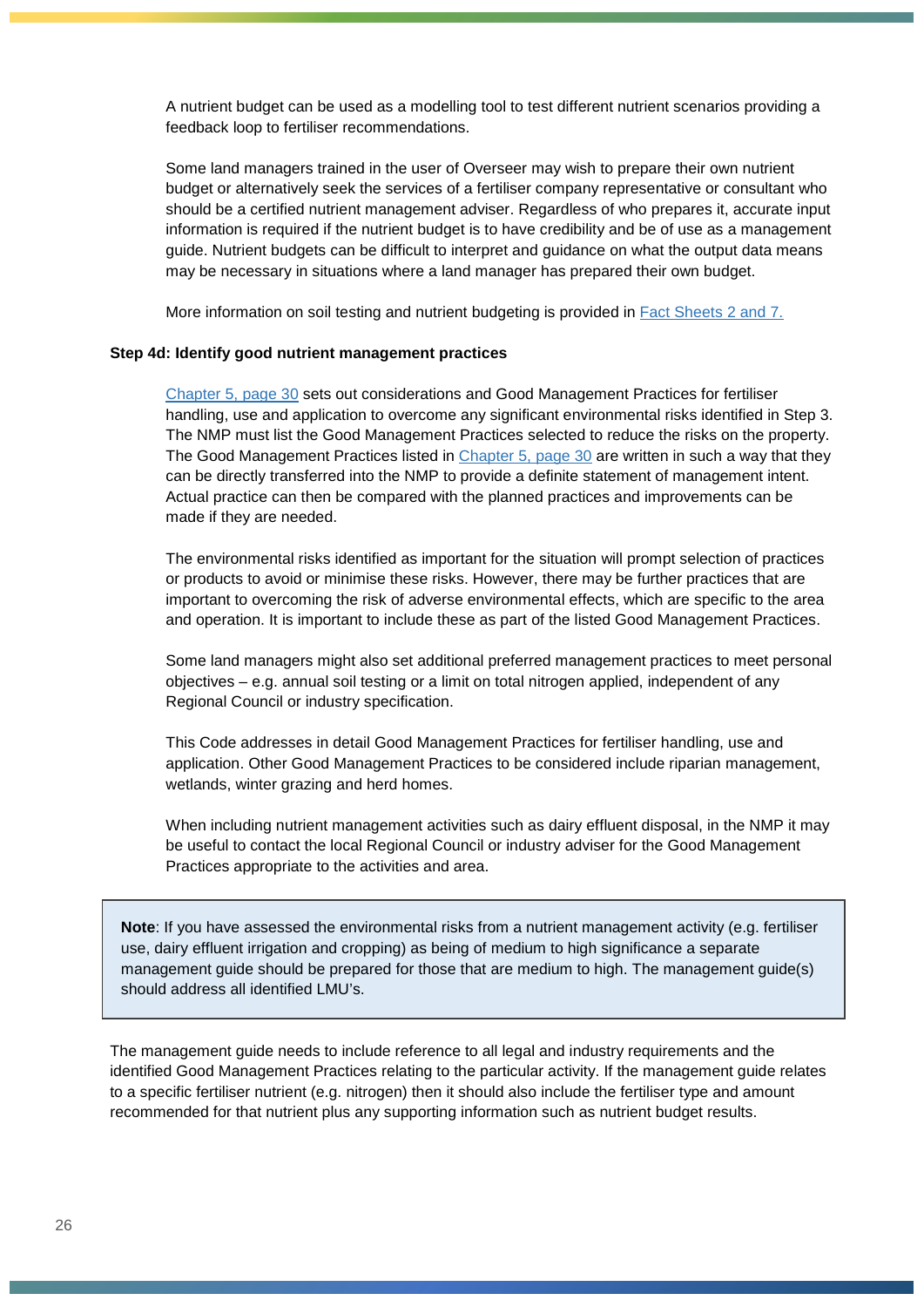#### <span id="page-26-0"></span>**Step 5: Implement plan**

Having planned for success, the plan must be communicated and implemented. Putting it into action includes making sure that all people involved (e.g. staff and/or contractors) understand the plan and can do their part. For example, if there are areas to avoid when spreading fertiliser, then these need to be understood by staff or contractors doing the work. Good communication, staff training, and contractor certification all have roles in successful plan implementation.

Changes may have to be made for practical reasons – e.g. if a chosen fertiliser is not available or conditions are not suitable for application (e.g. weather and soil conditions) at the desired time. Keep a note of these changes alongside the NMP, with comments about the reasons and any further implications (e.g. changes to other fertiliser applications to achieve the correct overall nutrient applications, changes to the next fertiliser application timing, etc.).

#### <span id="page-26-1"></span>**Step 6: Record and monitor**

Recording and monitoring are essential for assessing whether the land manager has achieved their nutrient management plan goals and how well the planned activities went. It also helps identify areas where management could be improved. Remember the old saying, "you cannot manage what you do not measure."

Good records for different areas and LMU's are valuable for assessing success, and should give details of all aspects of the nutrient management plan put into practice, covering:

- fertiliser types
- application rates
- timing of application
- application methods
- nutrients added by methods other than fertiliser e.g. conserved feed from another area brought onto the block, dairy effluent applied to land
- stocking rates and animal type
- notes on special considerations e.g. buffer zones not treated
- new soil or herbage test results
- any environmental measurements  $-$  e.g. ground water nitrate levels
- records of risk factors that may affect environmental effects from nutrients e.g. rainfall records, irrigation records, effluent applications, etc.
- extent to which production goals were met
- Resource Consent and conditions

A property map with LMU's marked can be a good way to record fertiliser applications (manually or by GPS), with details noted in the appropriate paddocks or blocks. In this way a series of maps covers the year's fertiliser treatments.

Record keeping serves many purposes but key uses include:

- a systematic approach to identifying and solving ongoing problems
- a reminder of the influences of seasonal variations
- as a means of measuring progress or lack of it, over time
- to serve as a tool that might unlock additional information when required at some point in the future
- as a tool to undertake a regular critique of management practices
- as a tool to demonstrate that the land manager has taken steps to overcome various problems by implementing their stated Good Management Practices
- a means of determining returns on fertiliser and other nutrient investments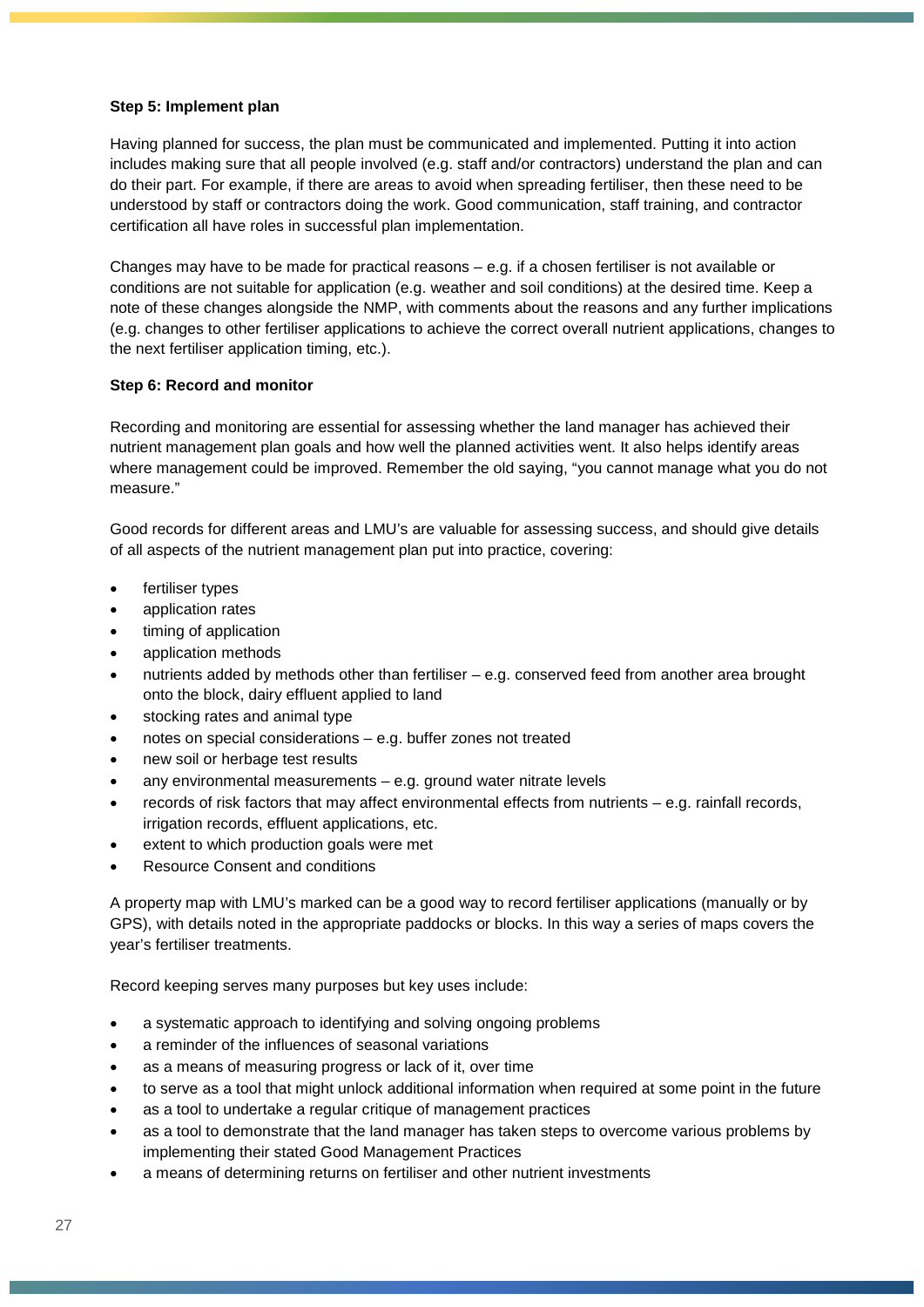Good paddock records help in calculating nutrient budgets, calculating nutrient and water use efficiency, identifying areas of a paddock with varying productivity, refining production targets and predicting future nutrient requirements. They can also be used to demonstrate that nutrients have been managed for the best production and environmental outcomes.

Accuracy and attention to detail pay off. For example, accurate records of the position of soil sample sites will aid in interpreting the results against yields, soil types, incidence of frosts, water logging, etc. These records also allow future sampling in the same positions. GPS technology is increasingly used for accurate positioning but good records using paddock landmarks and measurement from the landmarks allow relocation of the sites within a few metres. Permanent markers and an established soil sampling routine also help.

Soil testing will commonly be used to check changes in soil nutrient levels and some land managers will also use herbage tests. As long as nutrient applications go as planned, most land managers will *not* monitor actual environmental indicators (e.g. water quality measures) on their property. Those who apply special nutrients – e.g. those requiring resource consent for particularly high nutrient applications or because of sensitive areas or catchments– may be required to do specific monitoring as a condition of their resource consent.

On dairy farms with high rates of supplements going into the system, effluent sampling for nutrient content is highly recommended.

Most land managers keep fertiliser use records for their own information - to know how their fertiliser programme is going, to assess pasture and crop responses and to relate these results to future fertiliser planning. In addition, by following this Code and keeping accurate records of compliance, regional authorities can have confidence that this Code is being followed. Given that authorities have limited contact with most land managers, proof of good management depends on good records.

Sample templates for recording are provided in [Appendix 5,](#page--1-1) page 74.

#### <span id="page-27-0"></span>**Step 7: Review the plan's success**

#### *Check performance with a 'self-assessment'*

Making the NMP work means that it must be followed, not just filed – and this requires checking.

'Self-assessment' simply means the land manager checking that they or their staff did the things they said they planned to do and also checking that this management had the desired effects. It either confirms that the plans were successful or identifies areas for future improvement.

The self-assessment checklist in the NMP template provides spaces to show:

- 1. whether the plan was carried out as set out,
- 2. to explain any changes made along the way (and the reasons for these),
- 3. whether the land manager achieved the objectives set, and
- 4. management improvements planned for the future to meet any objectives that were not achieved this year.

Monitoring actual performance is an essential part of achieving continuous improvement. It is not enough to plan carefully and follow the plan – land managers and their advisers need to check that the actions really achieved the plan's objectives and did not cause unexpected harm to the environment, and determine if production goals have been met.

Failing to meet objectives does not necessarily mean that the plan itself failed. It is important, however, to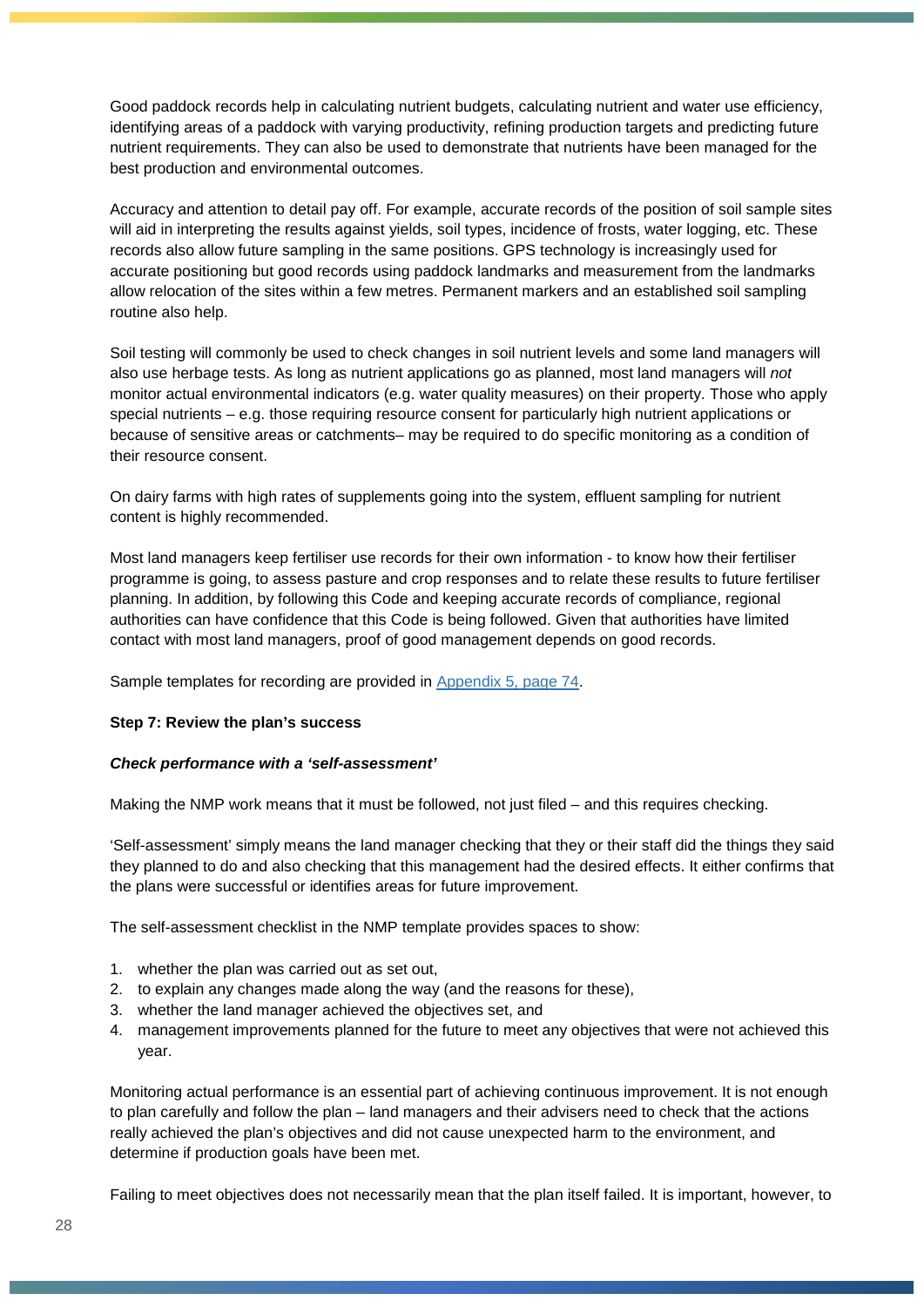learn any lessons from the results and identify improvements for the future.

Nutrient budgets can be re-done (using the season's actual nutrient inputs and production) to check the sustainability of fertiliser use, particularly in intensive land use systems. Success in meeting production and environmental objectives should support future nutrient management planning – the property now has some history of suitable management.

If any adverse event was measured or noticed, good records should help identify the actions and risk factors that led to the event and allow better management practices to be adopted for the future. Having completed the monitoring and assessed the plan's success, the process begins again with planning for the following year.

#### *External audit can verify nutrient management performance*

Regional Councils and some industry organisations, or market bodies may ask to see land management records to prove environmentally responsible nutrient management. Completing the NMP and selfassessment provides the evidence to demonstrate sound nutrient management to third parties.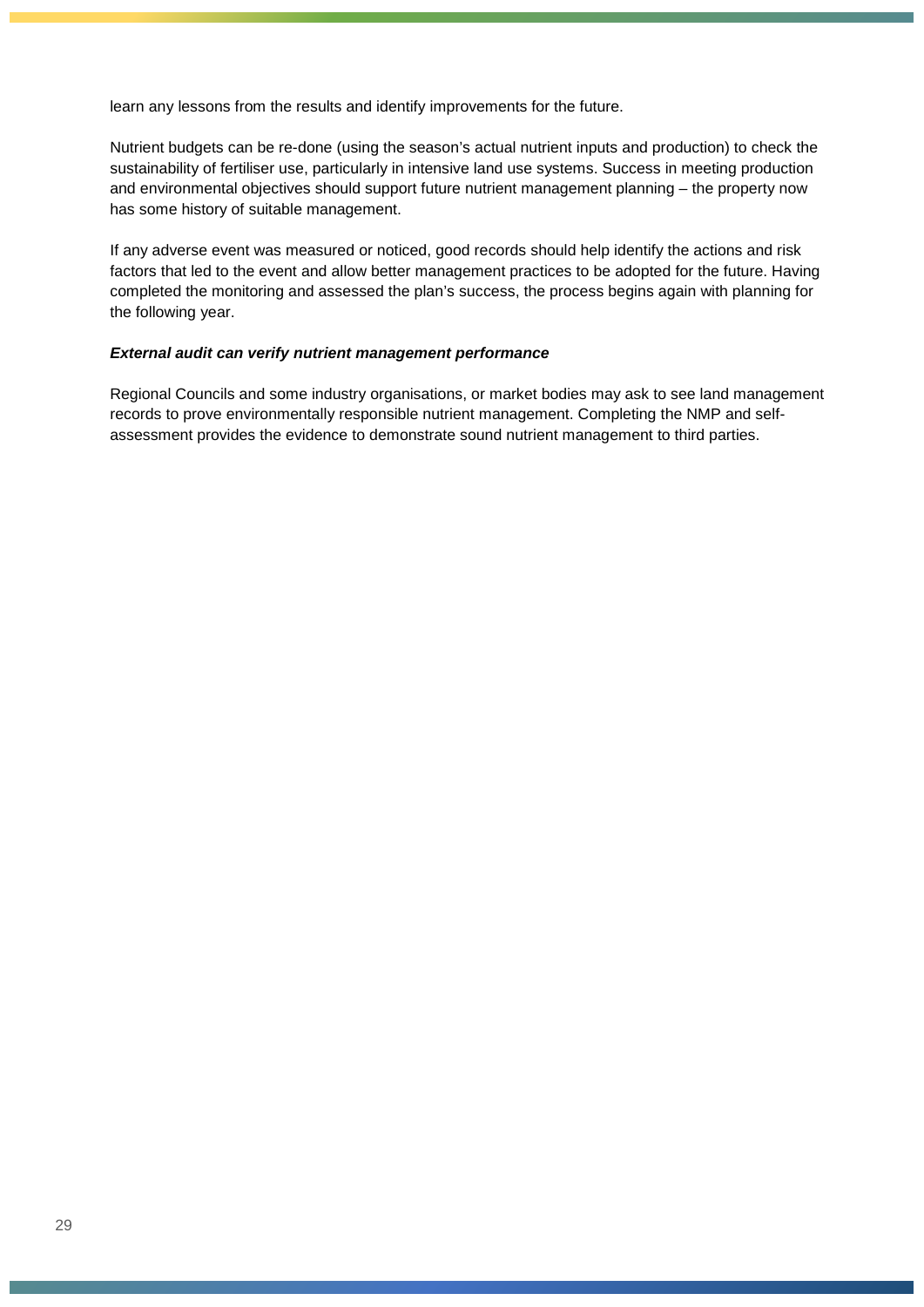# <span id="page-29-0"></span>**5 Good Management Practices and Considerations - Fertiliser**

This chapter describes 'Good Management Practices' (GMPs) for land managers applying nutrients – i.e. practices recommended for practical use to reduce the risks of adverse environmental effects and gain maximum benefits from nutrients applied.

#### **These practices:**

- combine the practical experience of land users with scientific development,
- provide generic recommendations that can be adapted to suit local conditions,
- may require changes to the way some nutrient management activities are carried out, and
- provide the means for continuous improvement in nutrient management on the property.

Be very careful when adapting GMPs to suit a particular situation. Changes must be based on good scientific evidence for the alterations, not just a return to 'what we've always done'. It is essential that you can justify why you have made the alterations to the listed Good Management Practices. A Certified Nutrient Management Adviser will be able to assist land managers in identifying GMPs.

#### **This chapter is divided into three sections, dealing with:**

- 1. fertiliser handling
- 2. fertiliser use including choice of fertiliser type, application rate, timing
- <span id="page-29-1"></span>3. fertiliser application – the mechanics of applying nutrient

# **5.1 Fertiliser handling**

Fertiliser handling, transport, or storage should aim for containment of the product until it is applied. This means that no fertiliser should be lost to the environment during transport, storage and any other handling operations, thus avoiding any possible adverse environmental effects. Contamination arising from handling, transport, or storage problems is a point source (i.e. highly localised) contamination, which can be effectively managed and contained if appropriate actions are taken immediately.

#### <span id="page-29-2"></span>**Transporting fertiliser**

Users will comply with the requirements of the Transport Act 1987 and Transport Law Reform Act 1991 and Traffic Regulations or the appropriate legislation of the time, when transporting fertiliser by road. Under this Act, it is the driver's responsibility to ensure that:

- all freight is correctly restrained,
- any hazardous substances are segregated correctly,
- the driver's licence has the appropriate endorsements, and
- any safety equipment required, which is provided by the carrier, is used.

The carrier (freight operator) is responsible for ensuring that their drivers meet these requirements.

Fertiliser products need to be kept free of any foreign material throughout all transport, storage, and handling. Loading and unloading procedures should be designed to minimise segregation of fertiliser components (i.e. fertiliser mixes and blends separating out into their various component products) and to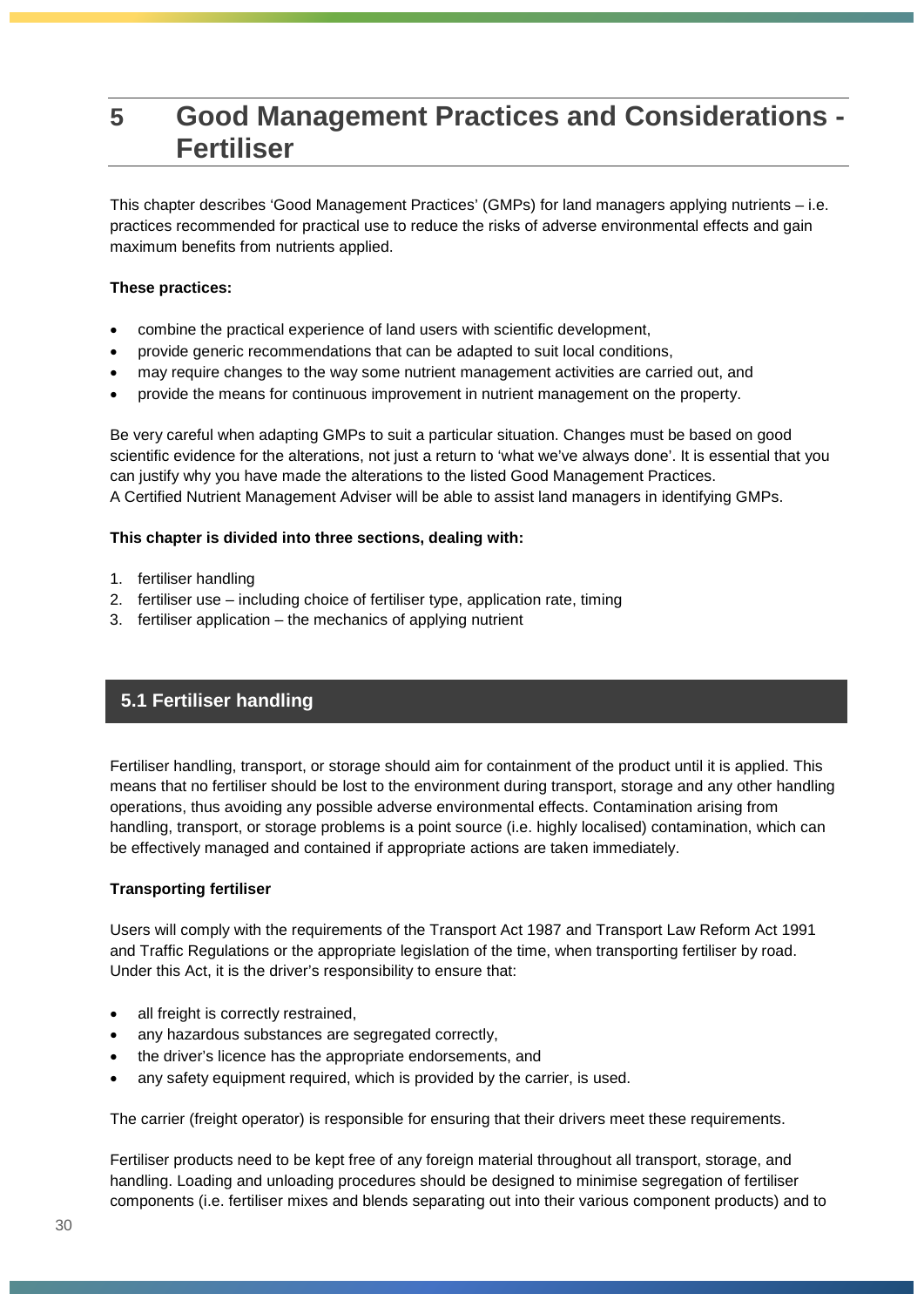prevent changes to the particle size and size range of the fertiliser.

General requirements for the transport of fertilisers are:

- vehicle decks shall be such that fertiliser cannot spill during transport,
- vehicle decks shall be cleaned so that no contamination or chemical reaction of fertilisers carried can occur. The wash down shall occur on areas where there is no runoff into a waterway or a storm water system.
- all loads of fertiliser products shall be securely covered to prevent dust blowing from the truck and to prevent moisture uptake by the product, and
- when unloading fertiliser the driver should ensure that all fertiliser is removed from the vehicle decks.

All carriers shall be aware of the requirements of the Operators Handbook for the Transport of Hazardous Substances by Road (Land Transport Safety Authority: <http://www.landtransport.govt.nz/>

#### <span id="page-30-0"></span>**Fertiliser storage**

#### *Location*

Storage conditions shall ensure that fertiliser is never contaminated with other chemicals or chemical products, and that fertiliser does not escape from the storage facility. Some stores may also need to provide appropriate signage.

Fertiliser storage buildings shall be sited to minimise any risk of environmental contamination. In particular, storage sites must not present a risk of direct water contact with stored fertiliser. This includes the entry of storm water or runoff from surrounding areas. See the Good Management Practices at the end of this chapter.

#### *Construction*

Fertiliser buildings shall be constructed so that stored fertiliser remains in a useable condition. In particular, fertiliser should stay dry and free from contamination by other fertiliser types or any foreign material. Bulk fertiliser shall be stored in a manner that preserves the physical properties of the fertiliser and allows the fertiliser to be retrieved from storage and used without contamination. The fertiliser shall be stored on an impermeable surface to prevent leaching to ground water and to prevent the localised accumulation of contaminants in the soil.

#### **Note:** Appendix 1, page 47 - [Legislation and Fertiliser Use](#page-46-0)

- a) Fertiliser storage buildings may be subject to approval and issue of the necessary consents from the local authority concerned.
- b) Temporary storage sites should comply with local council requirements.
- c) Bagged fertiliser should be protected from direct sunlight, rainfall and contamination by chemical products.

#### *Compatibility of fertilisers*

Fertiliser blends or physical mixtures shall only be used if there is no risk of chemical or physical (e.g. moisture absorption) reaction between fertilisers in the blend or mixture that may reduce application accuracy. The blend or mixture should be such that there is little or no physical segregation (separating out or settling) of the blended or mixed components in transport and handling operations. Expert advice should be sought before creating a blend as some fertilisers are not compatible. [See Fact sheet 6.](http://fertiliser.org.nz/Site/code_of_practice/fact_sheets/default.aspx)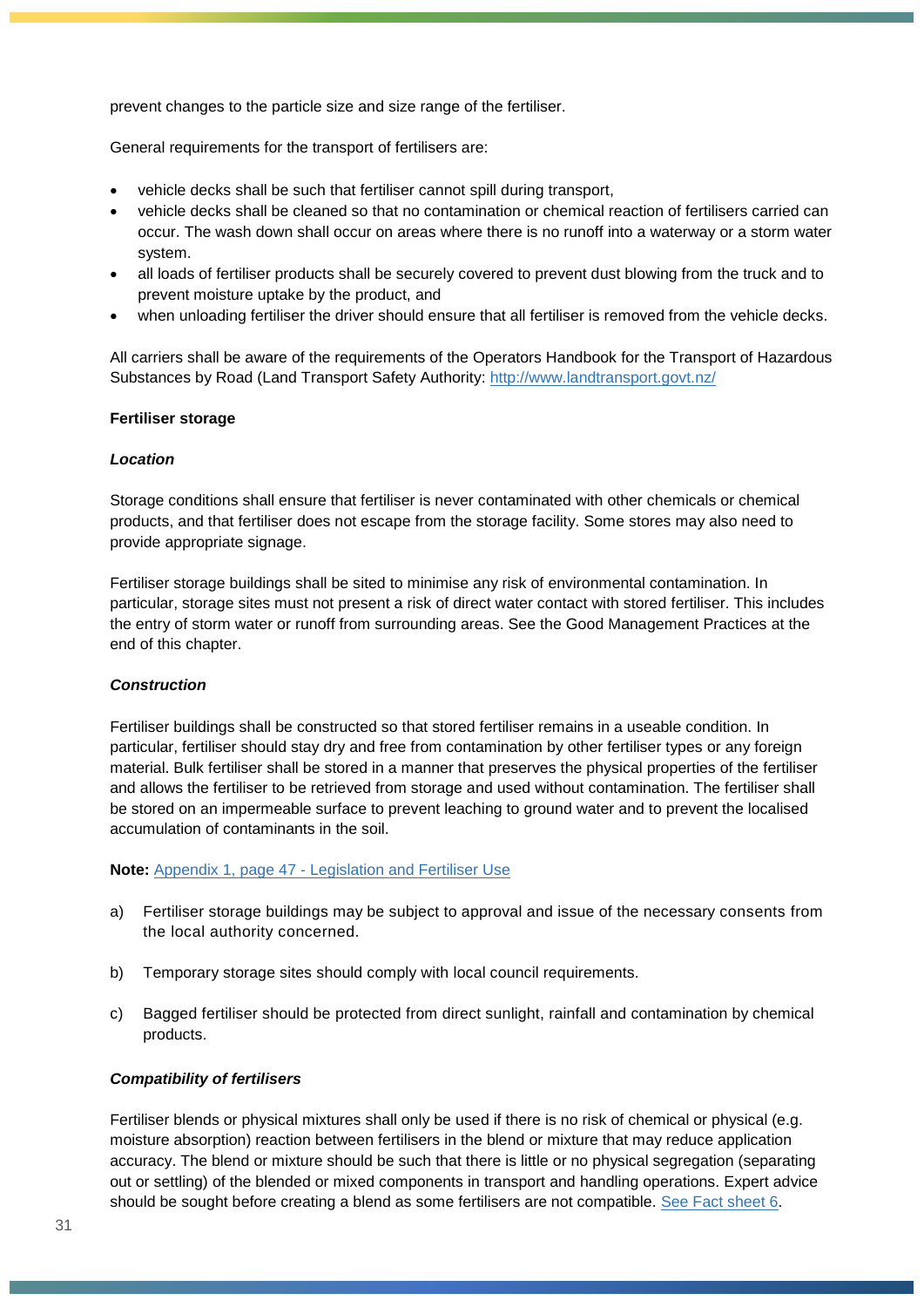#### <span id="page-31-0"></span>**Fertiliser disposal**

Under no circumstances shall any fertiliser be disposed of in a way that risks adverse environmental effects. The best practical option for the disposal of any surplus or unwanted fertiliser is application onto suitable land or crops in accordance with this Code or finding a neighbouring farmer who may have a use for it.

While most fertiliser materials are handled in bulk, some products are provided in bags of varying sizes and some as liquids. Re-usable or recyclable containers should be used if available. For all other situations, containers should be disposed of in a manner that minimises any risk to human health and the environment.

#### *Disposal options may include:*

- Alternative use the container must be completely empty. Liquid fertiliser containers should be triple rinsed and the washings applied to land
- Recycling
- Sanitary landfills check with the local Regional Council or unitary authority to confirm that packaging material for fertilisers are accepted at landfills in your region.
- Burning regional air quality plans for *some* areas permit controlled incineration of packaging material.

#### <span id="page-31-1"></span>**Fertiliser spills**

Fertiliser spilled during transport, storage and handling can have significant adverse environmental effects. The Resource Management Act states that every person has a duty to avoid, remedy or mitigate such adverse effects on the environment.

In the event of any spillage of fertiliser products, the driver must take immediate steps to prevent any further loss, risk to other people and/or any contamination of land or waterways. The driver must:

- Notify the appropriate authority (call 111) if there is a large spill
- Minimise any hazard to other road users
- Ensure that no residual product remains that could pose any immediate or future threat to the environment.

**Note:** At the earliest opportunity, the regional authority must be advised of any spillage risks to waterways, ponds, lakes or ground water.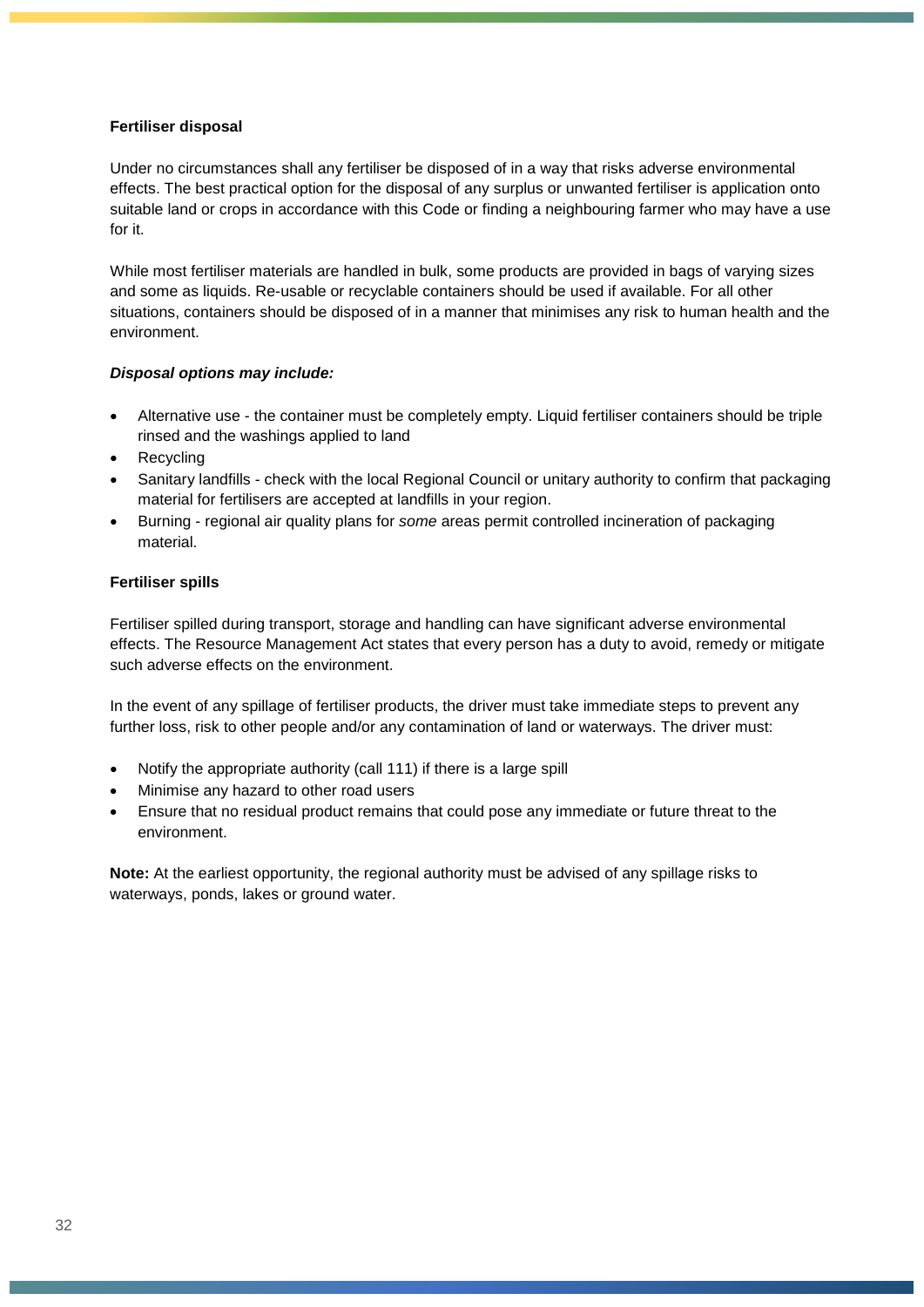# <span id="page-32-0"></span>**Best management practices for fertiliser handling and storage**

| <b>Activity</b>                | <b>Good Management Practices</b>                                                                                                                                                                                                                                                                                                                                                                                                                                                                       | <b>Fact sheet</b> |
|--------------------------------|--------------------------------------------------------------------------------------------------------------------------------------------------------------------------------------------------------------------------------------------------------------------------------------------------------------------------------------------------------------------------------------------------------------------------------------------------------------------------------------------------------|-------------------|
| <b>Fertiliser</b><br>transport | All freight is correctly constrained<br>$\bullet$<br>Hazardous substances are segregated and correctly labelled<br>$\bullet$<br>All fertiliser products are covered during transport to prevent<br>$\bullet$<br>dust blow<br>All transport equipment is cleaned after use. Wastewater is<br>$\bullet$<br>prevented from entering any surface water or stormwater<br>system                                                                                                                             | 6                 |
| <b>Fertiliser</b><br>storage   | Nitrogen, phosphorus and soluble fertilisers are contained within<br>$\bullet$<br>the storage area on an impervious floor and protected from rain<br>Storage facilities are at least 50 metres from open waterways,<br>$\bullet$<br>avoiding areas subject to slope failure or significant flood risk<br>All storm water discharges are collected and diverted away from<br>$\bullet$<br>the storage area<br>The storage facility is designed to effectively contain stored<br>$\bullet$<br>fertiliser | 6                 |
| <b>Fertiliser</b><br>loading   | Fertiliser loading sites are at least 50 metres from any open<br>$\bullet$<br>waterway on areas that are not susceptible to flooding<br>Wind shelters are used around the loading site to contain<br>$\bullet$<br>fertiliser<br>Fertiliser spillage is minimised when loading into or out of<br>$\bullet$<br>storage or into application equipment<br>Fertiliser spills on the loading area are collected and returned to<br>$\bullet$<br>the storage facility                                         | 4, 6              |
| <b>Fertiliser</b><br>disposal  | Excess or unwanted fertiliser is spread onto suitable land or<br>$\bullet$<br>crops<br>Surplus containers are reused, recycled or delivered to a<br>$\bullet$<br>resource recovery site or suitable landfill<br>Contact supplier for possible return<br>$\bullet$                                                                                                                                                                                                                                      | $\blacksquare$    |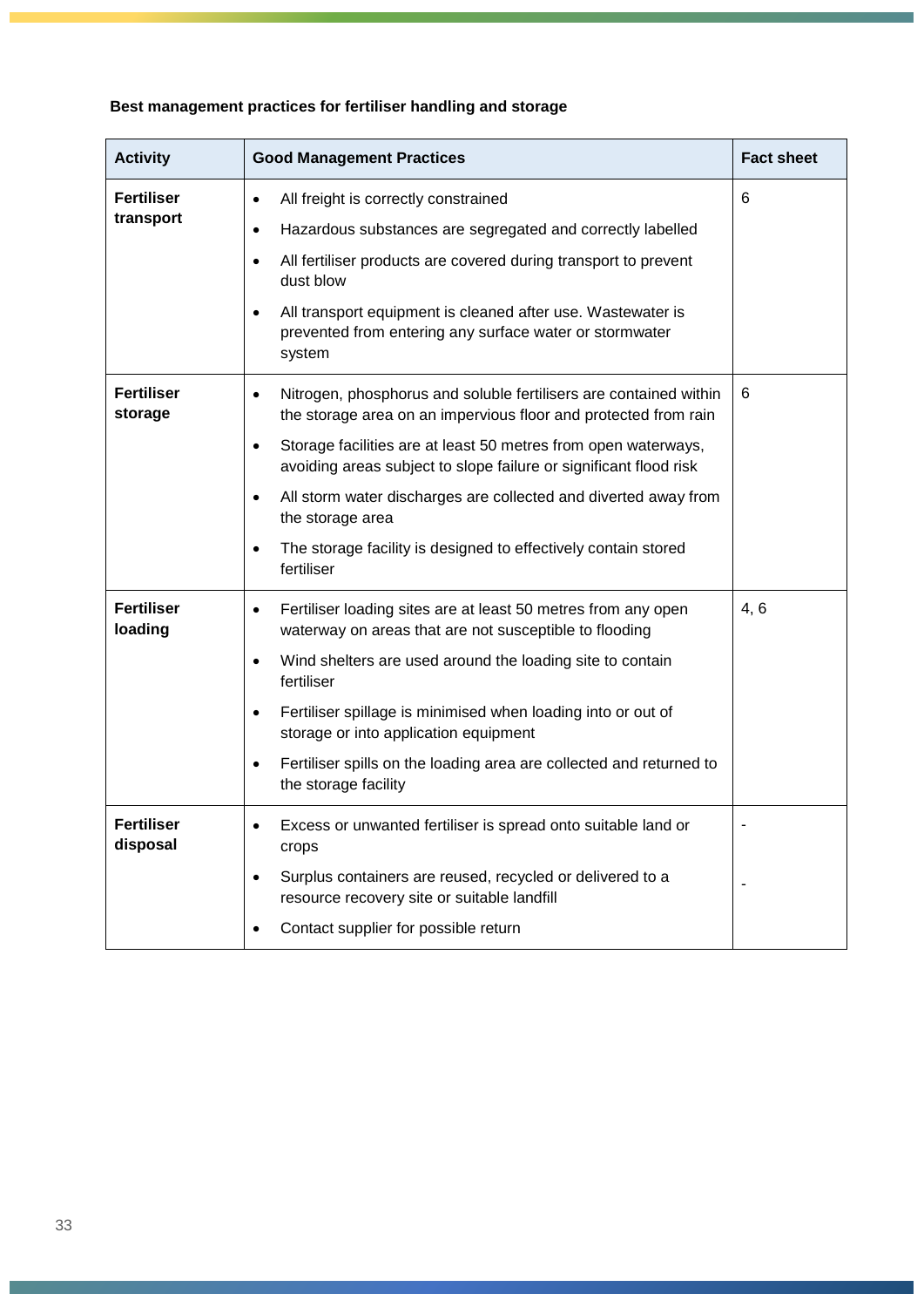## <span id="page-33-0"></span>**5.2 Fertiliser Use**

It is the fertiliser user's responsibility to ensure they have adequate information about any fertiliser product they intend to use and the potential risks its use may pose to the environment. Fertiliser companies have safety data sheets available.

Information required for good understanding of potential environmental risks arising from the use of any fertiliser product includes:

- name of the fertiliser material
- nutrient content (including N, P, K, S, Mg proportions)
- physical characteristics (e.g. liquid, solid, particle size range, blended/compound)
- particular hazards associated with the product e.g. chemical compatibility (also with reference to storage requirements), hygroscopic characteristics, solubility and dust.

#### <span id="page-33-1"></span>**C.R.A.F.T.**

'C.R.A.F.T.' is an easily remembered acronym that highlights the fertiliser use factors that land managers can readily control. It stands for:

**C**hoice of fertiliser product

- **R**ate of application
- **A**pplication technique
- **F**requency of application
- **T** iming of application

Carefully considering each of the C.R.A.F.T. elements allows fertiliser application practices to be planned to meet production and environmental objectives. Managing the product, rate, application technique, frequency and timing of application should ensure that nutrients are available in the right amounts at the right location and at the right time to meet plant needs. This will improve the efficiency of nutrient use and minimise the potential for nutrient loss.

#### <span id="page-33-2"></span>**Choice of fertiliser product**

There are a vast range of fertiliser products in the marketplace. Fertilisers chosen should be Fertmark registered, appropriate for use in New Zealand and meet production needs without unacceptable environmental effects. Fertmark registered products:<http://www.fertqual.co.nz/content.php?content.2>

Aim to select fertilisers that best meet identified nutrient needs while avoiding or mitigating environmental risks.

#### **The suitability of a product is determined by:**

- product specification (which nutrients are present, their concentration and mobility)
- the form or chemical species of the nutrients in the product (i.e. liquid, fluid suspension, solid, physical or chemical mixture)
- particle size (including droplet size for liquid fertilisers) and other physical properties
- solubility or release rate of the product and nutrient availability to plants
- any effects on other products (e.g. can it be blended or tank mixed?) or equipment (e.g. is it corrosive?)
- impurities which may be present in the product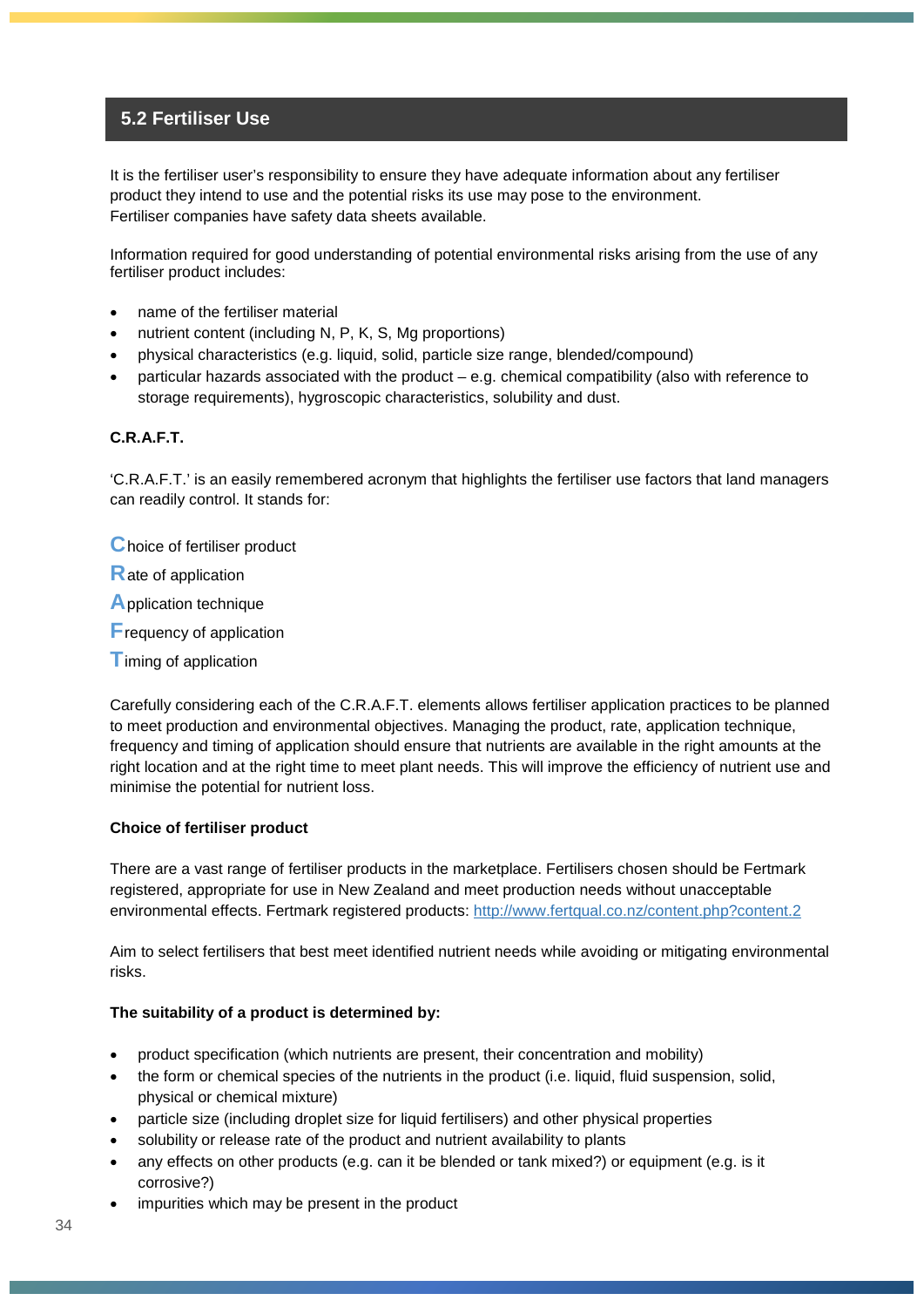- application and handling equipment required
- spreading characteristics
- required application rate to meet nutrient requirement
- cost
- *Fertmark* registration.

More information in [fact sheet 6.](http://fertiliser.org.nz/Site/code_of_practice/fact_sheets/default.aspx)

#### <span id="page-34-0"></span>**Rate of application**

The rate of fertiliser application for a particular situation should be based on the rate of nutrient required by the plants.

#### **fertiliser rate (kg/ha) = required nutrient rate (kg/ha) ÷ (% of the nutrient in the fertiliser ÷ 100)**

For example, suppose we have a product containing 46% nitrogen and the desired nitrogen application is 50 kg N/ha.

#### **fertiliser rate (kg/ha) = 50 kg N/ha ÷ (46% N ÷ 100) = 50 kg N/ha ÷ 0.46 N = 109 kg product/ha**

#### *In determining nutrient rates to apply, consider:*

- soil and plant tissue analysis results
- nutrient budget reports
- crop type, yield/quality/stocking rate targets
- the need for maintenance or capital applications (i.e. goals for soil fertility and production results from fertiliser. Is the land manager trying to maintain present soil fertility and productive performance or increase nutrient levels to support higher production or different pastures/crops?)
- water availability and expected future weather patterns
- local fertiliser trials and local land manager experience
- previous crop and fertiliser history on the site
- different LMU requirements

Any application of fertiliser should be made on the basis of required present and/or future production level. If calculated fertiliser application rates exceed crop uptake as suggested by nutrient budget results this should be recognised and managed accordingly through a nutrient management plan, to reduce losses and ensure production is not limited.

#### <span id="page-34-1"></span>**Application method**

Application method will affect the accessibility of applied nutrients. Different placement methods can ensure that the nutrient is immediately available to rapidly growing plants (e.g. banded below the seed at planting) or is applied very gradually over a lengthy growing period (e.g. fertigation in horticulture). Placement will also affect the degree of interaction between the fertiliser and the soil, which is particularly important where nutrients can become unavailable due to reactions with soil minerals (e.g. phosphorus fixation) or organic matter (e.g. nitrogen immobilisation).

Placement of fertiliser should conform to the Spreadmark Code of Practice for both Aerial and Ground Fertiliser Spreading: <http://www.fertqual.co.nz/content.php?content.3>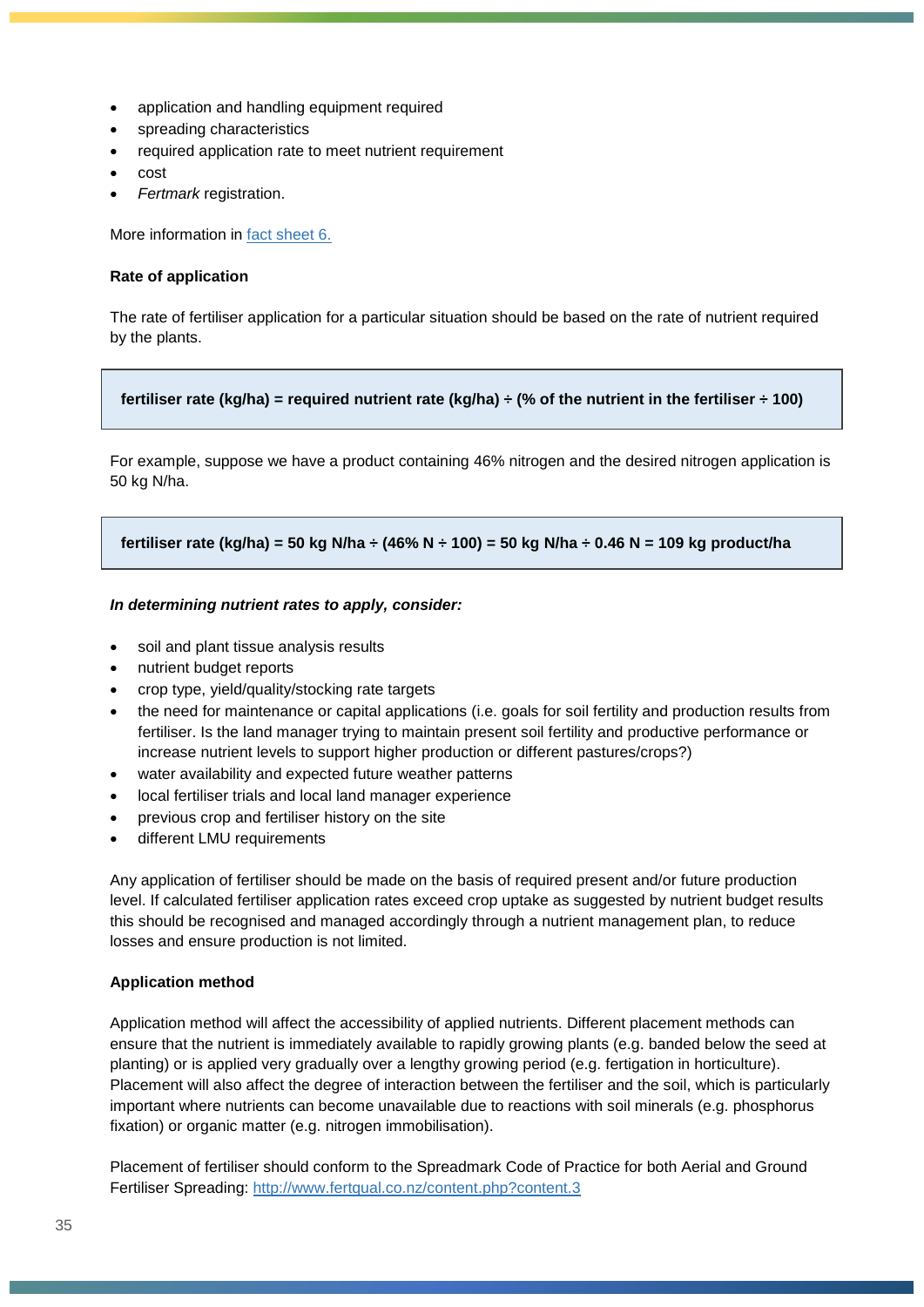#### *Common options for fertiliser placement include:*

- surface broadcast application (by ground or aerial spreading)
- surface broadcast and incorporated
- banded into the soil at various band widths and depths
- surface banded
- fertigation
- foliar application
- fine particle suspension or slurry application (ground or aerial).

The best placement method will depend on the nutrient(s) concerned, topography and individual production situations. For example, applications to crops, especially in horticulture, generally require more accuracy and precision than applications to intensive pastures where nutrients are continually redistributed by the grazing animals.

#### *In deciding on the right application method, key questions to consider include:*

- does the method apply the nutrient sufficiently accurately for its purpose?
- is the equipment suitable for the terrain and soil conditions?
- is the equipment appropriate for the size of the application area?
- is the use of the equipment likely to result in noise or dust nuisance to third parties?
- is the equipment certified to meet accuracy requirements?

There is more detail about application methods and Good Management Practices for fertiliser spreading in Chapter 5.3

#### <span id="page-35-0"></span>**Frequency of application**

The best way to ensure that added nutrients are used efficiently by plants and to reduce the risk of nutrient loss to the environment is to match nutrient availability to plant demand over time. Annual crops, perennial crops and pastures all have different patterns of nutrient demand over time, and respond differently according to soil moisture status and temperature. These factors should be considered in planning fertiliser applications.

Mobile nutrients such as nitrogen or potassium are most effectively used when split applications of fertiliser are applied frequently during the periods of crop or pasture growth. This is usually preferable to one large application. However, crops and pastures may have short periods of very high nutrient demand and so a larger application will be required at that time.

Fertigation systems (adding nutrients in irrigation water) provide flexibility in applying nutrients to meet plant demand but regular top-dressing or side dressing of fertiliser can have similar effects, provided that there is sufficient moisture to move nutrients into the soil.

#### <span id="page-35-1"></span>**Timing of application**

Fertiliser application should be timed to achieve maximum plant uptake, thereby reducing losses of nutrient to the environment. Ideal timing will be affected by the solubility (mobility) of the nutrient or fertiliser used, crop stage and rate of growth (and therefore its nutrient demand) and the nutrient fixing capability of the soil. Consider also the amount of rainfall and/or irrigation experienced or expected.

Applying fertiliser long before the plant will take up the nutrient exposes the nutrient to potential loss. This is particularly so with nitrogen fertilisers. Maximum responses and minimal nutrient losses will usually occur if fertiliser is applied when plants are growing rapidly. It is especially important to apply highly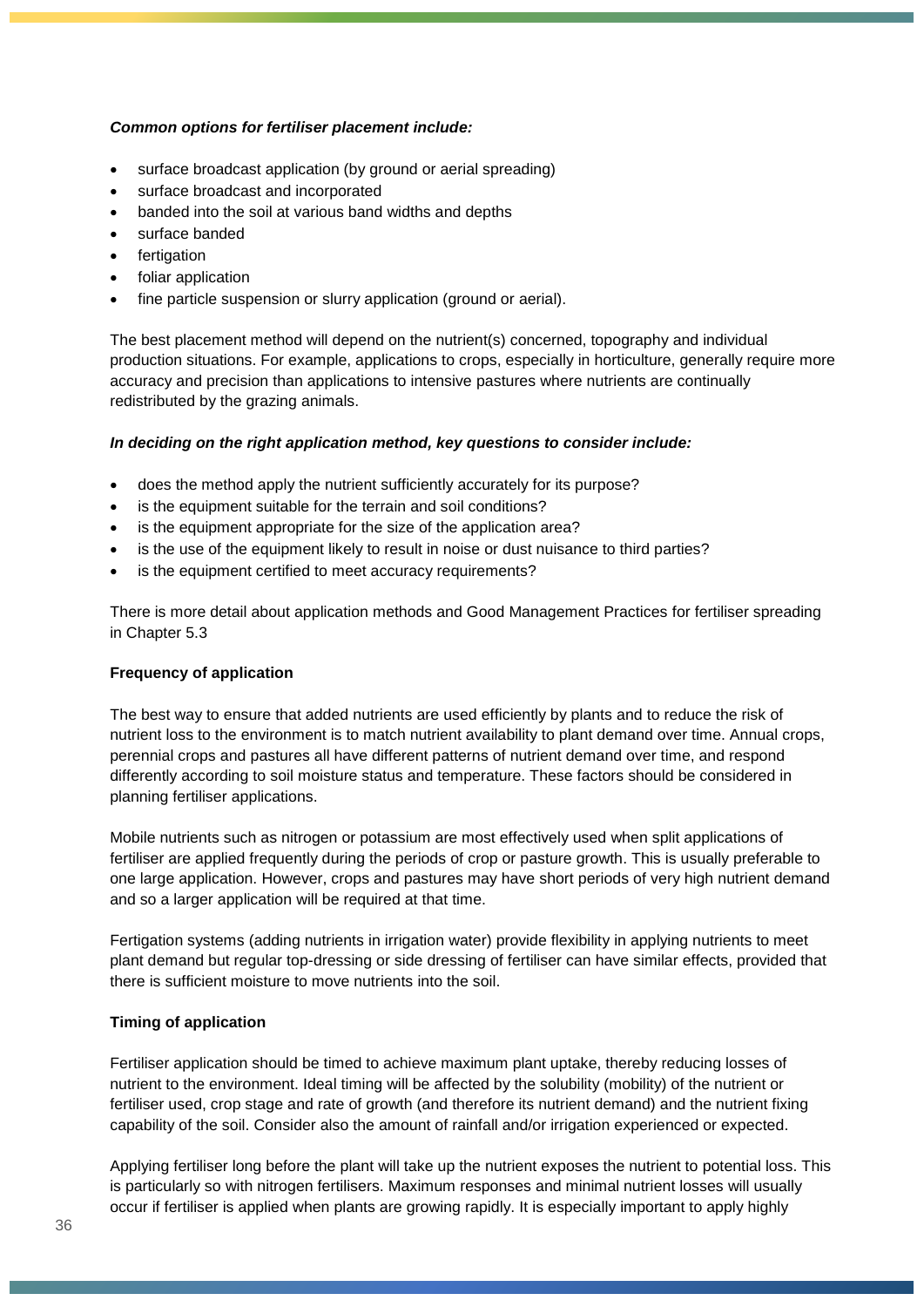mobile nutrients at times when plants are actively growing to avoid losses to the environment between application and plant uptake, and thus to maximise the return on the investment. This is particularly important when highly soluble nutrients are applied in high rainfall or irrigation situations.

Application of fertiliser in relation to soil and air temperatures is also important because these conditions affect plant growth and hence nutrient use. For example, applying nitrogen fertiliser to ryegrass when soil temperatures are less than 6°C and falling is likely to be ineffective in stimulating pasture growth because ryegrass stops growing at soil temperatures below 4°C. If it will be some time before temperatures rise and the ryegrass starts to grow again (and take up the nitrogen), the nitrate may be lost through leaching. Nitrogen fertiliser application should be delayed until the pasture is actively growing, especially if considerable rainfall is expected in the meantime.

Fertiliser often requires water to move it to a site where it can be taken up by plants and, in the case of nitrogen, where it is protected from gaseous losses. Timing of fertiliser application in relation to irrigation or rainfall can be critical to determining the risk of gaseous loss.

### **Good management practices for fertiliser use**

The Good Management Practices provided below cover the four main fertiliser user groups – pastoral, arable, horticultural and forestry. While most practices are generic across all user groups, some will be specific to a particular user group.

For information related to dairy farm nutrient management see:

Nutrient Management on Your Dairy Farm: [http://www.dairynz.co.nz/page/pageid/2145866833/Nutrient\\_Management#802](http://www.dairynz.co.nz/page/pageid/2145866833/Nutrient_Management#802)

### A Farmers Guide to Managing Farm Dairy Effluent:

<http://www.dairynz.co.nz/page/pageid/2145866686?resourceId=765>

#### **Best management practices for nitrogen (N) fertiliser use**

| <b>Activity</b>                | <b>Best management practices</b>                                                                      | <b>Fact Sheet</b> |
|--------------------------------|-------------------------------------------------------------------------------------------------------|-------------------|
| <b>Choice of</b><br>fertiliser | Use Fertmark registered products<br>$\bullet$                                                         | 4                 |
| Rate of<br>fertiliser          | Nutrient application rates are determined using some or all of the<br>$\bullet$<br>following factors: | 2, 5, 7, 8        |
| application                    | soil and plant tissue analysis                                                                        |                   |
|                                | nutrient budgets (including any effluent and/or feed imported to<br>the block)                        |                   |
|                                | crop type, yield/quality/stockingrate targets                                                         |                   |
|                                | the need for capital or maintenance applications                                                      |                   |
|                                | previous crop and fertiliser history on the site                                                      |                   |
|                                | soil moisture conditions and expected future weather patterns                                         |                   |
|                                | local knowledge                                                                                       |                   |
|                                | feed budgeting/monitoring                                                                             |                   |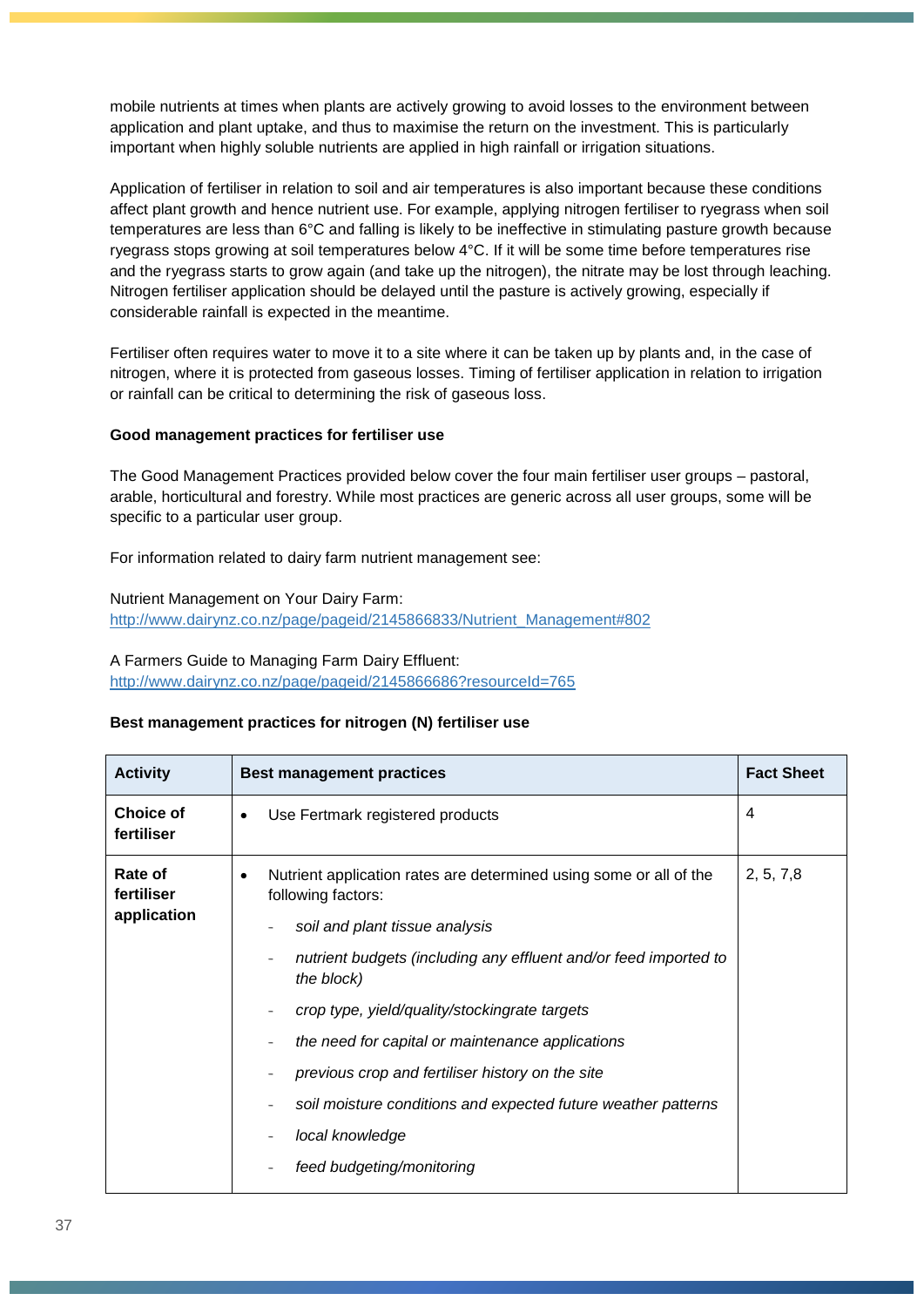|                                 | soil temperature                                                                                                                                                                                                                |                         |
|---------------------------------|---------------------------------------------------------------------------------------------------------------------------------------------------------------------------------------------------------------------------------|-------------------------|
|                                 | The amount of nitrogen applied per application is limited:<br>$\bullet$                                                                                                                                                         | 8,9                     |
|                                 | on soils where ground water lies under permeable sediments<br>(e.g. gravels)                                                                                                                                                    |                         |
|                                 | in areas where there is a high water table                                                                                                                                                                                      |                         |
|                                 | on areas where there is subsurface mole and tile drainage                                                                                                                                                                       |                         |
|                                 | Apply nitrogen fertiliser in split dressings of 50kg N/ha when 200kg<br>$\bullet$<br>N/ha or more is required                                                                                                                   | 6,8,9                   |
|                                 | Nitrogen is applied in proportion to other nutrients, according to<br>$\bullet$<br>plant requirements. (Adding excessive N when other elements limit<br>crop or pasture growth leads to greater N losses.)                      | 5                       |
| <b>Application</b><br>technique | Application equipment is suitable for the conditions and fertiliser<br>$\bullet$<br>type.                                                                                                                                       | 3,4                     |
|                                 | Only Spreadmark accredited spreading companies (experienced<br>$\bullet$<br>operators and calibrated equipment) should be used                                                                                                  | $\overline{\mathbf{4}}$ |
|                                 | GPS and GIS technology is used for precise application and for a<br>$\bullet$<br>digital record of fertiliser application locations.                                                                                            | 3                       |
|                                 | Non-target application of fertiliser is avoided by:<br>$\bullet$                                                                                                                                                                | 3,4                     |
|                                 | using fertiliser with larger particle sizes (mean size greater<br>than 1mm) and few or no fine particles                                                                                                                        |                         |
|                                 | application techniques that direct or specifically place the<br>fertiliser appropriately                                                                                                                                        |                         |
|                                 | application in bands when sowing crops or pasture seed                                                                                                                                                                          |                         |
|                                 | choice of fertiliser types that can be applied more precisely<br>(e.g. slurry/liquid)                                                                                                                                           |                         |
|                                 | applying fertiliser only when any significant wind is blowing<br>away from sensitive areas                                                                                                                                      |                         |
|                                 | fertiliser is not applied by air when wind speed exceeds 15<br>km/hr                                                                                                                                                            |                         |
| <b>Frequency of</b>             | Nutrient availability is matched to plant demand.<br>$\bullet$                                                                                                                                                                  | 6,8                     |
| application                     | Lower rates of N fertiliser are applied more often, at times to match<br>$\bullet$<br>the growth cycle of the crop or pasture and soil moisture<br>conditions, rather than in single large applications.                        | 6,7,8                   |
| <b>Timing of</b>                | Nitrogen application is matched to times of high plant growth.<br>$\bullet$                                                                                                                                                     | 7,8                     |
| application                     | Pasture is at least 25mm high (approx. 1000 kg DM/ha) before<br>$\bullet$<br>nitrogen is applied.                                                                                                                               | 9                       |
|                                 | In the case of border-dyke irrigation fertiliser is applied afterwards,<br>$\bullet$<br>provided the soil is not saturated. If the soil is saturated fertiliser<br>application is delayed until ground conditions are suitable. | 9                       |
|                                 | Nitrogen is not applied when the 10cm soil temperature at 9am is<br>$\bullet$                                                                                                                                                   | 6,9                     |
|                                 |                                                                                                                                                                                                                                 |                         |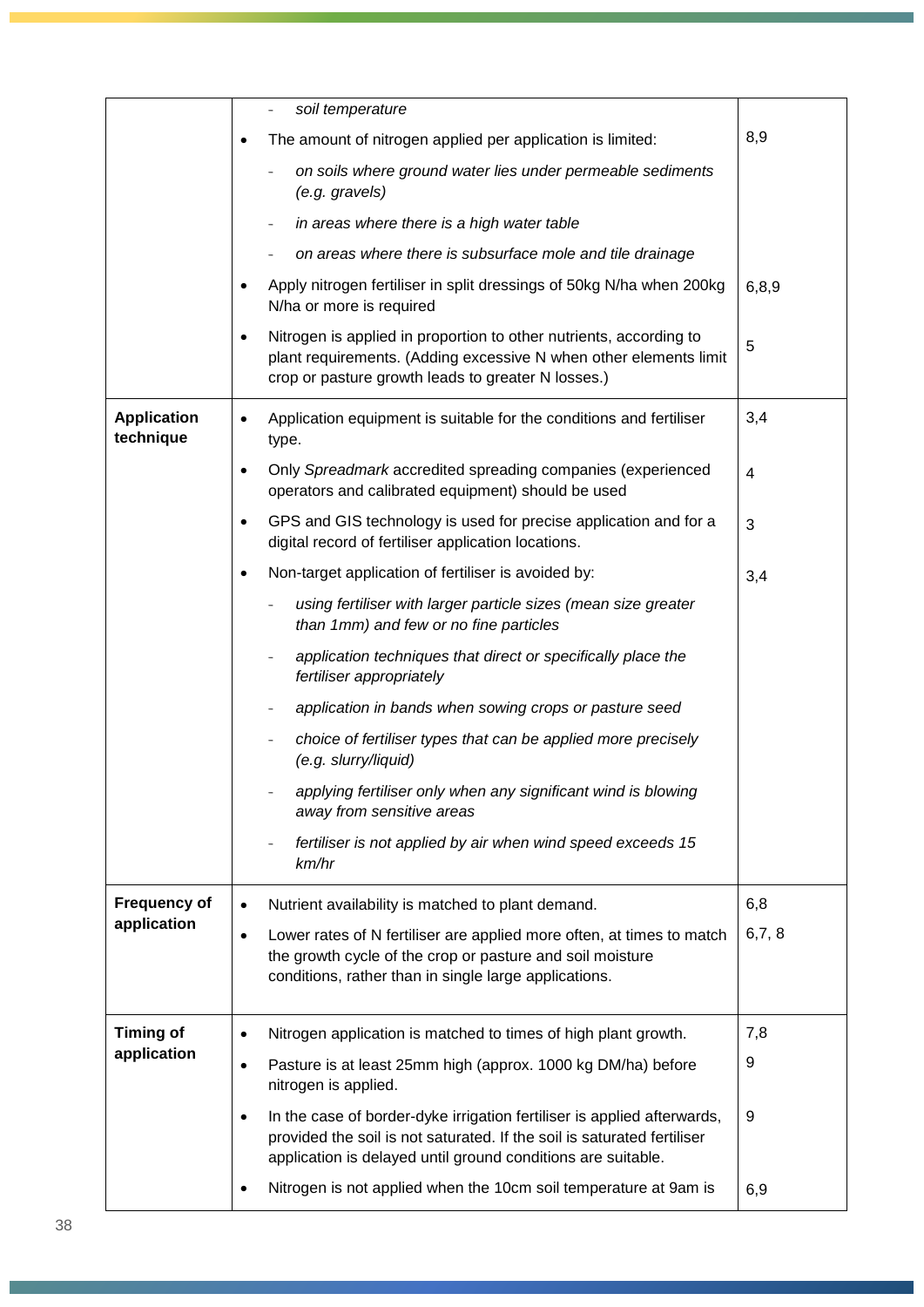|                              | less than 6°C and falling (at these low soil temperatures plant<br>nitrogen uptake is slow and there is greater risk of leaching loss).                 |     |
|------------------------------|---------------------------------------------------------------------------------------------------------------------------------------------------------|-----|
|                              | Nitrogen is not applied after a dry (drought) period until sufficient<br>$\bullet$<br>regrowth has occurred after rain.                                 | 9   |
|                              | Where possible, fertiliser N application is adjusted to complement<br>$\bullet$<br>the release of soil mineralisable N.                                 | 6,9 |
|                              | For information about the effects on stock of high nitrate in grass<br>$\bullet$<br>contact the Fertiliser Association for a Wise N use fact sheets     |     |
|                              | N fertiliser is not applied in mid to late autumn to fallow land unless<br>$\bullet$<br>there is a cover crop.                                          | 9   |
|                              | N fertiliser is not applied when the ground is saturated and/or when<br>$\bullet$<br>tile drains are running.                                           | 9   |
|                              | N fertiliser is applied 4-6 weeks before the feed is required.<br>$\bullet$                                                                             |     |
| <b>Fertiliser use</b><br>and | N fertiliser is not applied to severely compacted soils. Soil aeration<br>$\bullet$<br>techniques are used on such soils before fertiliser application. |     |
| management<br>measures       | Pasture is at least 25mm high (approx. 1000kg DM/ha) before N<br>$\bullet$<br>fertiliser is applied.                                                    | 9   |
|                              | Vegetated riparian buffer strips of sufficient width (10m - adjust for<br>slope) to filter any run-off are maintained adjacent to all waterways.        |     |
|                              | Urease inhibitors – can be used to reduce urea losses to the<br>atmosphere when conditions are conducive to volatilisation.                             |     |
|                              | Nitrification inhibitors: As an interim position nitrification inhibitors<br>should not be applied to pasture until further notice                      |     |

## **Best management practices for phosphorus (P) fertiliser use**

| <b>Activity</b>                | <b>Best management practices</b>                     | <b>Fact Sheet</b> |
|--------------------------------|------------------------------------------------------|-------------------|
| <b>Choice of</b><br>fertiliser | Soluble phosphate fertiliser is used where:<br>٠     | 6,9, 13           |
|                                | rapid plant response is required                     |                   |
|                                | soil P levels are required to be increased rapidly   |                   |
|                                | plants are actively growing                          |                   |
|                                | there is a low risk of runoff                        |                   |
|                                | Slow release phosphate fertiliser is used when:<br>٠ | 6,9, 13           |
|                                | there is a high risk of runoff and/or                |                   |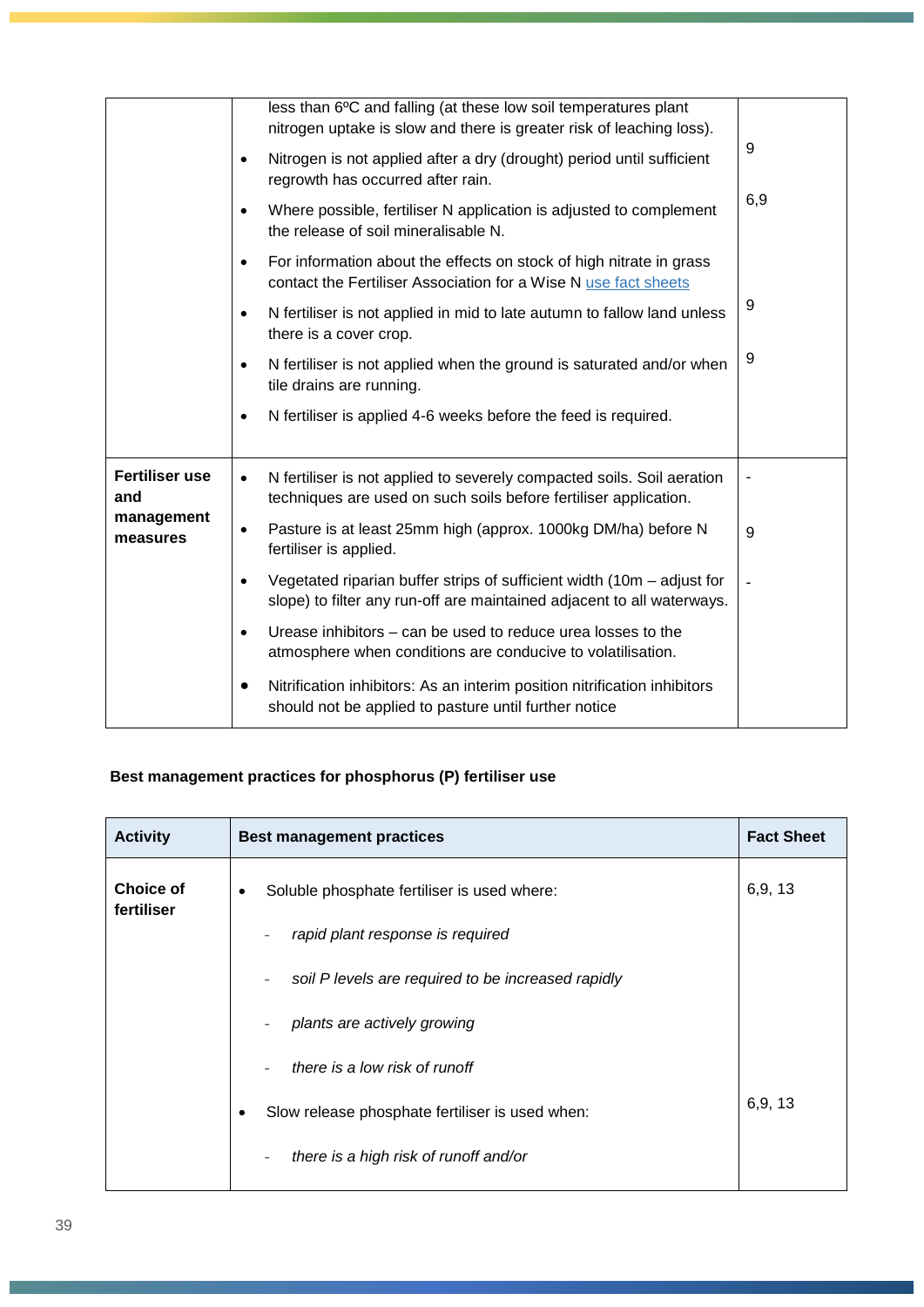|                                      | a rapid plant response is not required and/or                                                                                                                                                                  |          |
|--------------------------------------|----------------------------------------------------------------------------------------------------------------------------------------------------------------------------------------------------------------|----------|
|                                      | soil P levels are adequate and/or                                                                                                                                                                              |          |
|                                      | soil pH is less than 6.0 and annual rainfall is greater than<br>800mm                                                                                                                                          |          |
| Rate of<br>fertiliser<br>application | Nutrient application rates are determined using some or all of the<br>following factors:                                                                                                                       | 5, 6, 7  |
|                                      | soil and plant tissue analysis                                                                                                                                                                                 |          |
|                                      | nutrient budgets (including any effluent and/or feed imported to<br>the block)                                                                                                                                 |          |
|                                      | crop type, yield/quality/stocking rate targets                                                                                                                                                                 |          |
|                                      | the need for capital or maintenance applications                                                                                                                                                               |          |
|                                      | previous crop and fertiliser history                                                                                                                                                                           |          |
|                                      | soil moisture conditions and expected future weather patterns                                                                                                                                                  |          |
|                                      | local knowledge                                                                                                                                                                                                |          |
|                                      | The amount of phosphate applied per application is limited:                                                                                                                                                    | 6, 8, 13 |
|                                      | when high rainfall is anticipated or irrigation is planned                                                                                                                                                     |          |
|                                      | on very sandy soils, particularly for soluble phosphate fertilisers                                                                                                                                            |          |
|                                      | when slope is greater than 25°, and/or pasture is less than<br>25mm high (approx. 1000 kg DM/ha)                                                                                                               |          |
|                                      | during winter                                                                                                                                                                                                  |          |
|                                      | Soluble phosphate fertiliser must be applied in split dressings if the<br>single application rate would exceed 100 kg P/ha.                                                                                    | 6, 13    |
|                                      | Phosphate is applied in proportion to other nutrients, according to<br>plant requirements. (Adding excessive P when other elements limit<br>crop or pasture growth is inefficient and could lead to P losses.) | 5,6      |
| <b>Application</b><br>technique      | Application equipment used is suitable for the conditions and<br>fertiliser type.                                                                                                                              | 3,4      |
|                                      | Only Spreadmark accredited spreading companies (experienced<br>operators and calibrated equipment) should be used                                                                                              | 4        |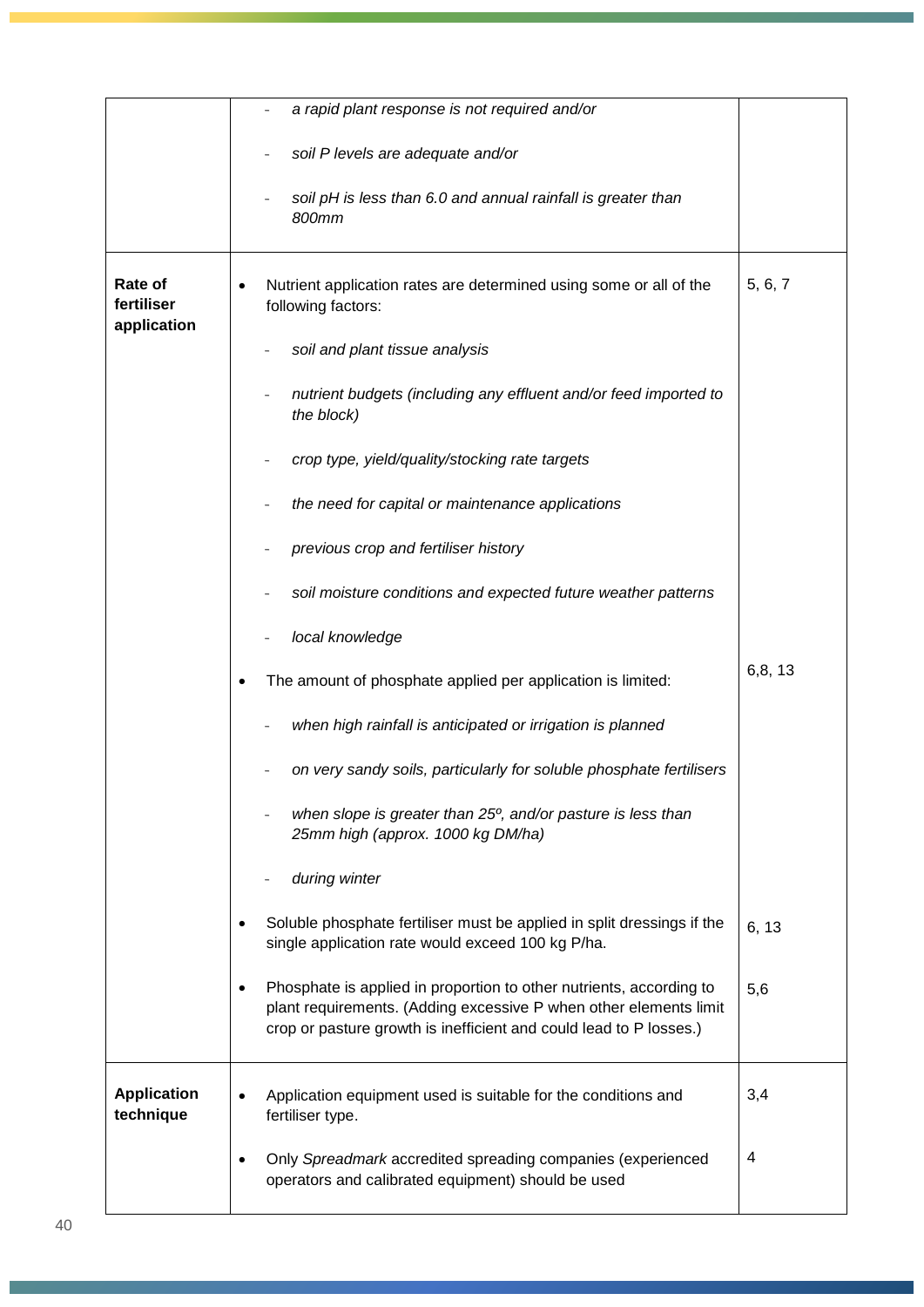|                                    | GPS and GIS technology is used for precise application and for a<br>digital record of fertiliser application locations.                                  |      |
|------------------------------------|----------------------------------------------------------------------------------------------------------------------------------------------------------|------|
|                                    | Non-target application of fertiliser is avoided by:                                                                                                      | 3    |
|                                    | using fertiliser with larger particle sizes and few or no fine<br>particles (aerial application)                                                         | 4    |
|                                    | application techniques that direct or specifically place the<br>fertiliser appropriately                                                                 |      |
|                                    | application in bands when sowing crops or pasture seed                                                                                                   |      |
|                                    | applying fertiliser only when any wind is blowing away from<br>sensitive areas                                                                           |      |
|                                    | apply fertiliser only under agreed conditions (e.g. wind speed of<br>less than 15 km/h)                                                                  |      |
| <b>Frequency of</b><br>application | Nutrient availability is matched to plant demand, particularly for<br>soluble P products and liquids.                                                    | 5,6  |
|                                    | Split applications are used where the single application rate would<br>exceed 100 kg P/ha for soluble P or liquid fertiliser.                            | 6    |
| <b>Timing of</b><br>application    | Pasture is at least 25mm high (approx. 1000 kg DM/ha) before P is<br>applied.                                                                            |      |
|                                    | Phosphate fertiliser is not applied after a dry (drought) period until<br>sufficient regrowth has occurred after rain.                                   | 5    |
|                                    | P fertiliser is not applied when the soil is saturated                                                                                                   | 5, 6 |
| <b>Fertiliser use</b><br>and       | P fertiliser is not applied to severely compacted soils. Soil aeration<br>techniques are used on such soils before fertiliser application.               |      |
| management<br>measures             | To avoid fluoride toxicity to stock, pastures top-dressed with P<br>$\bullet$<br>fertiliser are not grazed for 21 days or until 25mm of rain has fallen. | 12   |
|                                    | Only phosphate fertilisers which comply with the industry limit of<br>280mg of cadmium per kg of P are used.                                             | 12   |
|                                    | Vegetated riparian buffer strips of sufficient width $(10m -$ adjust for<br>slope) to filter any run-off are maintained adjacent to all waterways.       |      |
|                                    |                                                                                                                                                          |      |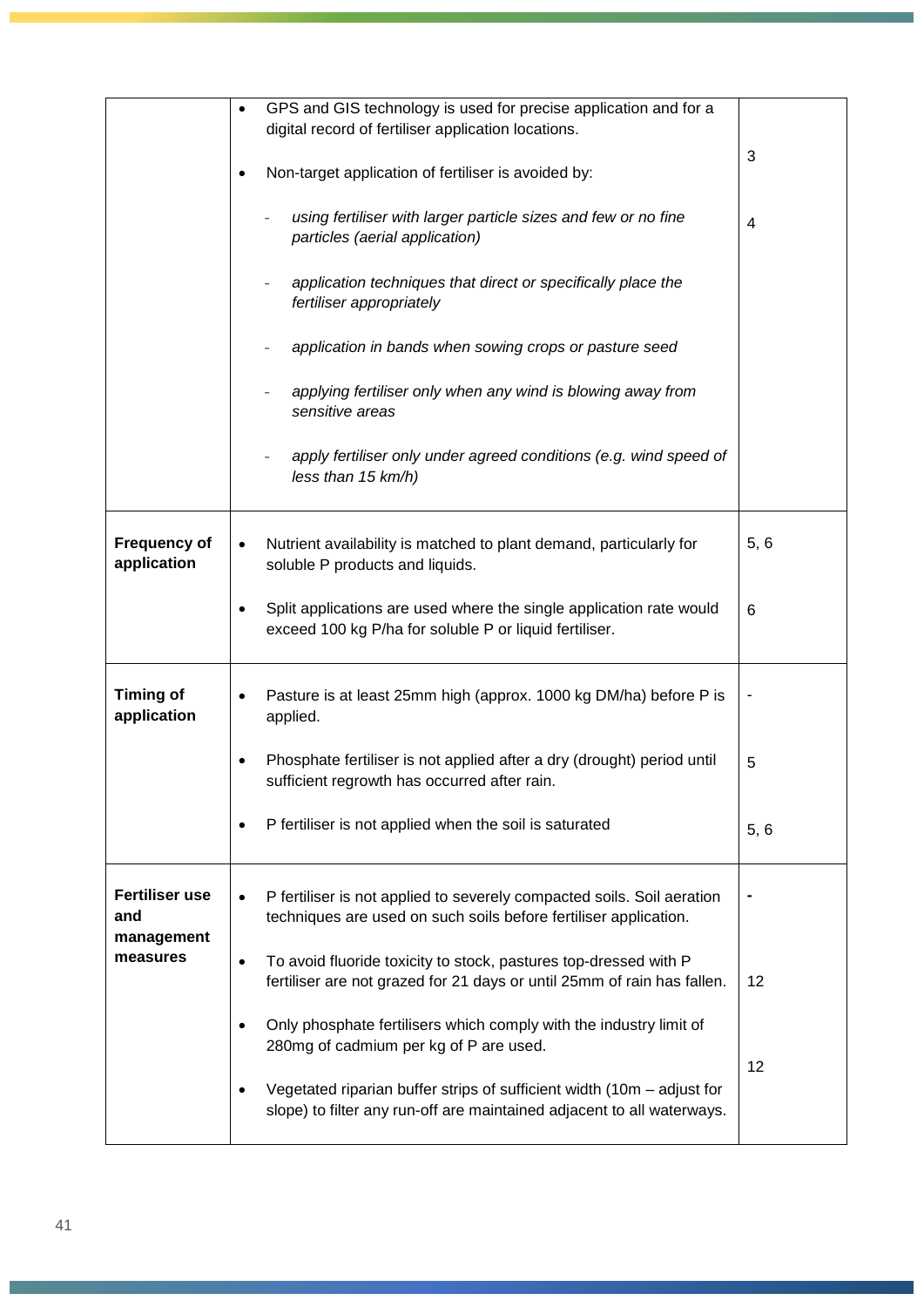### **5.3 Fertiliser Application**

The fertiliser spreading industries (ground and aerial spreaders) have their own Codes of Practice. Fact sheets  $3.8.4$  include information of importance to the land manager employing these operators and those who apply some or all of their own fertiliser.

The process of spreading fertiliser on a property is a critical part of managing fertiliser use. The objective should be to achieve evenness of spread at the required rate in order to maximise economic return from the investment while ensuring minimal environmental impact. Spreading should be even within an LMU, but differential rates are expected between LMU's.

### *The key factors that will influence this objective are:*

- the environmental understanding of the person doing the spreading
- the skill and competency of the spreader
- the suitability of the machinery being used (i.e. to spread fertiliser accurately)

Spreading fertiliser to maximise returns and avoid adverse impacts is a technically demanding task. While some land managers spread some or all of their fertiliser themselves, spreading by *[Spreadmark](http://www.fertqual.co.nz/content.php?content.3)* [accredited spreading companies](http://www.fertqual.co.nz/content.php?content.3) is recommended.

The person spreading fertiliser has four main objectives:

- to spread the fertiliser at the desired rate and as evenly as possible over the target area
- to avoid any fertiliser directly entering surface water
- to control wind drift to avoid any fertiliser indirectly entering or landing on surface water, or going outside the boundaries of the target zone
- to ensure that the work is undertaken safely

### **Application accuracy**

Fertiliser application must be confined to the desired application site. Fertiliser spread more widely is inefficient and potentially environmentally harmful. The person applying fertiliser shall ensure that it is applied as accurately as is reasonably possible. A clearly marked map showing buffer zones should help contractors ensure that non-target areas are not treated.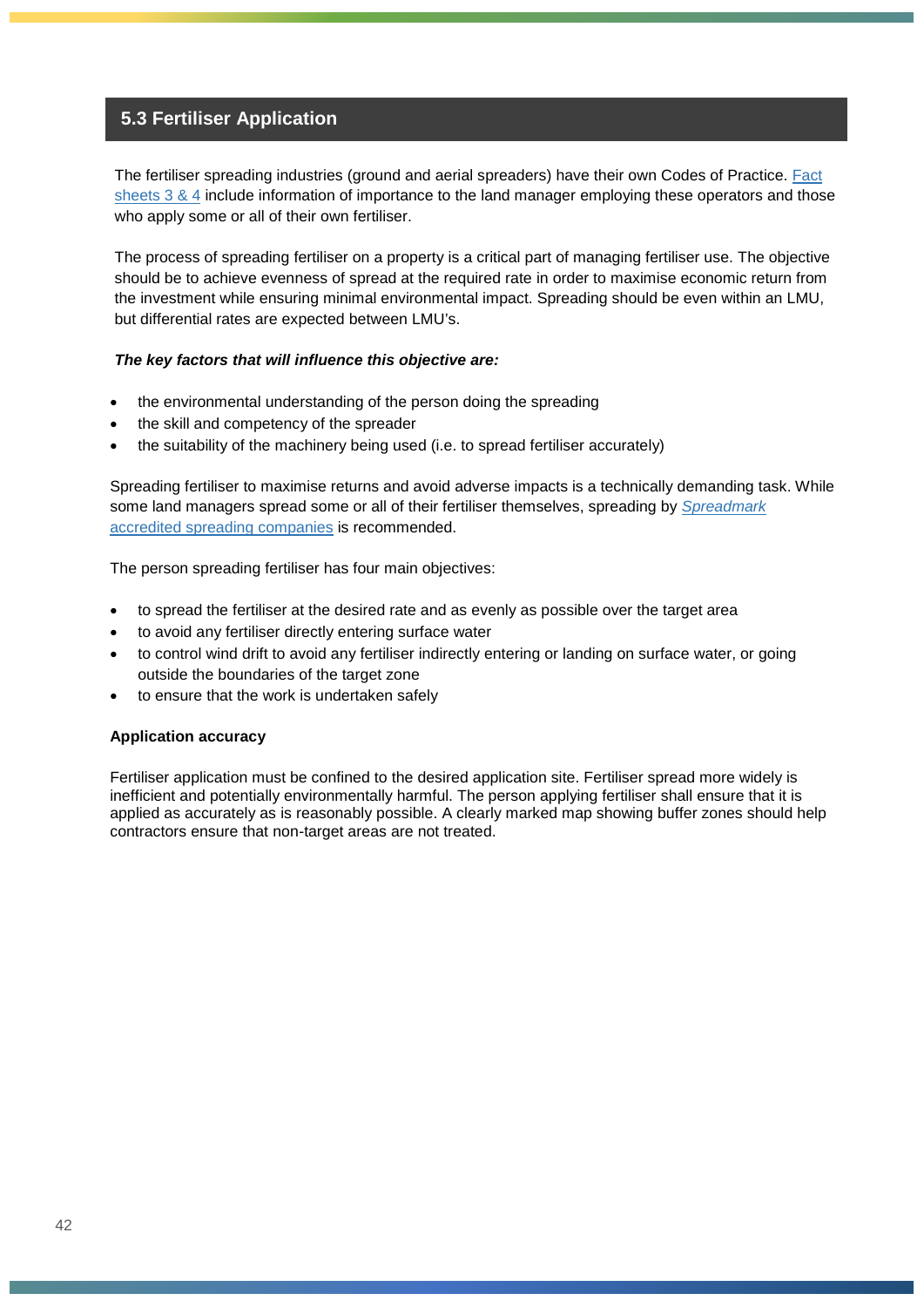As well as keeping fertiliser to the target area, application needs to be even across this area at the desired fertiliser application rate. The potential evenness of application for any given fertiliser is affected by:

- the physical form of the fertiliser
- size guide number (SGN), uniformity index (UI) and bulk density (BD) of fertiliser mixes
- the type of application equipment
- application techniques
- operational factors at the application site, including the weather (wind speed and direction)

The evenness of distribution is described using the coefficient of variation (CV%). This can be measured by catching fertiliser in collectors across the distribution area and weighing the fertiliser in each container.

### **CV is defined as:**

 standard deviation (of weight of fertiliser retained in each collector) ÷ mean weight across all containers and is expressed as a percentage.

A high CV indicates poor (uneven) spreading while a CV of zero indicates perfectly even spreading.

The target application rate should be chosen to meet the true plant nutrient requirements. Inappropriate application may increase the risk of adverse environmental effects and reduce production potential.

In New Zealand, the standards set under the *Spreadmark* Code of Practice for the Placement of Fertiliser allows for a single pass transverse spreading CV of no greater than 15% for nitrogen fertilisers and 25% for all other fertilisers. When making recommendations for the amount of fertiliser to be applied, fertiliser providers and consultants assume a CV of zero percent.

Modern technology, such as GPS and GIS systems, has enabled commercial fertiliser spreaders (ground and aerial) to achieve a high degree of fertiliser spreading accuracy. This technology enables spreaders to cover precise areas with minimal overlap or gaps between spreading runs and to achieve accurate buffers between target and non-target areas. See [Fact Sheet 3](http://fertiliser.org.nz/Site/code_of_practice/fact_sheets/default.aspx) & 4 for more information about precision application technology.

#### **Application methods**

Interactions between the form of fertiliser and the type of application equipment can have serious effects on the evenness and accuracy of application. Terrain and the task to be done often dictate the type of application system used – e.g. aerial spreading on steep hill country.

Weather conditions can significantly affect both the containment of fertiliser on the application site and the evenness of application within this site. The importance of weather conditions depends on the form of fertiliser, the application method and equipment used.

Recommendations and nutrient management plans from fertiliser and agricultural consultants assume the fertiliser material will be spread evenly and accurately over the target area at the target application rate. Poor spreading can negate the good management plans and result in significant production losses and pollution of waterways.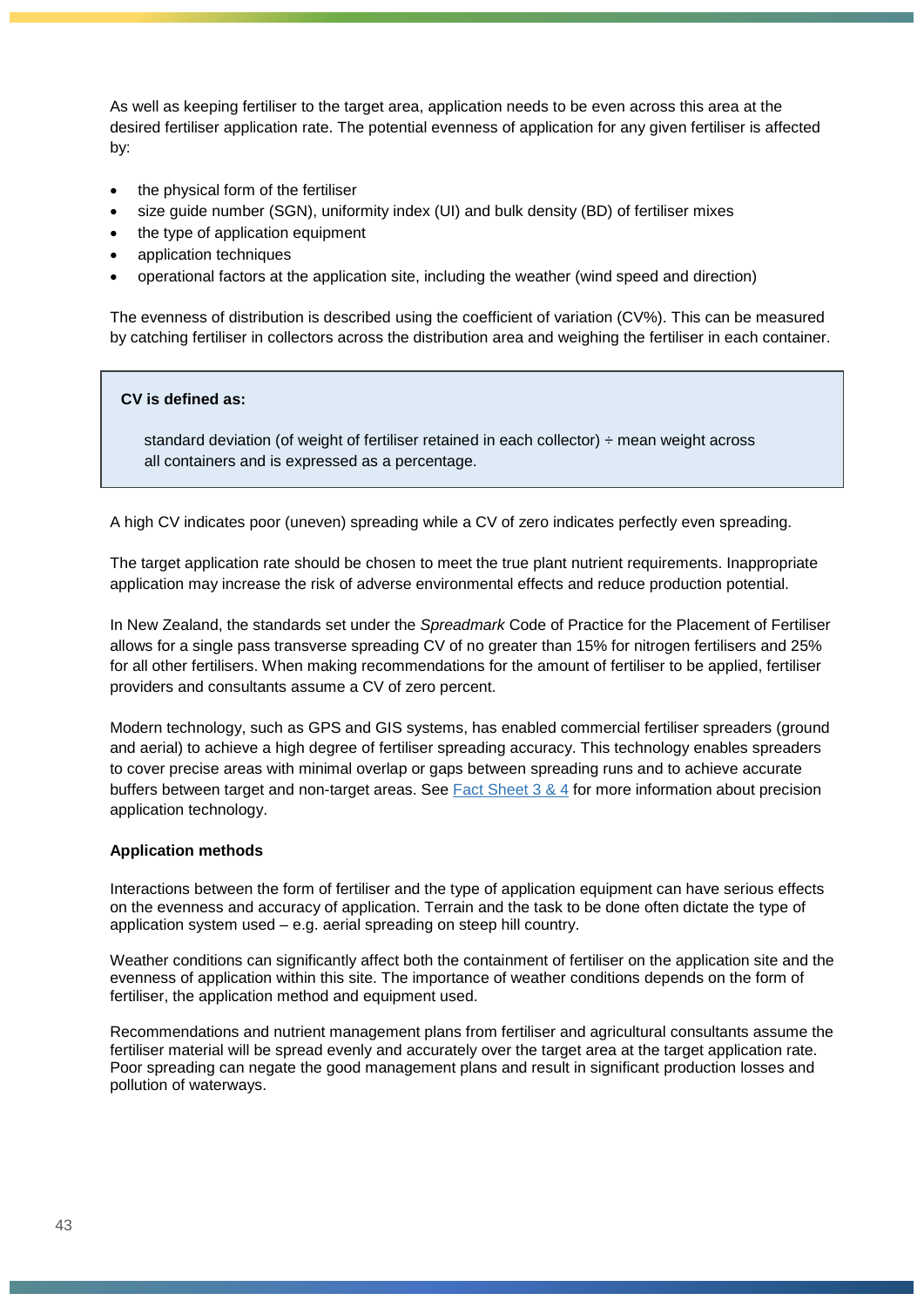### *Ground based application*

Ground based application includes a wide range of application methods to apply a vast array of fertiliser products, requiring careful matching of equipment and technique to the fertiliser and production system.

Spreading operators must understand the spreading characteristics of all products they spread, and how their equipment and equipment settings affect spreading performance. For example, products may be solid (free flowing particles or mass material) or fluid (solutions, suspensions, slurries). Particle sizes in free flowing solid fertilisers typically range from less than 1mm to over 5mm in diameter. When ejected laterally from spreading equipment, particles of different sizes have different ballistic trajectories and therefore variable spreading patterns. Particle shape also varies but is usually near spherical in manufactured products. Particle shape, density and surface roughness all affect the flowability of the product.

There are two broad types of ground based spreading equipment:

- ground based equipment that spreads fertiliser beyond the width of the machine e.g. bulk spinners
- ground based equipment where the swath width is equal to or less than the width of the machine  $$ e.g. boom sprayers, combine drills, pneumatic top dressers

Factors that may affect ground based fertiliser spreading performance:

- Calibration application equipment must be calibrated for the fertiliser product to be applied. Different products have different bulk densities and even different lines or batches of the same product can vary in bulk density.
- Slope the performance of all ground based application equipment is likely to be affected by sloping ground. It is generally preferable to operate up and down rather than across slopes. Unless the spreader is computer controlled, variations in surface roughness may lead to uneven spread as vehicle speed varies.
- Weather, atmospheric conditions some fertiliser materials are hygroscopic, i.e. they absorb water from the atmosphere. Changing temperatures and humidity during the day can affect their flow rate through machinery.
- Soil conditions slippery ground conditions can interfere with accurate fertiliser placement. Avoid operating machinery on soft soils where there is a risk of compaction. On slopes, slippery conditions can create a safety issue for the operator.
- Speed of spreader.
- Broadcast (spinners, reciprocating spouts, muck spreaders) because the material is thrown beyond the width of the machine there is a risk that driver error and wind will make it difficult to keep the fertiliser within the target area and achieve a low CV%.
- Other equipment (e.g. drills, pneumatic booms, boom sprayers) these are capable of achieving lower CV% results, especially where tramlining and bout markers are used, but only if they are accurately calibrated.
- Irrigators and sprinklers the volumes applied must be controlled so that nutrients are not washed off the surface or subject to deep percolation through the soil. Application evenness and distribution pattern should be calibrated as for other application equipment.

The application of fertiliser from ground based machinery should comply with the Code of Practice for the Placement of Fertiliser in New Zealand (*Spreadmark*). See [Fact Sheet 4.](http://fertiliser.org.nz/Site/code_of_practice/fact_sheets/default.aspx)

#### *Aerial application*

In many situations, aerial application is the only practical means of applying fertiliser. Where fertiliser is applied by air, the minimum acceptable standards for evenness of spreading should be the same as for other application methods used on similar classes of land. Where the risk of environmental contamination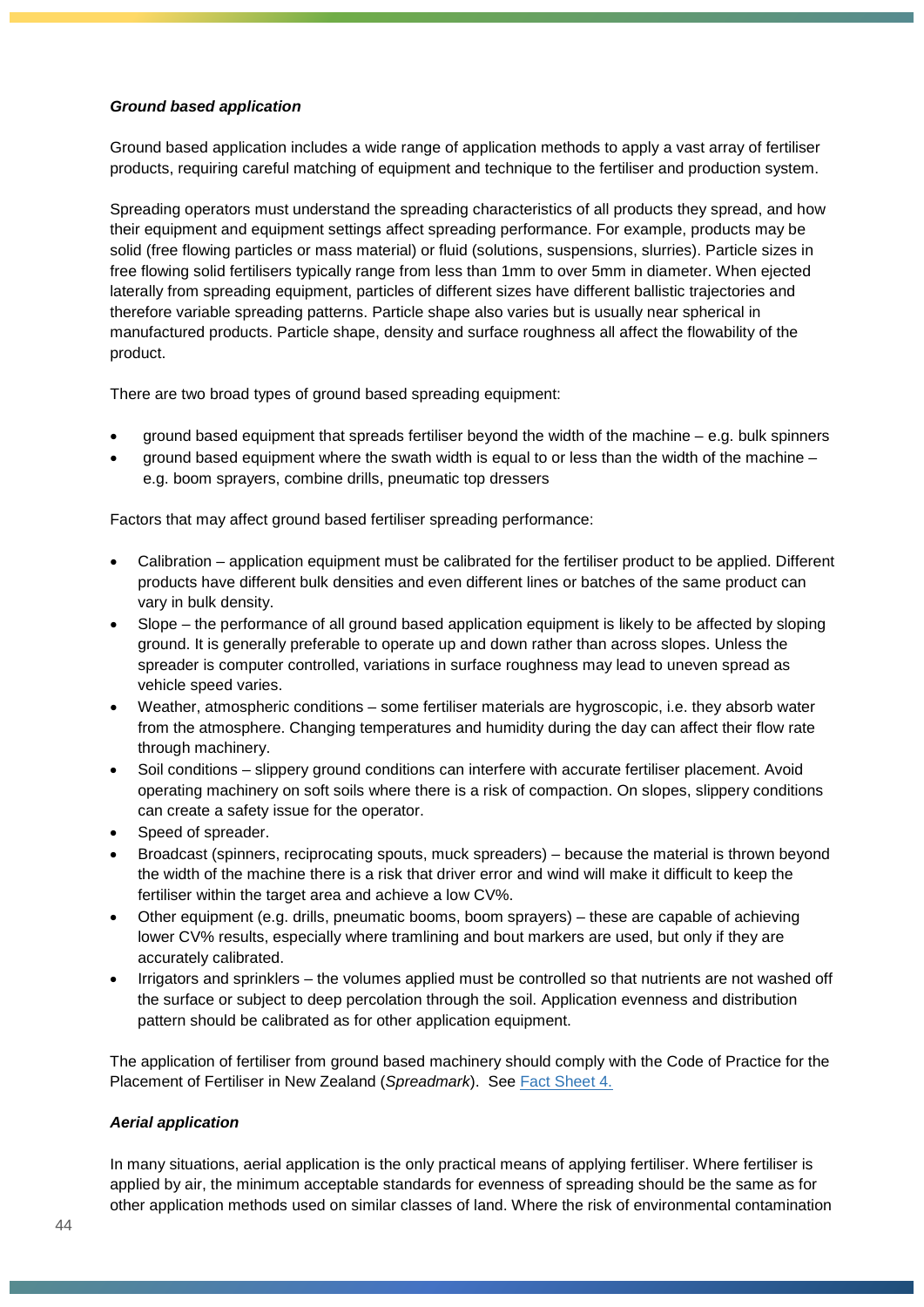is low, higher CV values for evenness of distribution may be acceptable.

Keys to quality aerial topdressing include:

- good communication and direction from land manager
- the calibration efficiency of the equipment being used
- the accuracy of spread
- the skill level of the pilot
- high environmental standards
- use of GPS to achieve higher accuracy of fertiliser placement

The aerial application of fertiliser should comply with the Code of Practice for the Placement of Fertiliser in New Zealand (*Spreadmark*), Part B: The Aerial *Spreadmark* Code. See [Fact Sheet 4.](http://fertiliser.org.nz/Site/code_of_practice/fact_sheets/default.aspx)

### **Best management practices for fertiliser application**

Most agricultural fertiliser is spread by contract ground spreaders and aerial applicators following the applicable parts of the Code of Practice for the Placement of Fertiliser. Good communication between the contractor and farmer or land manager is essential to optimise value from nutrients and to mitigate environmental risks. The ideas listed below are also useful considerations for land managers who apply their own fertiliser.

**Clearly state the name of product and application rate. Use correct product names as stated on sales documents – common names and abbreviations can cause confusion.**

- Express all application rates in kilograms per hectare (kg/ha); lime application may be stated in tonnes/ha. Be sure your spreading operator is absolutely clear about the desired fertiliser application rate.
- Give details of the application area. A map showing the location, boundaries and size of the area(s) to be treated is best. Pointing out easily identifiable ground features can help the contractor find the right paddock.
- Describe any hazards present, such as power lines, trees, silage pits or hidden steep slopes that may be dangerous to the operator. It is also important to highlight any 'unusual' activities that may be taking place on the farm  $-$  e.g. tree felling.
- Note any areas and features to be avoided, such as streams, lakes, ponds, wetlands and riparian strips. It is helpful to mark these on the map, rather than rely on verbal explanation. Areas of high nutrient status may not respond to the fertiliser being applied and should usually be avoided – e.g. stock camps.
- Note any conditions to be avoided. Avoid applying fertilisers, particularly those containing nitrogen, when soil moisture levels are high (at or near field capacity) to avoid the risk of nutrient moving laterally rather than being absorbed into the soil. There is a risk that fertiliser applied on slopes will be washed downhill if the soil surface is hard and dry and/or the vegetative cover is very short. Delay spreading fertiliser materials if the wind is strong enough to cause drift away from the target area or if the wind direction is towards nearby sensitive crops or dwellings.
- Consult the fertiliser supplier for information about hazards to livestock from direct intake of fertiliser. Avoid application on blocks where livestock are grazing.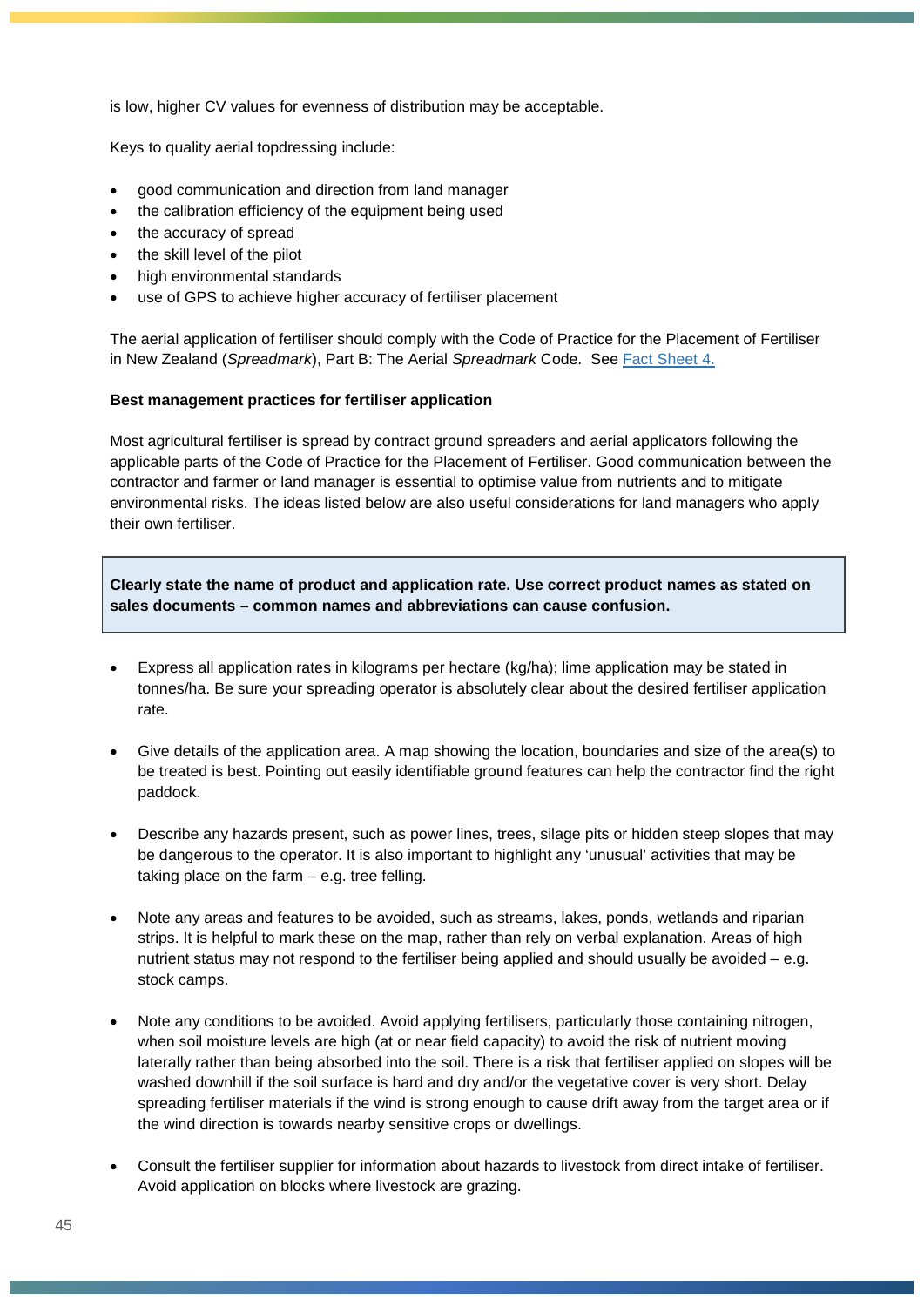Specify the accuracy and evenness required. The usual measure for evenness of spread is the coefficient of variation (CV%), in which the lowest figure represents the most even spread. Spreader operators should be given a clear indication of the evenness (CV%) required for the job in hand.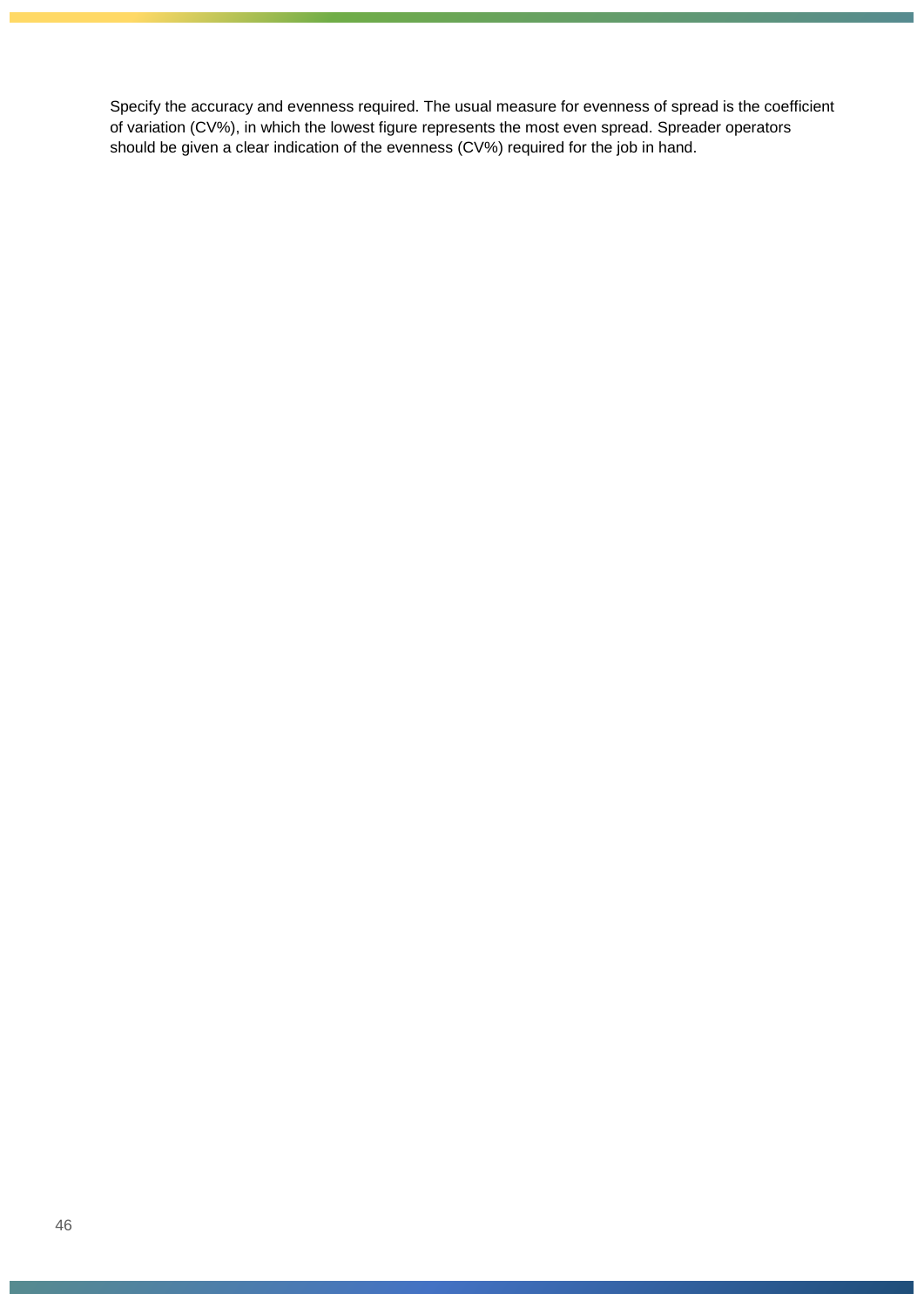# APPENDICES

# **Appendix 1: Legislation and Fertiliser Use**

### **Fertiliser products covered by the Code**

The Code is intended to cover the full range of products that are used, known as or seen as fertilisers, and are recognised as such under the Agricultural Compounds and Veterinary Medicines Act 1997, and the Agricultural Compounds and Veterinary Medicines Regulations 2001. If there is any uncertainty about whether a given product is considered a 'fertiliser', this Code specifically covers:

*"Any substance (whether solid or fluid in form) which is described as or held out to be for, or suitable for, sustaining or increasing the growth, productivity, or quality of plants or animals through the application of the following essential nutrients to plants or soils:*

*nitrogen, phosphorus, potassium, sulphur, magnesium, calcium, chlorine, sodium, as major nutrients or manganese, iron, zinc, copper, boron, cobalt, molybdenum, iodine, selenium, as minor nutrients or additives"*

*and,*

*"Any other product which is considered to meet identified soil or plant nutrient deficiencies and is applied with this as the principle objective. Products discharged or applied as part of a waste treatment process require resource consents. Products that have received resource consent and will be used as a nutrient source should comply with the principles of the Code."*

### **Notes:**

To be considered a fertiliser under this Code, any product shall be free from pathogens or any other agents which could affect disease and pest transmission.

Substances not specifically manufactured as a fertiliser (e.g dairy shed effluent, chicken litter and manures) may be subject to specific legislative requirements not covered in this Code.

### **Legislation**

Various regulatory and other industry or quality assurance requirements affect the use and application of fertiliser. The main legislative requirements are the Resource Management Act (1991), the Agricultural Compounds and Veterinary Medicines Act (1997) (ACVM), Agricultural Compounds and Veterinary Medicines Regulations (2001), the Hazardous Substances and New Organisms Act 1996 (HSNO), the Transport Act 1985 and the Transport Law Reform Act 1990. The Health and Safety in Employment Act 1992 (HSE) is also relevant in relation to safe workplace requirements.

### *The RMA*

The principal item of legislation that affects the application of fertiliser is the Resource Management Act 1991 (RMA).

### **Part 1 of the Act - Interpretation and Application**

### **Section 2. Interpretation**

The RMA does not define what a fertiliser is but does define contaminant.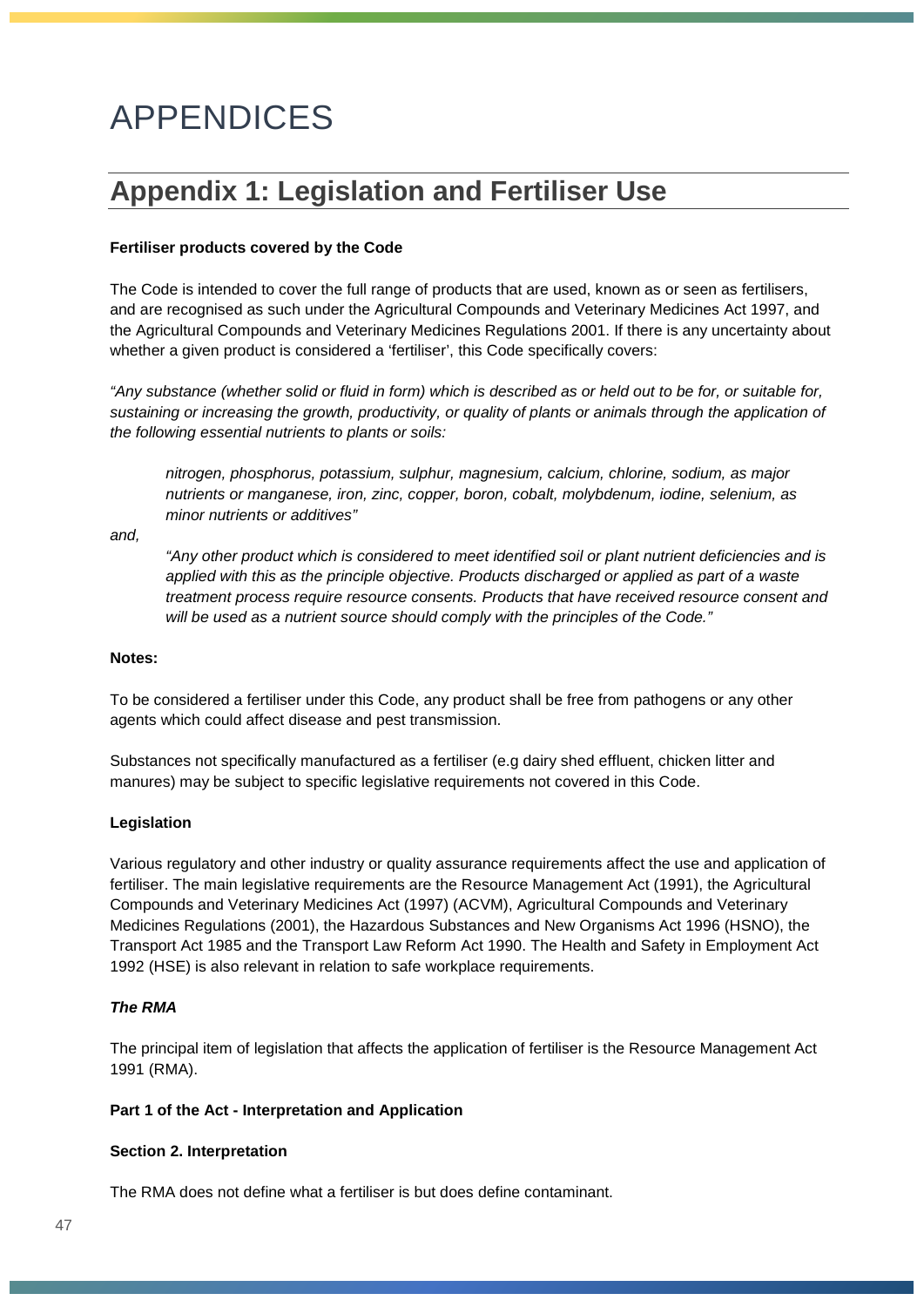"Contaminant" includes any substance (including gases, liquids, solids, and micro-organisms) or energy (excluding noise) or heat, that either by itself or in combination with the same, similar, or other substances, energy, or heat –

- (a) When discharged into water, changes or likely to change the physical, chemical, or biological condition of the water; or
- (b) When discharged onto or into land or into air, changes or is likely to change the physical, chemical, or biological condition of the land or air onto or into which it is discharged.

Fertiliser, along with numerous other substances, is regarded as a "contaminant".

### **Part 2 of the Act states that:**

### **Section 5. Purpose**

- (1) The purpose of this Act is to promote the sustainable management of natural and physical resources
- (2) In this Act, "sustainable management" means managing the use, development, and protection of natural and physical resources in a way, or at a rate, which enables people and communities to provide for their social, economic, and cultural wellbeing and for their health and safety while
	- (a) Sustaining the potential of natural and physical resources (excluding minerals) to meet the reasonably foreseeable needs of future generations; and
	- (b) Safeguarding the life-supporting capacity of air, water, soil, and ecosystems; and
	- (c) Avoiding, remedying, or mitigating any adverse effects of activities on the environment.

### **Part 3 Duties and Restrictions under this Act**

### **Section 15. Discharges of contaminants into the environment**

- (1) No person may discharge any
	- (a) Contaminant or water into water; or
	- (b) Contaminant onto or into land in circumstances which may result in that contaminant (or any other contaminant emanating as a result of natural processes from that contaminant) entering water; or
	- (c) Contaminant from any industrial or trade premises into air; or
	- (d) Contaminant from any industrial or trade premises onto or into land unless the discharge is expressly allowed by a rule [in a regional plan and in any relevant proposed regional plan], a resource consent or regulations.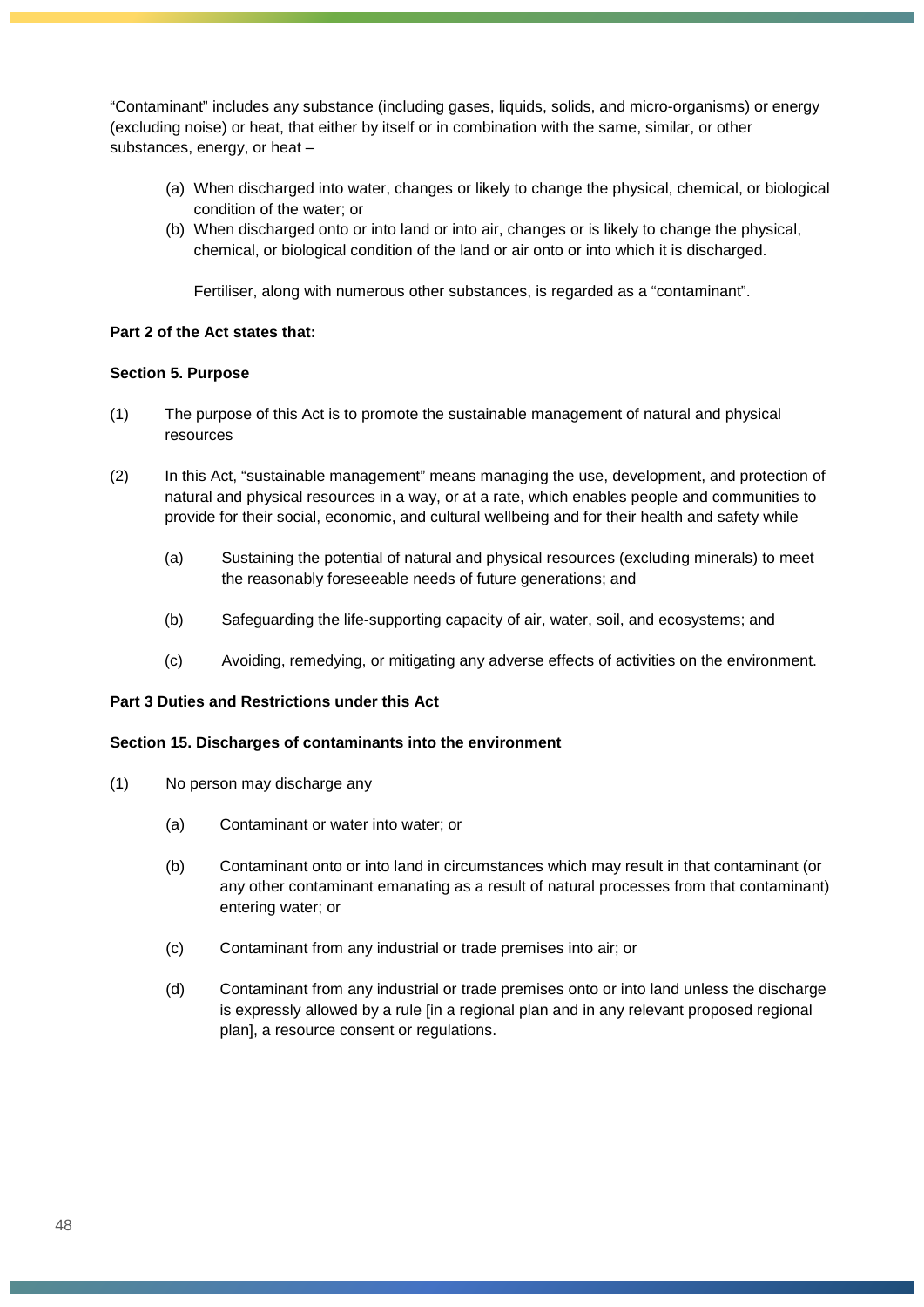- (2) No person may discharge any contaminant into the air, or into or onto land, from
	- (a) Any place; or
	- (b) Any other source, whether moveable or not, in a manner that contravenes a rule in a regional plan or proposed regional plan unless the discharge is expressly allowed by a resource consent or regulations, or allowed by section 20A (certain existing lawful activities allowed).

Regional and District Councils prepare resource management policies and plans under the RMA. The plans of Regional Councils usually include rules that govern various activities, including the discharge of contaminants. The definition of a 'contaminant' given in the RMA includes fertilisers. The discharge of contaminants into the environment, which includes the application of fertiliser, is covered in Section 15 of the Act. Section 17 of the RMA states that every person has "a duty to avoid, remedy or mitigate adverse effects on the environment." As a result, rules governing the discharge of contaminants may appear in Regional Plans including Regional Air, Water, and Land plans. For nutrients derived from waste products the rules may be contained in Regional Waste Plans.

### *The Agricultural Compounds and Veterinary Medicines Act 1997 (ACVM)*

This legislation covers the requirements for the fertiliser group of agricultural compounds. Fertilisers are broadly defined as substances or products that are used to encourage plant growth but are further classed as either:

- Fertilisers used to provide nutrients to encourage plant health and growth
- Fertiliser additives used to adjust the chemical or biological characteristics of soil to facilitate uptake and use of nutrients
- Soil conditioners used to adjust the physical characteristics of soil.

All products that are either fertilisers or fertiliser additives are exempt from registration under the ACVM Regulation 9 as long as the requirements of the ACVM Regulations that cover the import, manufacture and trade in fertilisers and fertiliser additives are met. This means that the fertiliser must be fit for the purpose specified in the directions for use and include a label at the point of sale detailing information such as trade name, nutrient content, modifying pH, details of any precautions to be taken to prevent or manage risk and directions for use. The *Fertmark* Code is a compliant Code under ACVM.

### *The Hazardous Substances and New Organisms Act 1996 (HSNO)*

The Minimum Degrees of Hazard Regulations 2001 and Hazardous Substances Regulations 2001 determine and describe the hazardous properties of substances. Some fertilisers may be hazardous substances under these regulations, in which case any controls applied under the HSNO regulations must be complied with. The controls may relate to any stage of the life cycle of the substance including manufacturing, transport, storage, use or disposal.

Most fertilisers fit into an Environmental Risk Management Authority (ERMA) group standard called 'subsidiary'. ERMA administers HSNO. Provisions around this group standard relate to labeling, signage, safety data sheets, advertising, storage and health and safety and transport. In general these provisions only affect the fertiliser companies. However, if the fertiliser is classified under the oxidiser group standard (e.g. nitrate products such as ammonium nitrate and potassium nitrate) then there are additional restrictions applied to the land manager (who must be an approved handler) and quantities stored on the property.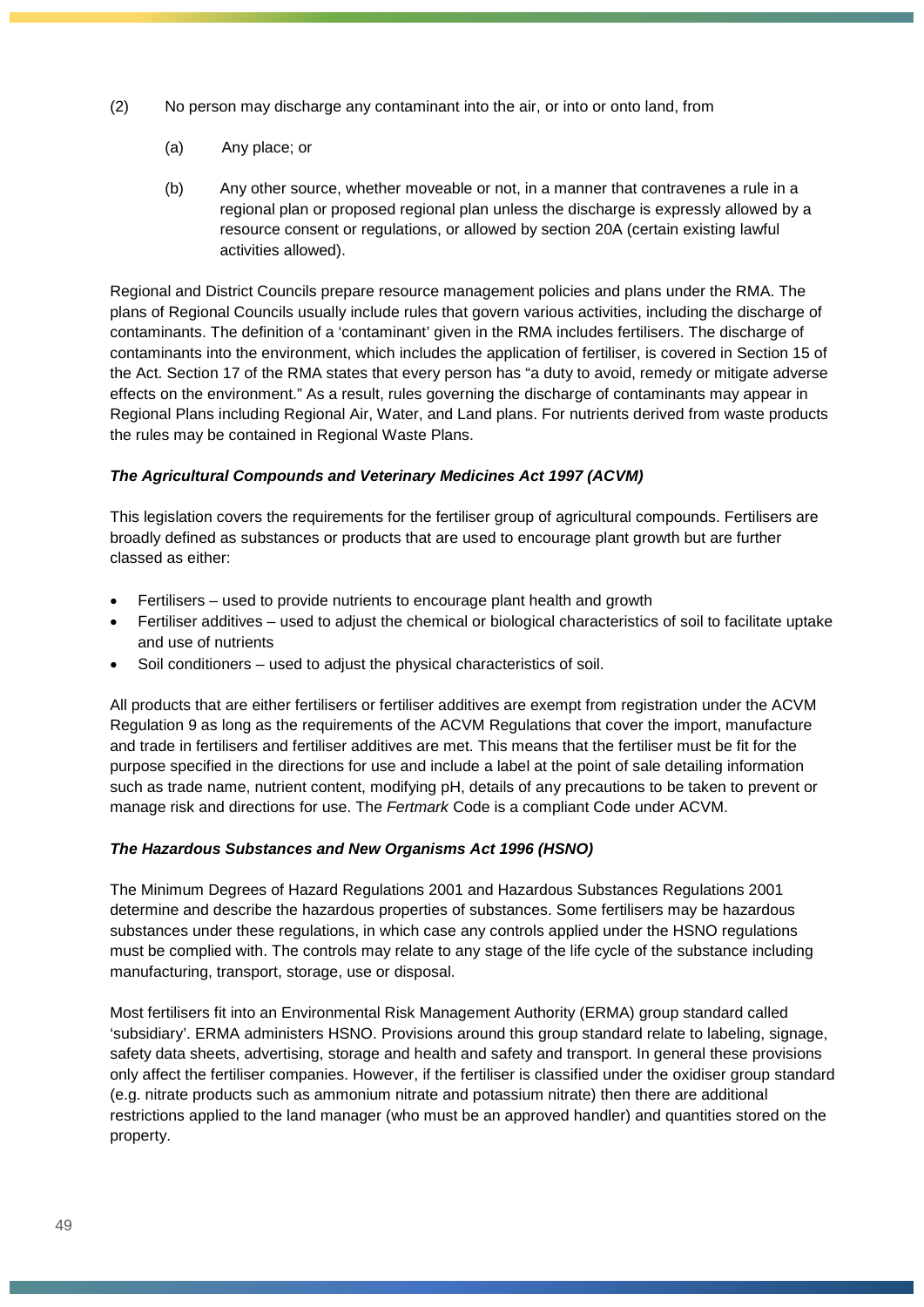### *Transport Act 1987 and Transport Law Reform Act 1991*

Users will comply with the requirements of the Transport Act and Transport Regulations when transporting fertiliser by road. Under these Acts it is the driver's responsibility to ensure:

- All freight is correctly restrained
- All hazardous substances are segregated correctly,
- The drivers license has the appropriate endorsements
- The safety equipment required, which is provided by the carrier is used.

The carrier is responsible for ensuring that this is achieved.

All carriers shall be aware of the Operators Handbook for the Transport of Hazardous Substances by Road (Land Transport Safety Authority).

### *The Health and Safety in Employment Act 1992 (HSE)*

All employers and self-employed people must also comply with the Health and Safety in Employment Act. The key focus of this Act requires that people must:

- (a) As employers, identify hazards to employees at work and manage these so that people are not harmed. Note that a driver's place of work includes the vehicle being driven.
- (b) As employees, ensure personal safety and the safety of others, including using safety equipment as instructed.

Staff on the area being treated must know about the fertiliser application. Employees have a duty to comply with safety directives (including using safety equipment as instructed) to ensure their personal safety and the safety of others. Fertiliser users should seek information about their products from the supplier or a qualified consultant.

A safety data sheet should be available for all products used on the property.

#### *Legislation and other nutrient management activities*

Most nutrient management activities are covered by the Resource Management Act 1991. Check with the local Regional Council for specific requirements relating to these activities. There may also be other legislation and regulations that cover other operational activities undertaken on the property. Again check with the Regional Council for these. A Certified Nutrient Management Adviser will be able to assist land managers in identifying relevant legislative and regulatory requirements for a nutrient management plan.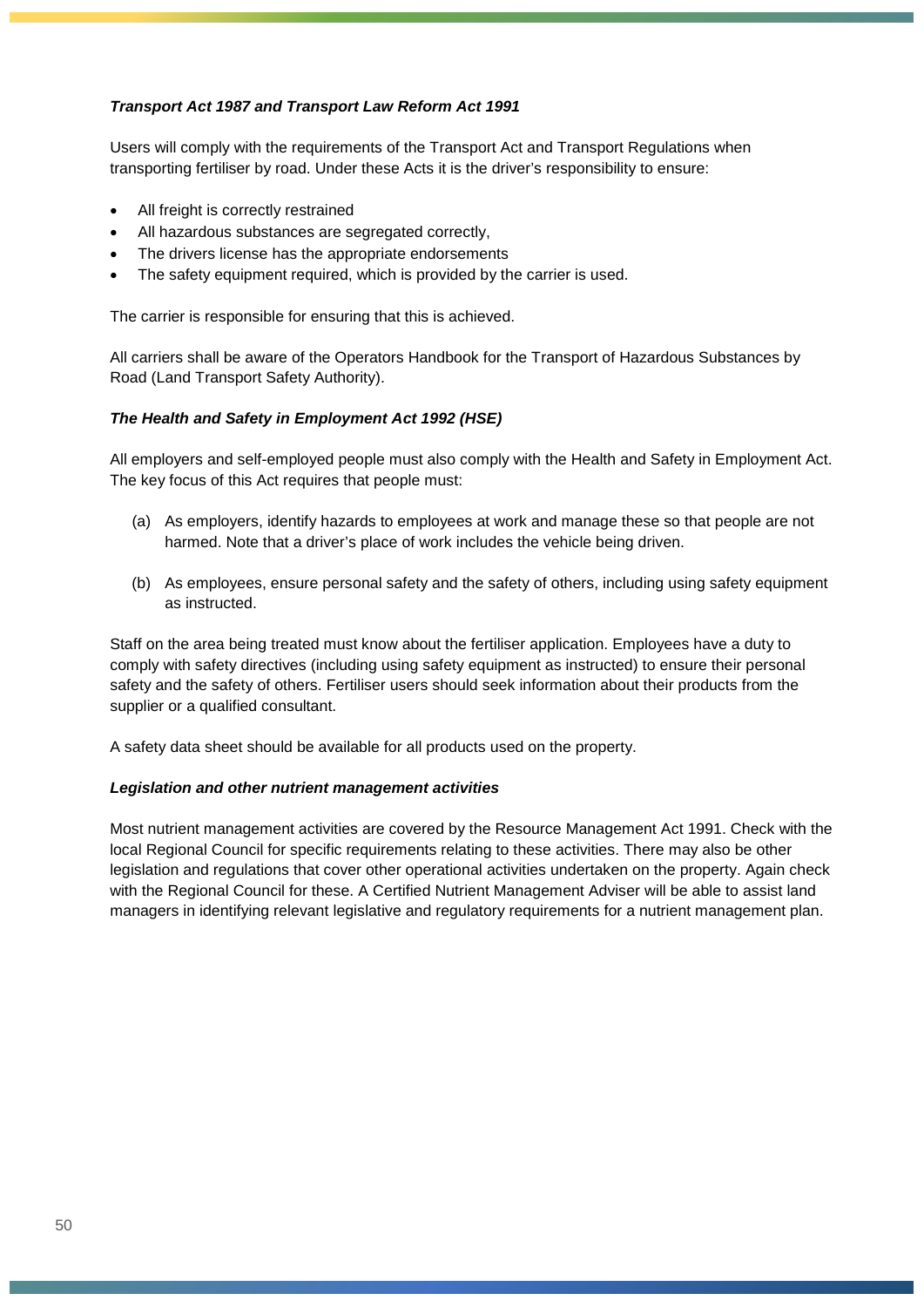# **Appendix 2: Industry Programmes**

Industry programmes have been developed to promote improved nutrient management, some of which are listed below.

### **Certification of Nutrient Management Advisers**

In 2012 DairyNZ commissioned the Fertiliser Association to establish the *Nutrient Management Adviser Certification Programme* as part of the Ministry for Primary Industries' Primary Growth Partnership. The aim of the programme is to build and uphold a transparent set of industry standards for Nutrient Management Advisers to meet so they provide nationally consistent advice of the highest standard to farmers. Certification is open for all Nutrient Management Advisers who have the required prerequisites and meet the standards set for New Zealand.

A list of certified advisers is available on the programme website: [http://www.nmacertification.org.nz/site/nutrient\\_management/](http://www.nmacertification.org.nz/site/nutrient_management/)

### **Fertmark**

*Fertmark* is an independently assessed fertiliser and lime quality assurance programme run by the Fertiliser Quality Council. It provides quality assurance on the claimed nutrient content of each *Fertmark*  registered fertiliser product. Independent audits are made on product quality and the quality systems of the participating fertiliser or lime companies.

*Fertmark* registered manufacturers, importers and suppliers also have an advertising code of conduct, so they should be able to verify the claims they make about the products they sell. The bright green *Fertmark* tick stands for fertiliser quality assurance.

### **Spreadmark: Code of Practice for the Placement of Fertiliser in New Zealand**

The *Spreadmark* Code of Practice for the Placement of Fertiliser in New Zealand enables farmers and land managers to optimise value for their fertiliser dollar through a fertiliser placement quality assurance programme. Like *Fertmark*, it is also administered by the Fertiliser Quality Council. There are two sections to the *Spreadmark* programme. One applies to ground spreading and another to aerial topdressing.

#### *Spreadmark: Ground Spreading*

The *Spreadmark* programme was established by the NZ Ground Spread Fertilisers Association in 1994. It was subsequently expanded by a group with representatives from Federated Farmers, the NZGFA, fertiliser companies and the Fertiliser Association, and came under the Fertiliser Quality Council by 2002.

It has as its objective the placement of fertilisers in locations where they can be of the most agricultural benefit and the least environmental harm. The scheme registers spreading companies provided they have certified spreading machinery that can operate with accuracy within defined bout widths, trained operators and an appropriate quality management system which ensures that farmer/land manager outcomes are met and environmental sustainability is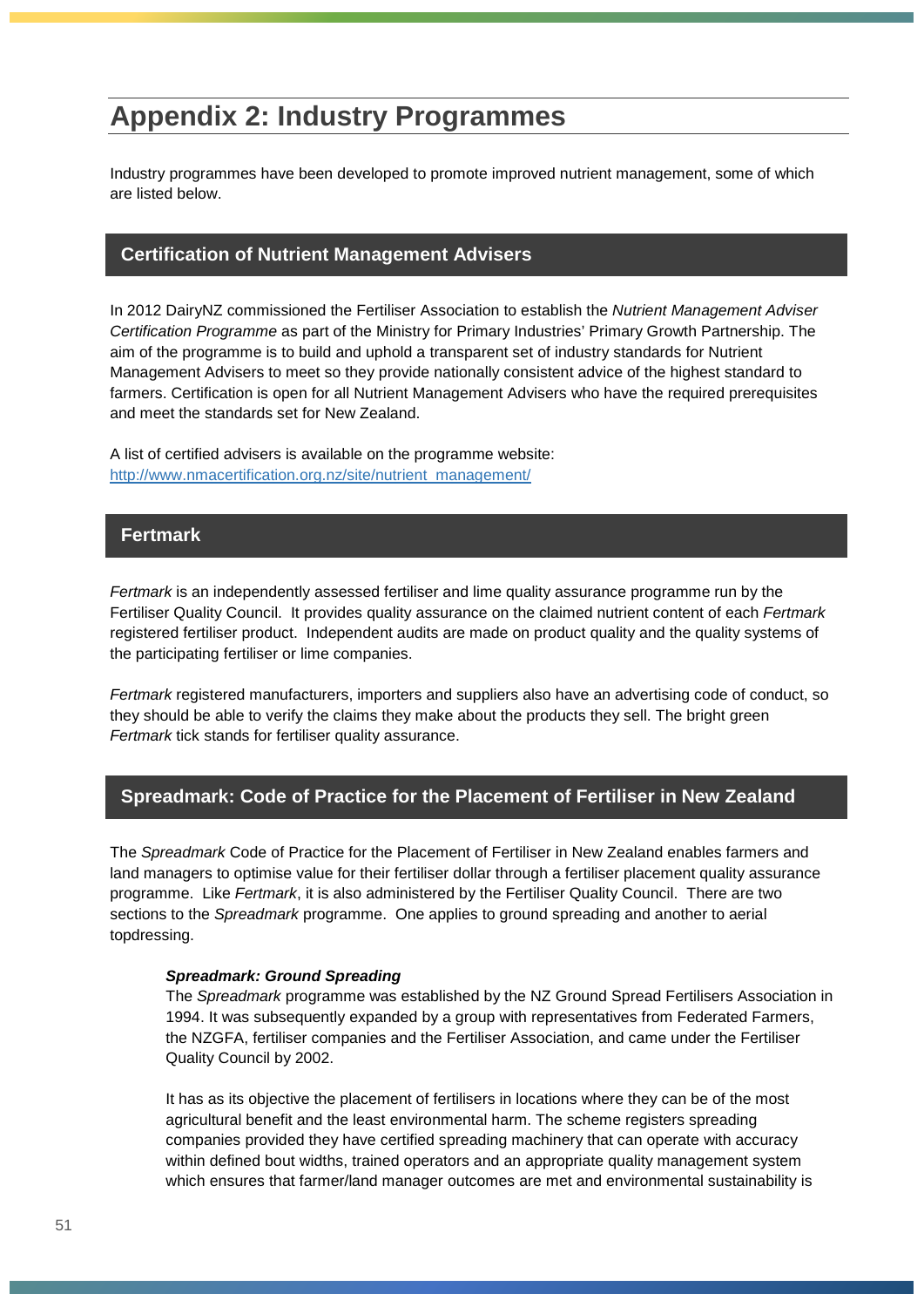protected. Overall systems are subject to an independent audit.

#### *Spreadmark: Aerial Application*

In June 2006 the Fertiliser Quality Council introduced a programme for aerial applicators (fixed wing and rotary) of fertiliser. This was developed with the NZ Agricultural Aviation Association. The *Spreadmark* module can be completed as part of the NZAAA Accreditation Programme. Like the ground spreaders, aerial companies must have an active quality management programme, have spreading test patterns for their equipment, and competent operators. The programme assists in the management of risks, and has traceability of the application.

### **Code of Practice for the Management of Nutrient Solutions Released from Greenhouses**

This Code is designed for the management of nutrient solutions associated with soil-less production of vegetables and flowers in modern greenhouses – in particular, it addresses responsible discharge of nutrient-rich solution which may reach ground or surface water.

#### **Nitrates are the principal nutrients addressed by the Code which aims to:**

- assist in management decisions
- retain access to international markets as part of a quality assurance scheme
- help growers to meet their responsibilities under the RMA.

### **Three main sections include:**

- design and operation of a soil-less system
- solution collection and storage
- fact sheets with information, figures, calculations and tables for assessing viable options for nutrients stored and discharged

### **Clean Streams Accord**

The Accord promotes sustainable dairy farming in New Zealand. It focuses on reducing the impacts of dairying on the quality of New Zealand streams, rivers, lakes, ground water and wetlands.

### **Market Focused**

An environmental management system for New Zealand dairy farmers. Market Focused assists dairy farmers to meet their industry requirements.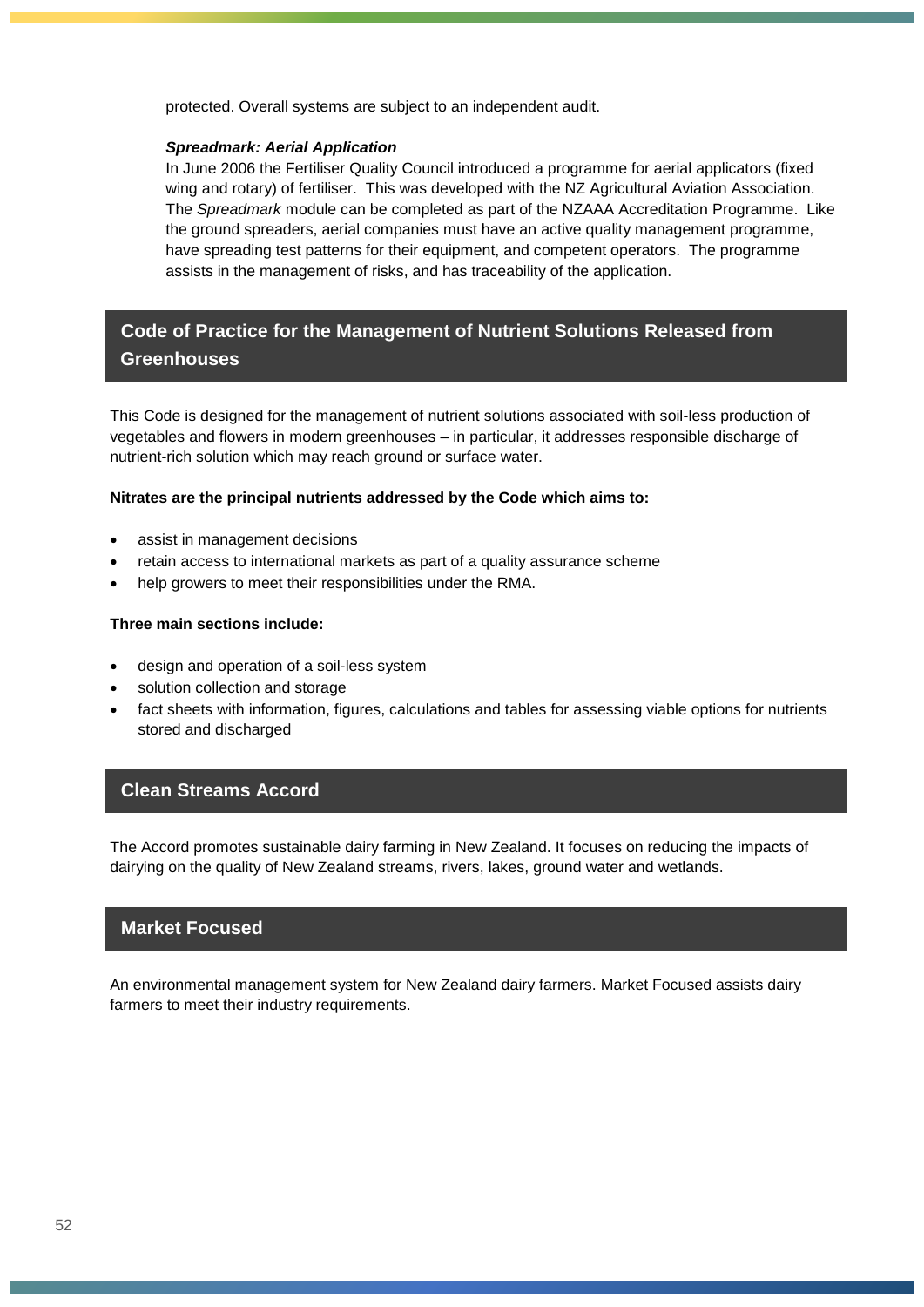# **Appendix 3: Fertiliser Activities and Environmental Concerns**

### **Nitrate leaching to ground water**

### **Indicator: Increasing nitrate nitrogen in ground water**

**Note:** *Nitrate leaching is not easily measured by users so the emphasis should be on avoiding leaching by following Good Management Practices such as nitrogen fertiliser application, animal grazing and dairy effluent irrigation rather than remedial action after it has occurred.*

| <b>Possible cause</b>                                 | <b>Good Management Practices for remedial action</b>                                                                                                                         | <b>Fact sheet</b> |
|-------------------------------------------------------|------------------------------------------------------------------------------------------------------------------------------------------------------------------------------|-------------------|
| Nitrogen input exceeding<br>nitrogen uptake           | Reduce nitrogen input.<br>$\bullet$                                                                                                                                          | 6,9               |
|                                                       | Increase nitrogen uptake in plants by matching nitrogen<br>$\bullet$<br>applications to plant growth.                                                                        | 9                 |
|                                                       | Ensure low or excessive pH is not directly or indirectly<br>$\bullet$<br>restricting N uptake.                                                                               | 9                 |
|                                                       | Ensure pastoral growth is sufficiently abundant to cope<br>with the uptake. Pasture should be at least 25 mm high<br>(approx. 1000 kg DM per ha) before nitrogen is applied. | 9                 |
|                                                       | Balance nutrients (fertiliser inputs).                                                                                                                                       | 9                 |
|                                                       | Avoid winter application of N when the temperature is low<br>$\bullet$<br>and /or it is wet.                                                                                 | 6,9               |
| High nitrogen application<br>rates (e.g. greater than | Reduce nitrogen input.<br>$\bullet$                                                                                                                                          | 8,9               |
| 200 kg N/ha/yr)                                       | Ensure high nitrogen uptake by:<br>$\bullet$                                                                                                                                 | 8,9               |
|                                                       | Timing for growth periods                                                                                                                                                    |                   |
|                                                       | Splitting dressings                                                                                                                                                          |                   |
|                                                       | Ensure appropriate placement                                                                                                                                                 |                   |
| Applying nitrogen in a<br>single application          | Split the nitrogen applications so that smaller amounts<br>are applied more frequently.                                                                                      | 9                 |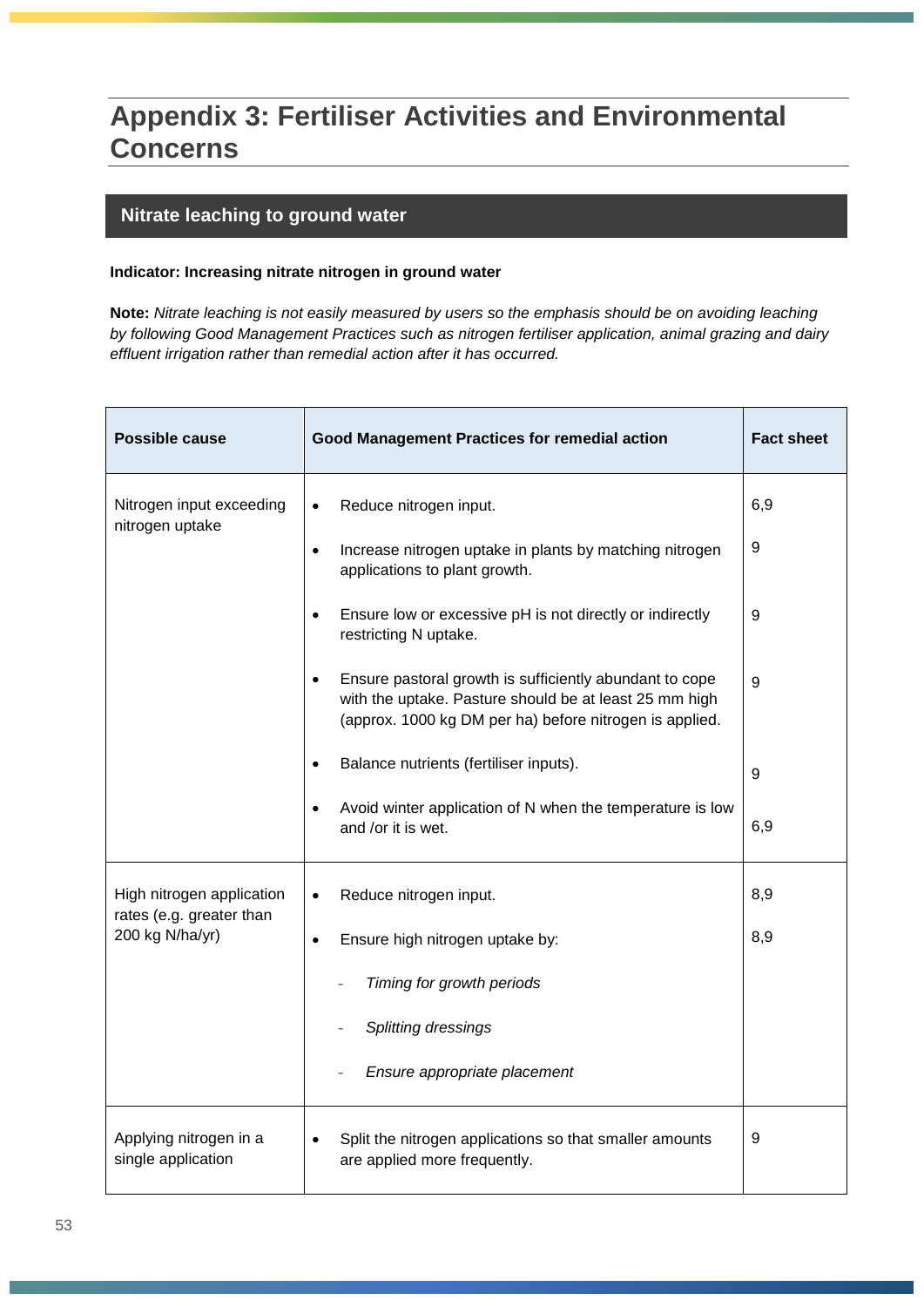| Heavy rainfall (i.e. >20mm<br>within a day of applying<br>N) or irrigation within a<br>day of applying fertiliser       | Check weather forecast and avoid application if heavy<br>$\bullet$<br>rain seems likely.<br>Avoid applying fertiliser when soil is above field capacity<br>$\bullet$<br>(i.e. puddles on the ground).<br>Select a less mobile nitrogen fertiliser (containing<br>$\bullet$<br>ammonium N rather than nitrate N).<br>Apply fertiliser after irrigation (e.g. border-dyke irrigation)<br>$\bullet$<br>especially when ground cover is low (<80%). | 9<br>9<br>5,9<br>9 |
|-------------------------------------------------------------------------------------------------------------------------|-------------------------------------------------------------------------------------------------------------------------------------------------------------------------------------------------------------------------------------------------------------------------------------------------------------------------------------------------------------------------------------------------------------------------------------------------|--------------------|
| Permeable soils which<br>can cause nitrogen<br>leaching. (i.e. if puddles<br>disappear quickly after<br>heavy rainfall) | Apply smaller amounts of fertiliser more often.<br>Reduce the amount of nitrogen applied.<br>$\bullet$<br>Select a less mobile nitrogen fertiliser e.g. Ammonium N<br>٠<br>rather than nitrate.                                                                                                                                                                                                                                                 | 9<br>9<br>5,9      |
| Nitrogen fertiliser not<br>securely stored                                                                              | Ensure nitrogen is contained within the storage area on<br>٠<br>an impervious floor.<br>Protect stored N from rain.                                                                                                                                                                                                                                                                                                                             | 6<br>6             |
| High water table present                                                                                                | Reduce amount of N applied per application.<br>٠<br>Match application to plant uptake.                                                                                                                                                                                                                                                                                                                                                          | 9<br>6,9           |
| Contamination from<br>loading sites                                                                                     | Ensure no spillage when loading in or out of storage, or<br>$\bullet$<br>into application equipment.                                                                                                                                                                                                                                                                                                                                            | 6                  |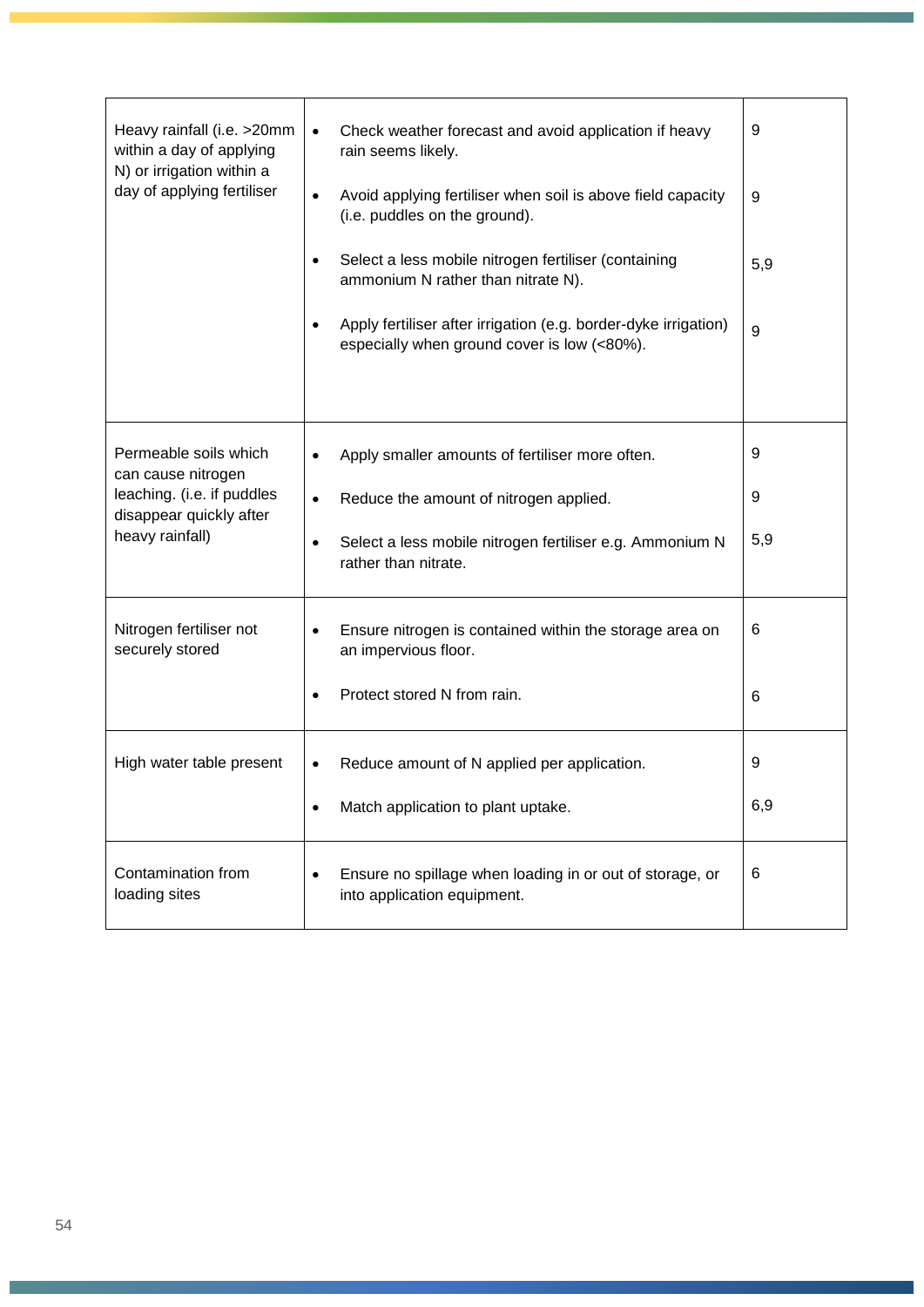### **Contamination of surface water from fertiliser run-off**

### **Indicator: Algal blooms/excessive weed growth – elevated nutrient levels (e.g. nitrogen and phosphate)**

| <b>Possible cause</b>                                                      | <b>Good Management Practices for remedial action</b>                                                                                                                                           | <b>Fact sheet</b> |
|----------------------------------------------------------------------------|------------------------------------------------------------------------------------------------------------------------------------------------------------------------------------------------|-------------------|
| Slope too steep for<br>vehicle access or natural<br>drainage lines running | Use slower release fertilisers, or split fertiliser<br>٠<br>applications. Apply smaller amounts more frequently.                                                                               | 6,9,13            |
| down to open water                                                         | Develop and maintain riparian strips.<br>$\bullet$<br>Avoid applying fertiliser when the ground is saturated.<br>Increase buffer distance between application site and the<br>٠<br>open water. | 9<br>9<br>9       |
| High rainfall or irrigation<br>within a day of fertiliser<br>application   | Check weather forecast and avoid application if heavy<br>٠<br>rain seems likely. Avoid irrigation in excess of field<br>capacity.                                                              | 9                 |
|                                                                            | Use slower release fertilisers, or reduce the fertiliser<br>application rates in wetter conditions.                                                                                            | 9,13              |
|                                                                            | Split the application rates. Apply smaller amounts more<br>frequently.                                                                                                                         | 9                 |
|                                                                            | Apply fertiliser after irrigation (in the case of, border-dyke<br>$\bullet$<br>irrigation) especially when the ground cover is low<br>$(<80\%)$ .                                              | 9                 |
|                                                                            | Check irrigation technique is appropriate for the crop.                                                                                                                                        | 9                 |
| Less than 80% ground<br>cover (e.g. pasture less                           | Increase ground cover before applying fertiliser.<br>٠                                                                                                                                         | 9                 |
| than 25 mm high or<br>approx. 1000 kg DM/ha)                               | Maintain resilient and productive ground cover that is<br>$\bullet$<br>capable of efficiently using the fertiliser.                                                                            | 9                 |
|                                                                            | Plant row crops on contour.<br>٠                                                                                                                                                               |                   |
|                                                                            | Ensure pasture is not over-grazed (reduce stocking rate<br>or grazing time).                                                                                                                   | 9                 |
|                                                                            | Avoid pugging damage.                                                                                                                                                                          | 9                 |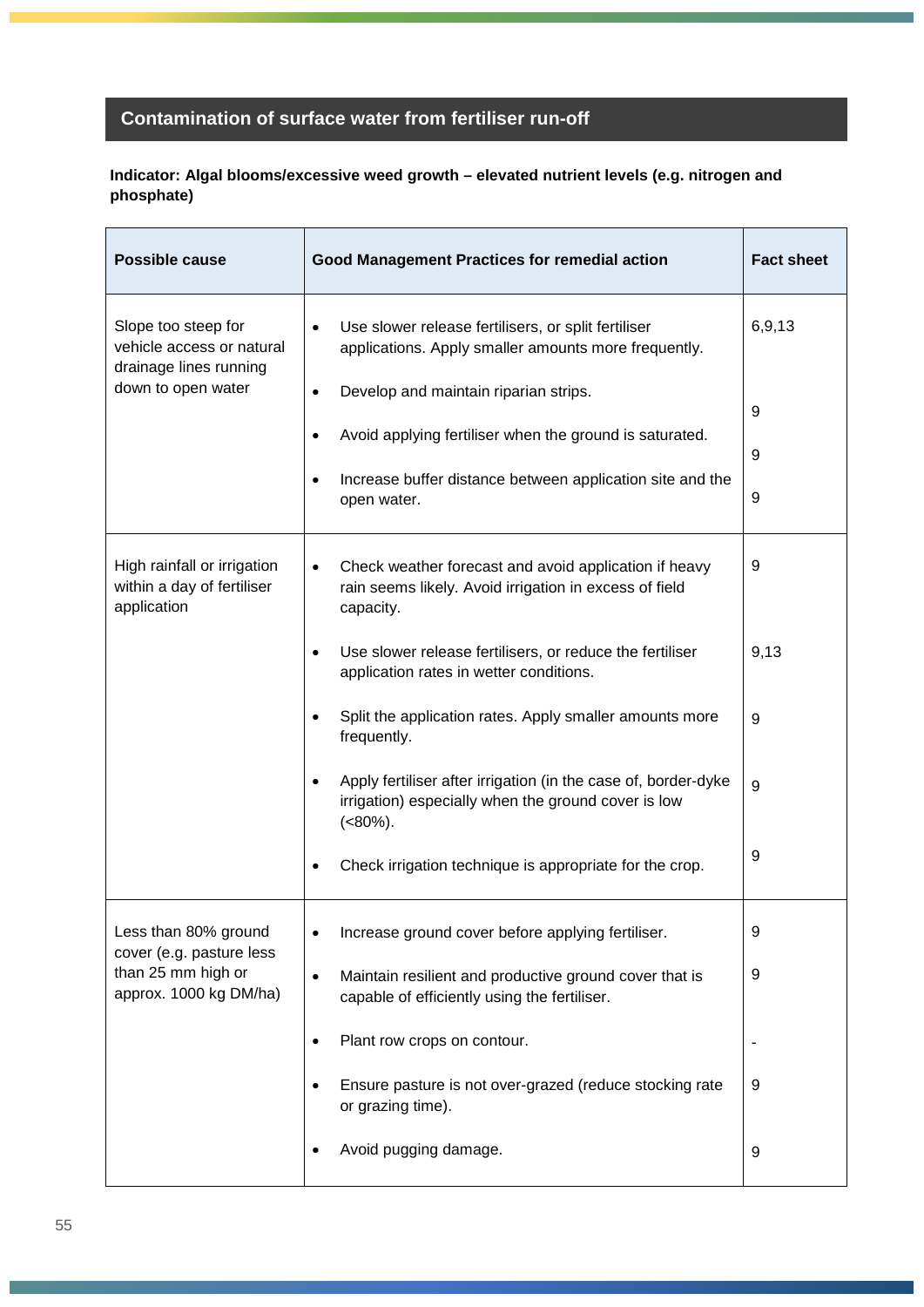|                                                                  | Install and maintain riparian strips.<br>$\bullet$<br>Surface incorporate, drill or directly apply fertiliser to the<br>root zone.                                                                            | 9<br>9     |
|------------------------------------------------------------------|---------------------------------------------------------------------------------------------------------------------------------------------------------------------------------------------------------------|------------|
| Saturated soils (puddles<br>forming)                             | Delay fertiliser application until soil conditions improve.<br>Use a less soluble or slow release fertiliser.<br>$\bullet$                                                                                    | 9<br>9, 13 |
| Excessive rates of<br>application                                | Set realistic crop yield goals and apply fertiliser at times<br>$\bullet$<br>of maximum plant uptake.<br>Account for all sources of nutrients and apply nutrients in<br>$\bullet$<br>correct proportions.     | 8,9<br>8,9 |
| Uneven application                                               | Use equipment suitable for the conditions.<br>Use calibrated equipment and experienced operators.<br>٠                                                                                                        | 3,4<br>3,4 |
| Soil permeability low, soil<br>cracking (macropores)             | Improve soil draining characteristics (subsoiling).<br>$\bullet$<br>Reduce soil compaction.<br>$\bullet$<br>Reduce stocking rate.<br>Split fertiliser application rates. Apply less fertiliser more<br>often. | 2<br>9     |
| Storage site too close<br>(less than 50 metres) to<br>open water | Improve the storage facility so that all fertiliser is<br>effectively contained (under a roof).                                                                                                               | 6          |
| Loading site too close<br>(less than 50 metres) to<br>open water | Minimise spillage of fertiliser when loading into or out of<br>storage.<br>Move loading site away from open waterway.<br>$\bullet$                                                                            | 9<br>9     |
| Outflow from tile drainage<br>system                             | Apply fertiliser when tile drains are not running.<br>$\bullet$<br>Avoid application when soil is saturated.                                                                                                  | 9<br>9     |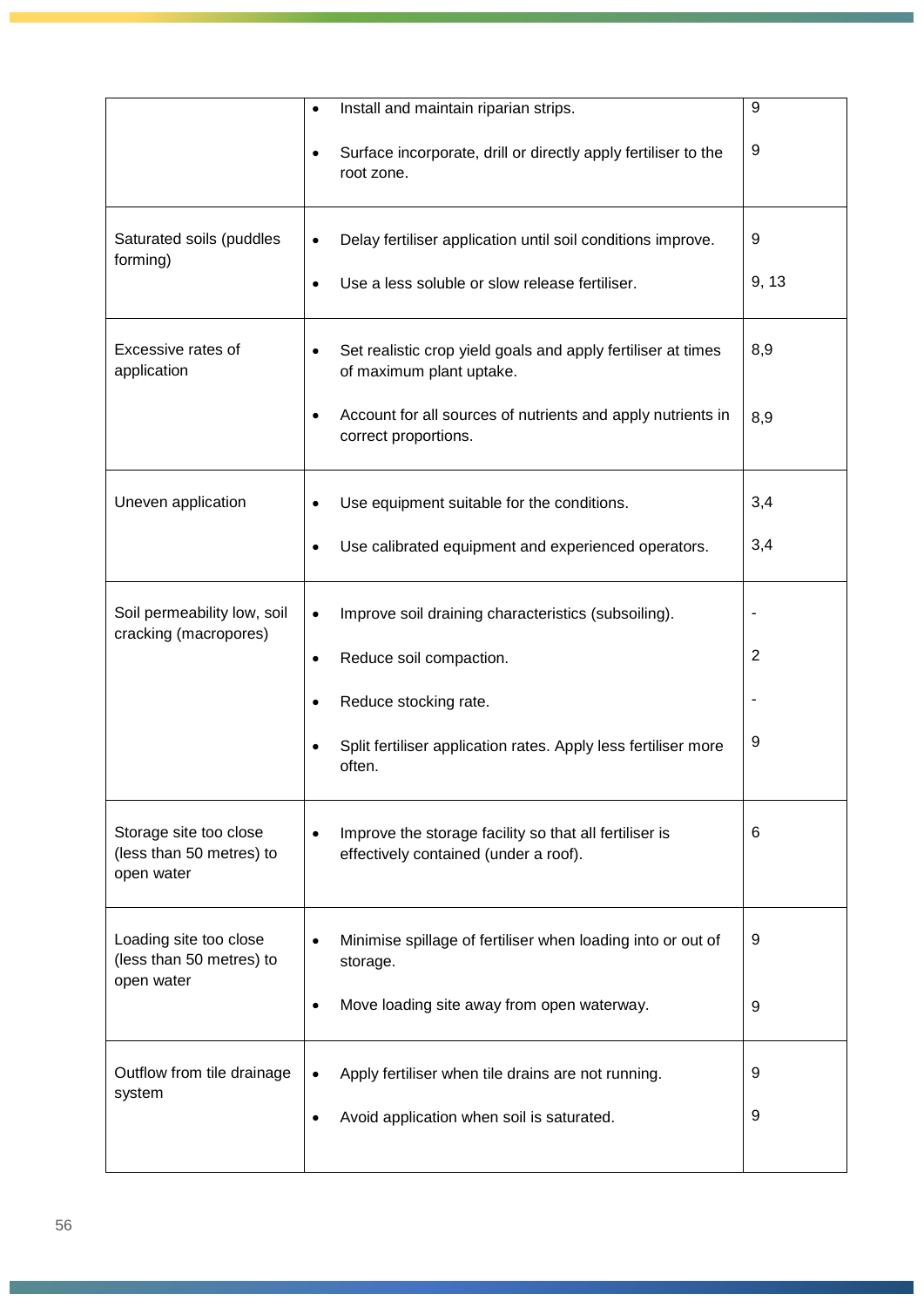| Drought (excessively dry<br>soils allowing high surface<br>run-off because of slow<br>infiltration rate) |  | Delay applying fertiliser until sufficient regrowth has<br>occurred after rain. | 8 |
|----------------------------------------------------------------------------------------------------------|--|---------------------------------------------------------------------------------|---|
|----------------------------------------------------------------------------------------------------------|--|---------------------------------------------------------------------------------|---|

## **Contamination of open water from direct application of fertiliser**

### **Indicator: Algal blooms/excessive weed growth – evidence of elevated nutrient levels (e.g. nitrogen and phosphate)**

| <b>Possible cause</b>                                                  | <b>Good Management Practices for remedial action</b>                                                           | <b>Fact sheet</b> |
|------------------------------------------------------------------------|----------------------------------------------------------------------------------------------------------------|-------------------|
| Aerial application                                                     | Use fertiliser with larger particle sizes (less wind effect).<br>$\bullet$                                     | 3,4               |
|                                                                        | Choose alternative aerial techniques to allow more<br>$\bullet$<br>precise placement e.g. use of GPS and GIS.  | 3,4               |
|                                                                        | Use methods other than aerial application.                                                                     |                   |
|                                                                        | Use selective application techniques (cover part of the<br>$\bullet$                                           | 3,4               |
|                                                                        | area).                                                                                                         | 3,4               |
| Ground application close<br>to open water (e.g. less<br>than 10m away) | Allow a larger margin between fertilised area and open<br>$\bullet$<br>water.                                  | 4,9               |
|                                                                        | Use application techniques that direct or specifically<br>$\bullet$<br>place the fertiliser.                   | 4,9               |
|                                                                        | Use fertiliser with larger particle size.                                                                      | 4,9               |
|                                                                        | Erect a physical barrier/riparian strip around the water.<br>$\bullet$                                         |                   |
| Wind speed greater than<br>5km/hr towards open<br>water                | Apply fertiliser when wind direction is away from open<br>$\bullet$<br>water.                                  | 4                 |
|                                                                        | Use fertiliser products and application techniques that<br>$\bullet$<br>confine fertiliser to the target zone. | 3                 |
|                                                                        | Change application techniques e.g. drill fertiliser at<br>$\bullet$<br>planting rather than broadcast.         | 4                 |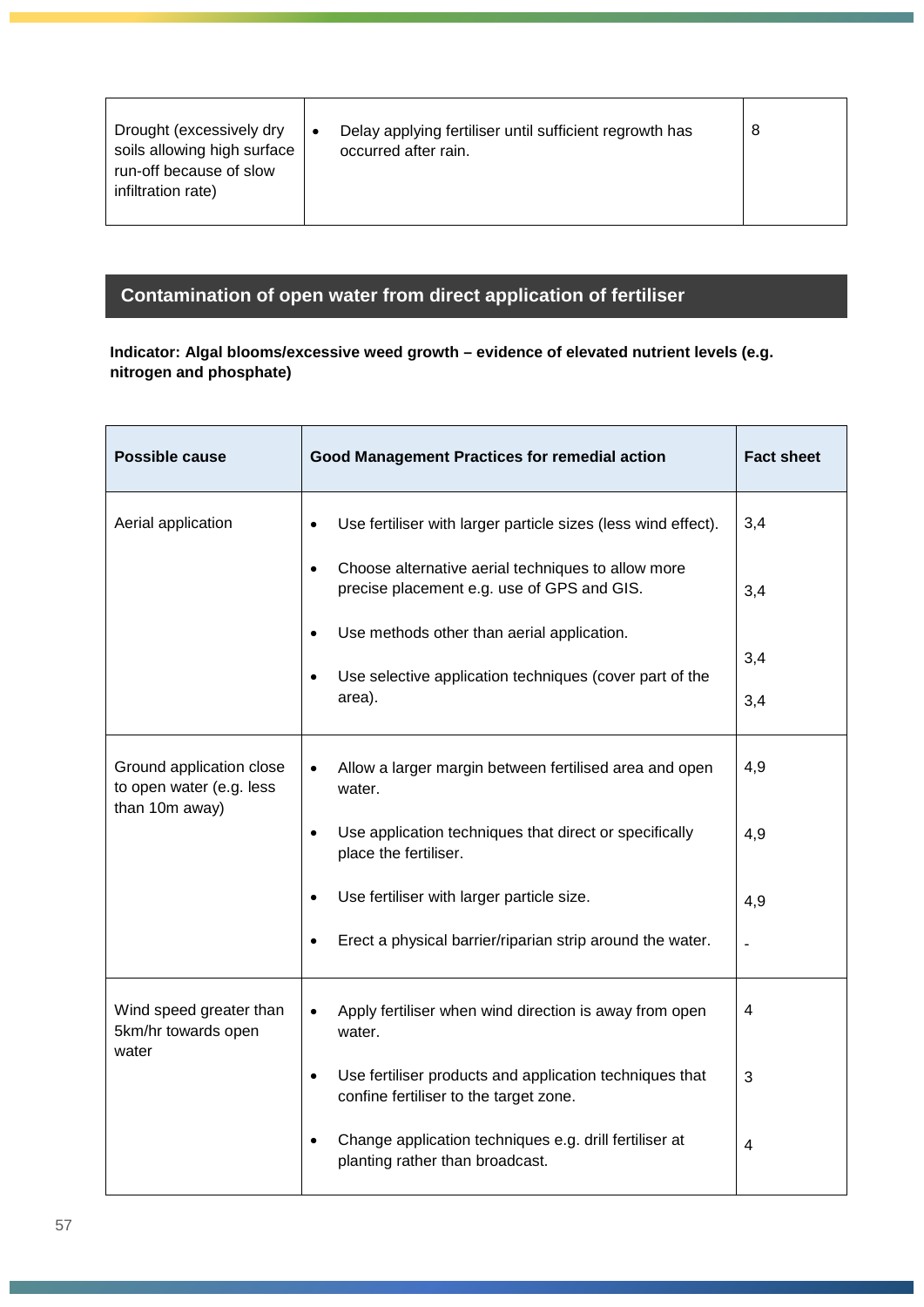| Fertiliser particle sizes<br>with poor ballistic<br>properties (e.g. less than<br>1 mm in diameter for dry<br>material) | Use fertiliser with larger particle sizes.<br>Use application techniques that direct or specifically<br>$\bullet$<br>place the fertiliser. | 4<br>3,4 |
|-------------------------------------------------------------------------------------------------------------------------|--------------------------------------------------------------------------------------------------------------------------------------------|----------|
| Storage site within 50<br>metres of open water                                                                          | Move storage site away from open water.<br>Ensure the storage facility effectively contains the stored<br>fertiliser (under a roof).       | 9<br>6   |
| Fertiliser loading/handling<br>operations less than 50<br>metres from open water                                        | Relocate the loading site away from open water.<br>$\bullet$<br>Use wind shelters around the loading site to contain<br>fertiliser.        | 9<br>9   |

# **Social/third party effects**

### **Indicator: Complaints from affected parties**

| <b>Possible cause</b>                            | <b>Good Management Practices for remedial action</b>                                                                                                                                                                                                                                    | <b>Fact sheet</b>           |
|--------------------------------------------------|-----------------------------------------------------------------------------------------------------------------------------------------------------------------------------------------------------------------------------------------------------------------------------------------|-----------------------------|
| Use of dusty fertiliser                          | Use fertiliser with a larger particle size (dry material).<br>$\bullet$<br>Use other forms of fertiliser (e.g.<br>$\bullet$<br>slurry/liquid/suspensions).<br>Ensure the wind is blowing away from sensitive areas.<br>$\bullet$<br>Apply fertiliser only at agreed times.<br>$\bullet$ | 4, 6<br>$\overline{4}$<br>4 |
| Noise during fertiliser<br>application           | Change to quieter application equipment.<br>$\bullet$<br>Change time of day when fertiliser is applied.<br>$\bullet$<br>Change operational technique to reduce effects of noise<br>$\bullet$<br>on affected parties.<br>Apply fertiliser only at agreed times.<br>$\bullet$             | 4<br>4<br>4                 |
| Off-target contamination<br>(solids and liquids) | Use fertiliser with larger particle size.<br>$\bullet$<br>Use precise application techniques.<br>$\bullet$<br>Apply fertiliser only when the wind direction is away from<br>$\bullet$<br>affected parties.<br>Apply fertiliser only at agreed times.<br>$\bullet$                       | 4,6<br>3,4<br>4<br>4        |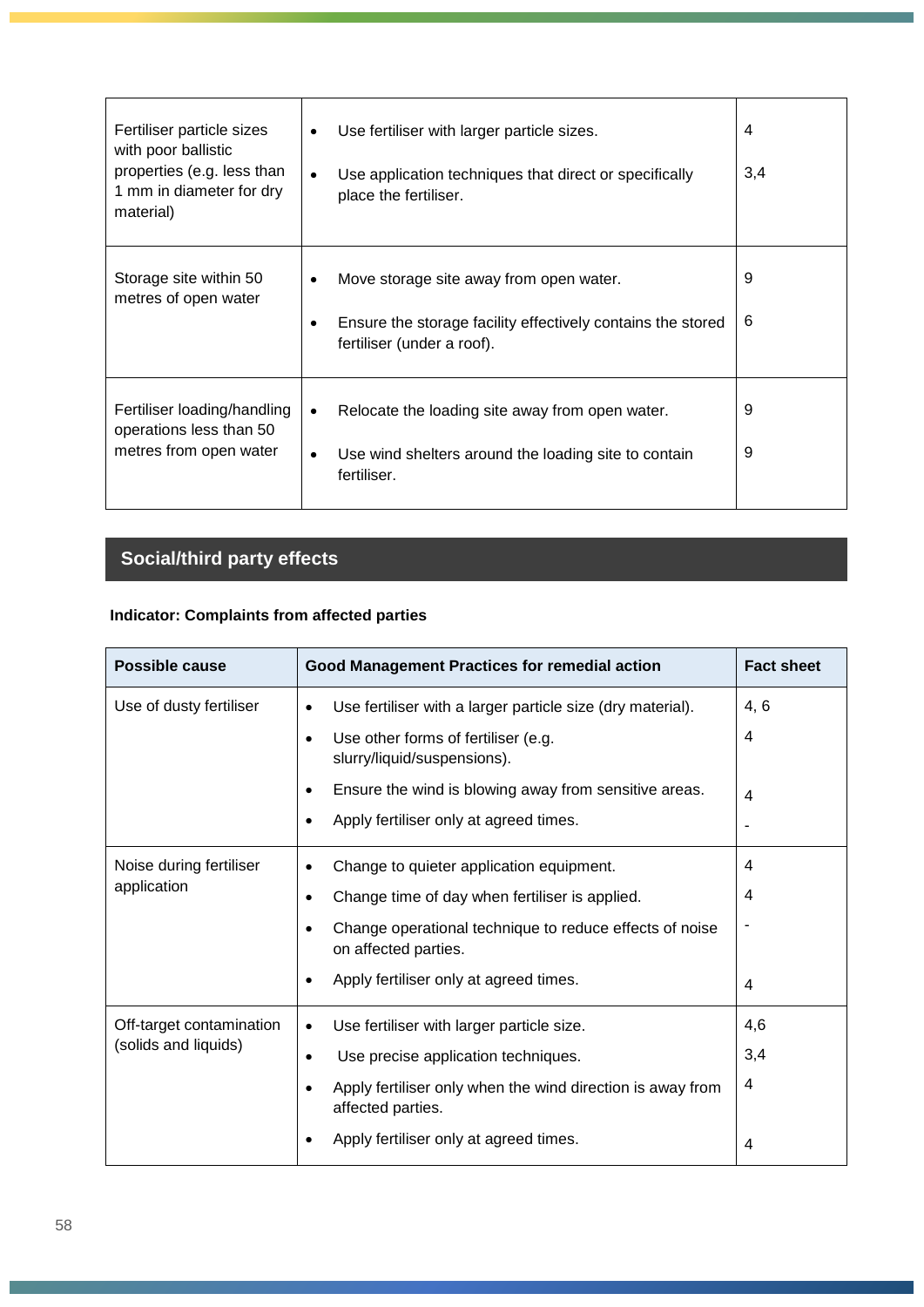# **Appendix 4: Nutrient Management Plan Template and User Guide**

### **Nutrient Management Plan User Guide**

### **Part A: Property details**

This section identifies the property and the people responsible for the nutrient management plan.

- Complete the contact details.
- State the farm areas total, effective (i.e. in production or fallow in preparation for production; exclude non-effective areas such as lanes, buildings, farm shelter belts) and irrigated (if any).
- State the irrigation type(s).
- Tick all of the enterprise types that apply.
- The template provides a sample statement of purpose. You can add to this if you wish.

### **Part B: Plan objectives, land management units and environmental risk**

- Code specific objectives are supplied in the template and must be adopted if they apply. If you choose to reject any of these, attach justification (e.g. a farm map showing that there are no areas of significant vegetation or wildlife habitat).
- There is space for additional 'property management objectives'. Write in any extra objectives the owner or manager chooses to set – e.g. objectives about achieving particular nutrient level targets or objectives about farm practices such as soil testing.
- There is space to identify 'land management units' (LMUs) for the farm i.e. areas of the farm that are under similar management and that will respond to management in similar ways. Consider such things as soil types, slope, management activities (e.g. dryland or irrigated, significantly different crop types, areas receiving dairy effluent) and differences in historical management.
- If all of the farm is managed similarly and responds to that management in similar ways, only one LMU is needed.
- Make a brief note distinguishing each LMU in the table and note the area it covers.
- Mark these on a farm map and attach it to the NMP.
- On a separate piece of paper, make a list of farm nutrient management activities and their possible environmental consequences – e.g. nitrogen fertiliser use might lead to contamination of surface or ground water. For each of these, estimate the likelihood of adverse environmental effects and the consequences of such events. [\(See Chapter 4, step 3, page 20\)](#page-19-0) of the Code for more information about assessing likelihood and consequences.)
- Consider only the inherent risk caused by the activity and *do not* discount the risks because good management will overcome it. Good management will be highlighted in Part C of the template.
- Note any activities that have medium or higher likelihood of adverse environmental effects and/or medium or higher consequences in the table of environmental risks. Tick the LMUs on which these will occur.
- Add any comments you want to make about the risks identified. For example, you might note industry rules or regional concerns about farm activities.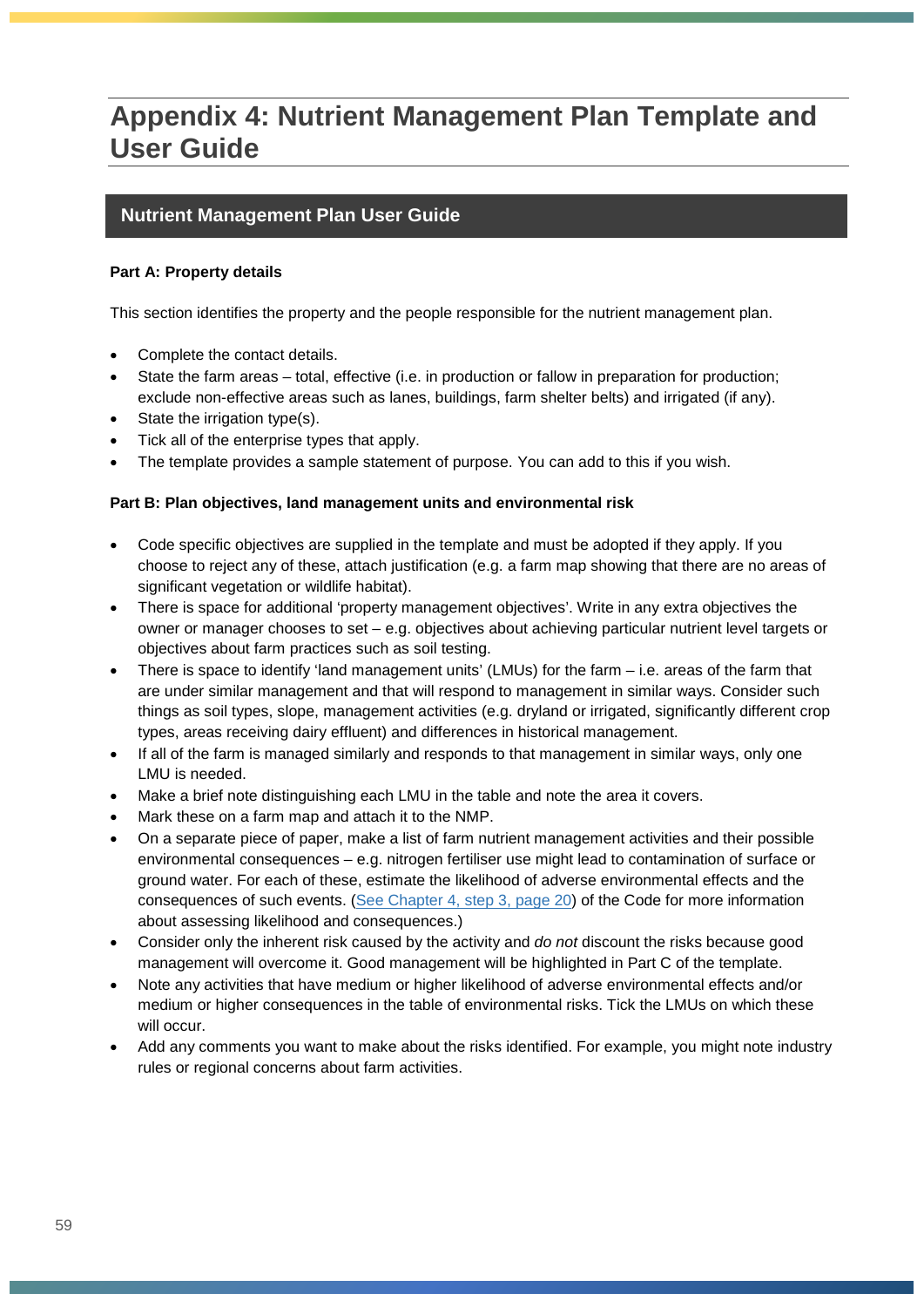• Tick the box at the bottom of the page to indicate nutrient management activities that you will address in your planning. Three common activities are already listed – add your own labels for the other boxes if necessary.

### **You can add any objectives you like, but be aware that Good Management Practices should then reflect these and set out steps to achieve them.**

### **Part C: Management guides**

- Pages for management planning are provided for nitrogen fertiliser use, phosphate fertiliser use and dairy effluent application. Complete these if they apply for the property.
- Where required seek advice from a Certified Nutrient Management Adviser.
- Note the types of applicable fertiliser, application rates and locations where they will be spread (LMUs).
- List any specific requirements your industry has about this nutrient use or activity.
- List any specific requirements your Regional Council has about this nutrient use or activity. These will include conditions that must be met for the activity to be a 'permitted activity' or conditions imposed as part of any resource consent held by the farm for this nutrient management activity.
- List the Good Management Practices (GMPs) that the farm will use to reduce environmental risks from this activity.
- There are tables of GMPs in [Chapter 5, page 30](#page-29-0) of the Code. Choose suitable practices from these tables and note them in the NMP.
- It is not necessary to adopt all the possible GMPs for a particular risk or activity but the practices chosen need to be suitable for managing the inherent risks identified for the property.
- For each GMP included, note how the manager will check that these are implemented e.g. diary entry or noted on a farm map.
- Use the management guide pages as a model for further activities if necessary. In each case, check that the activity itself is reasonably explained (e.g. fertiliser types and application rates, LMUs treated), industry or Regional Council rules are stated and Good Management Practices have been listed.

### **Doing self-assessment**

- The property manager needs to complete a self-assessment at the end of the season, checking that the management practices did achieve the objectives set at the beginning.
- For each nutrient management activity included in the management guides, check through the industry and Regional Council requirements and tick 'yes' or 'no' to show whether these were met.
- For each management practice listed at the planning stage, tick 'yes' or 'no' to show whether these were actually practiced.
- Now consider the effects of this nutrient management activity overall. Were the Code specific and property objectives achieved? Tick 'yes', 'no' or 'partially' (if only some objectives were met and/or objectives were barely achieved or the manager was not satisfied with performance).
- If you have ticked 'no' or 'partially' then changes in management practice are required. Note the new management practices that will be used, the person responsible for ensuring these are implemented and a deadline for completion or introduction.
- Write in the actual completion date when each new management practice is adopted.
- The person responsible for the NMP (owner or manager) needs to sign off and date the selfassessment.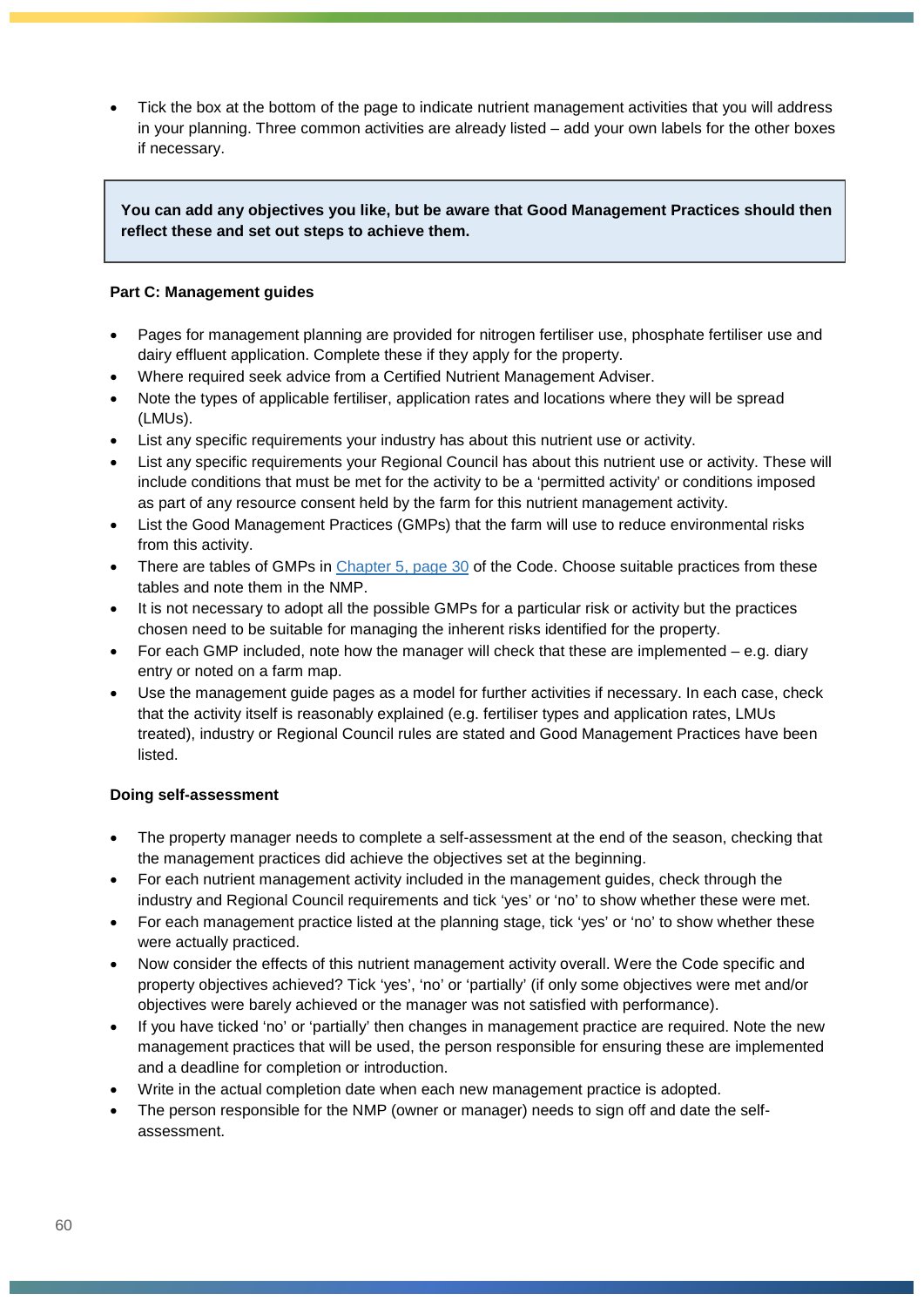### **Farm map**

- Check that there is at least one farm map attached, showing the land management units or other distinctions between management areas.
- Extra farm maps can be added e.g. to show areas receiving particular fertiliser types, to show riparian strips or protected vegetation that are not treated, etc.

### **Nutrient budgets and soil test results**

- Check that there is at least one nutrient budget attached for each land management unit, this is particularly relevant where you identified significant environmental risks from nutrient management activities.
- This nutrient budget should use the planned nutrient inputs and the expected production outputs from the area. If several fertiliser options were considered then the nutrient budget should support the final choice.
- Soil test results are important for establishing initial soil nutrient levels for nutrient budgeting.
- Further soil tests are useful checks on trends in soil fertility over time to compare actual changes with those expected and planned.
- Where required seek advice from a Certified Nutrient Management Adviser.

### **Contact details:**

The Fertiliser Association of New Zealand P: 04 473 6552 F: 09 473 6551 E: [info@fertiliser.org.nz](mailto:info@fertresearch.org.nz) W: www.fertiliser.org.nz PO Box 11519 Manners Street Central Wellington 6142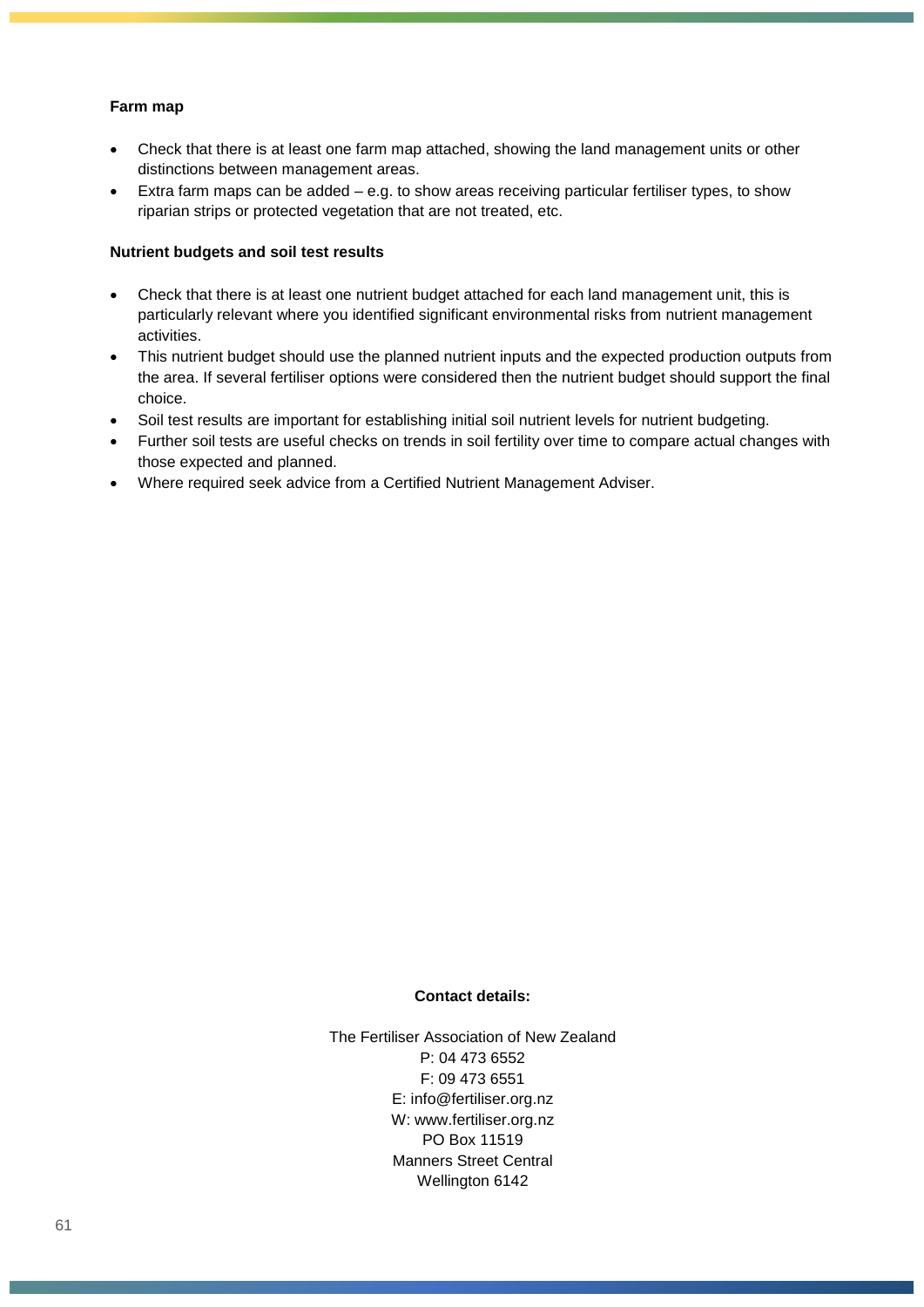# **Nutrient Management Plan**

Prepared by

For

Date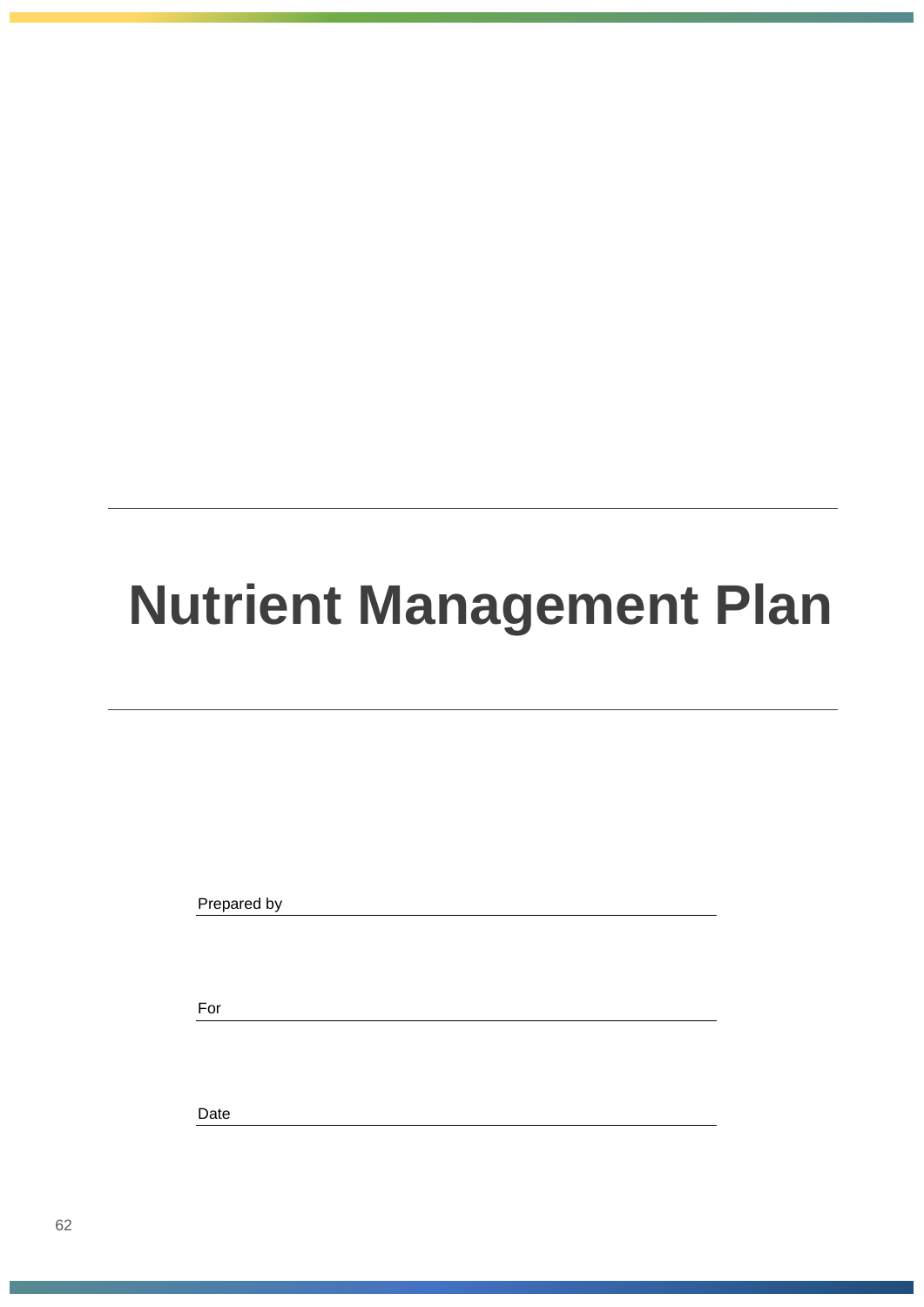# **Part A: Property details**

| <b>Property name:</b>  |                   |
|------------------------|-------------------|
| <b>Owner:</b>          |                   |
|                        |                   |
| <b>Postal address:</b> |                   |
|                        |                   |
| Phone No.              | <b>Mobile No.</b> |
|                        |                   |
| E-mail address:        |                   |
| <b>Manager:</b>        |                   |
| Postal address:        |                   |
|                        |                   |
| Phone No.              | <b>Mobile No.</b> |
|                        |                   |
| E-mail address:        |                   |

| Property area (ha):         |       |          |
|-----------------------------|-------|----------|
| Effective area (ha):        |       |          |
| Area under irrigation (ha): | water | effluent |
| <b>Irrigation type:</b>     | water | effluent |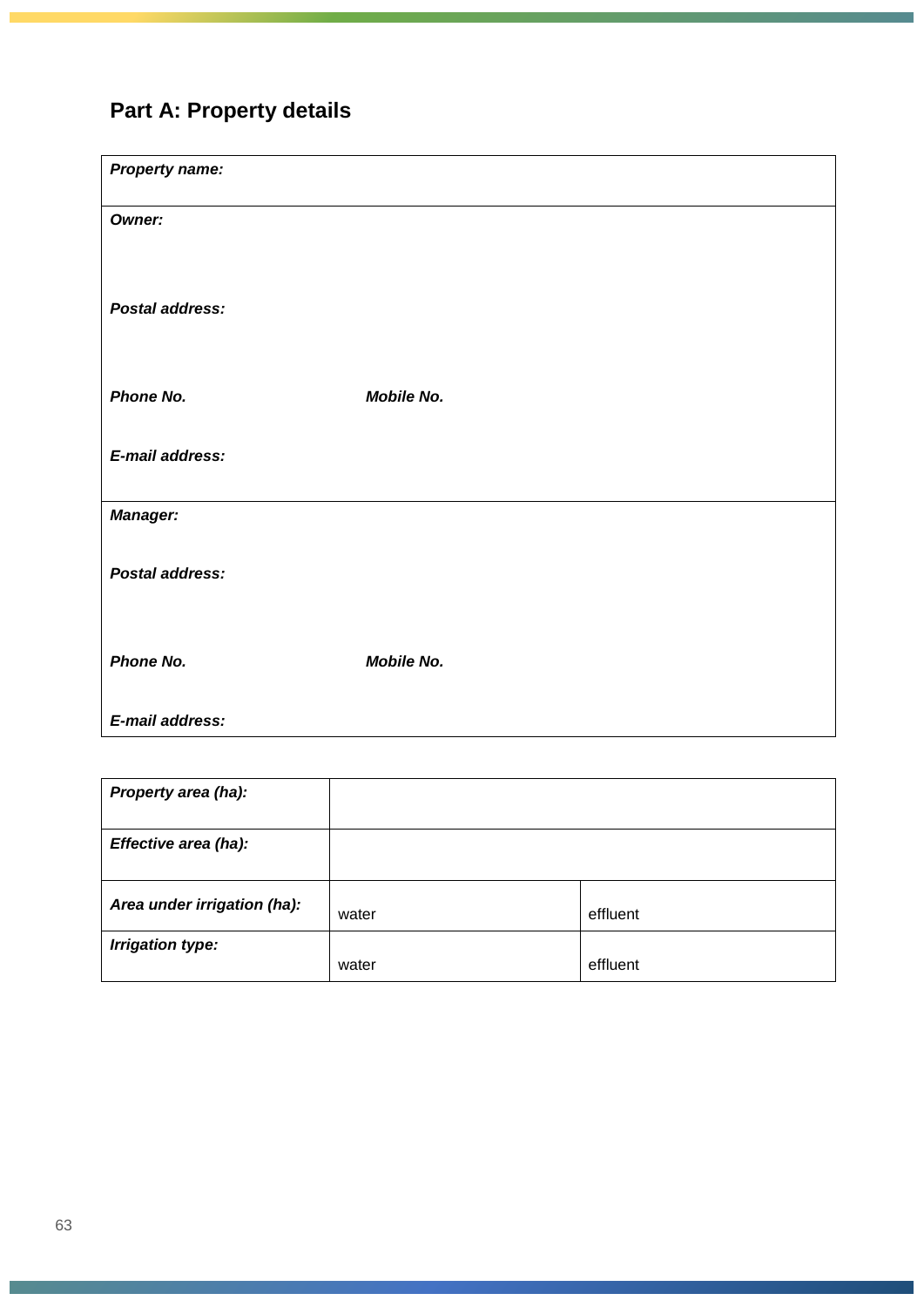### *Enterprise type*



### *Purpose of plan*

### **Part B: Plan objectives, land management units and environmental risk**

### *Objectives:*

- *Comply with all legal requirements related to nutrient management activities.*
- *Take all practicable steps to maintain or enhance the quality of the property's water resources.*
- *Take all practicable steps to ensure that there is an adequate supply of soil nutrients to meet plant needs.*
- *To take all practicable steps to contain nutrients within the property boundaries.*
- *Take all practicable steps to minimise the risk of nutrient contamination of any areas of significant vegetation and/or wildlife habitat.*
- *Undertake a nutrient budget.*

*Property management objectives* **Production**

**Financial**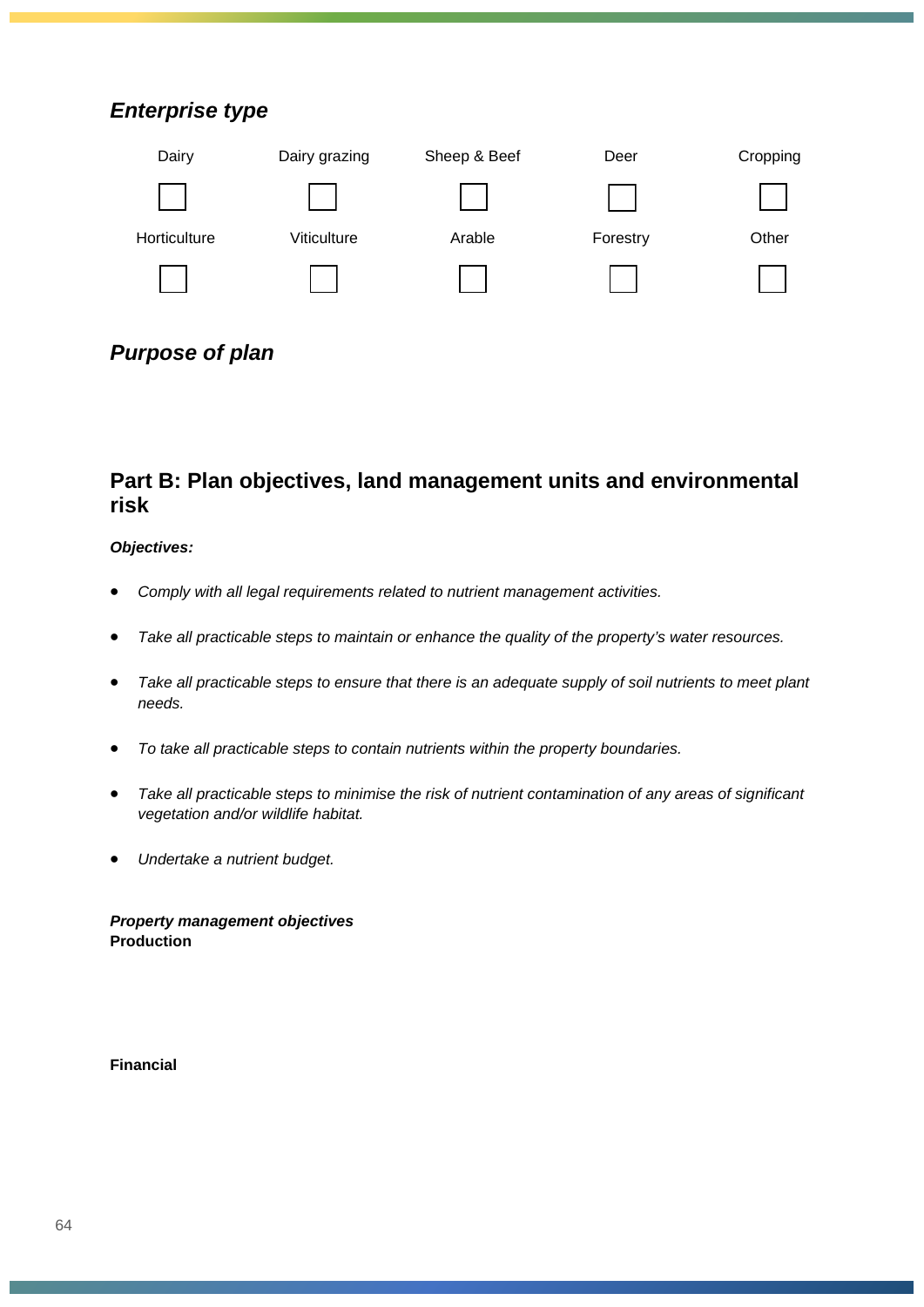**Environmental** 

### **Personal**

### *Land management units*

We have identified the following land management units on this property. (See LMU map in Code Appendix 4, page 59

| Unit        | <b>Description</b> | Approximate<br>area (ha) |
|-------------|--------------------|--------------------------|
| A           |                    |                          |
| B           |                    |                          |
| $\mathbf c$ |                    |                          |
| D           |                    |                          |

### *Environmental risks*

We have identified the following environmental risks for these land management units.

|                 |                             | Inherent risk assessment (see Fig. 3) |             |                  |             |
|-----------------|-----------------------------|---------------------------------------|-------------|------------------|-------------|
| <b>Activity</b> | <b>Potential</b><br>risk/s* | <b>LMUA</b>                           | <b>LMUB</b> | LMU <sub>C</sub> | <b>LMUD</b> |
|                 |                             |                                       |             |                  |             |
|                 |                             |                                       |             |                  |             |
|                 |                             |                                       |             |                  |             |
|                 |                             |                                       |             |                  |             |
|                 |                             |                                       |             |                  |             |
|                 |                             |                                       |             |                  |             |
|                 |                             |                                       |             |                  |             |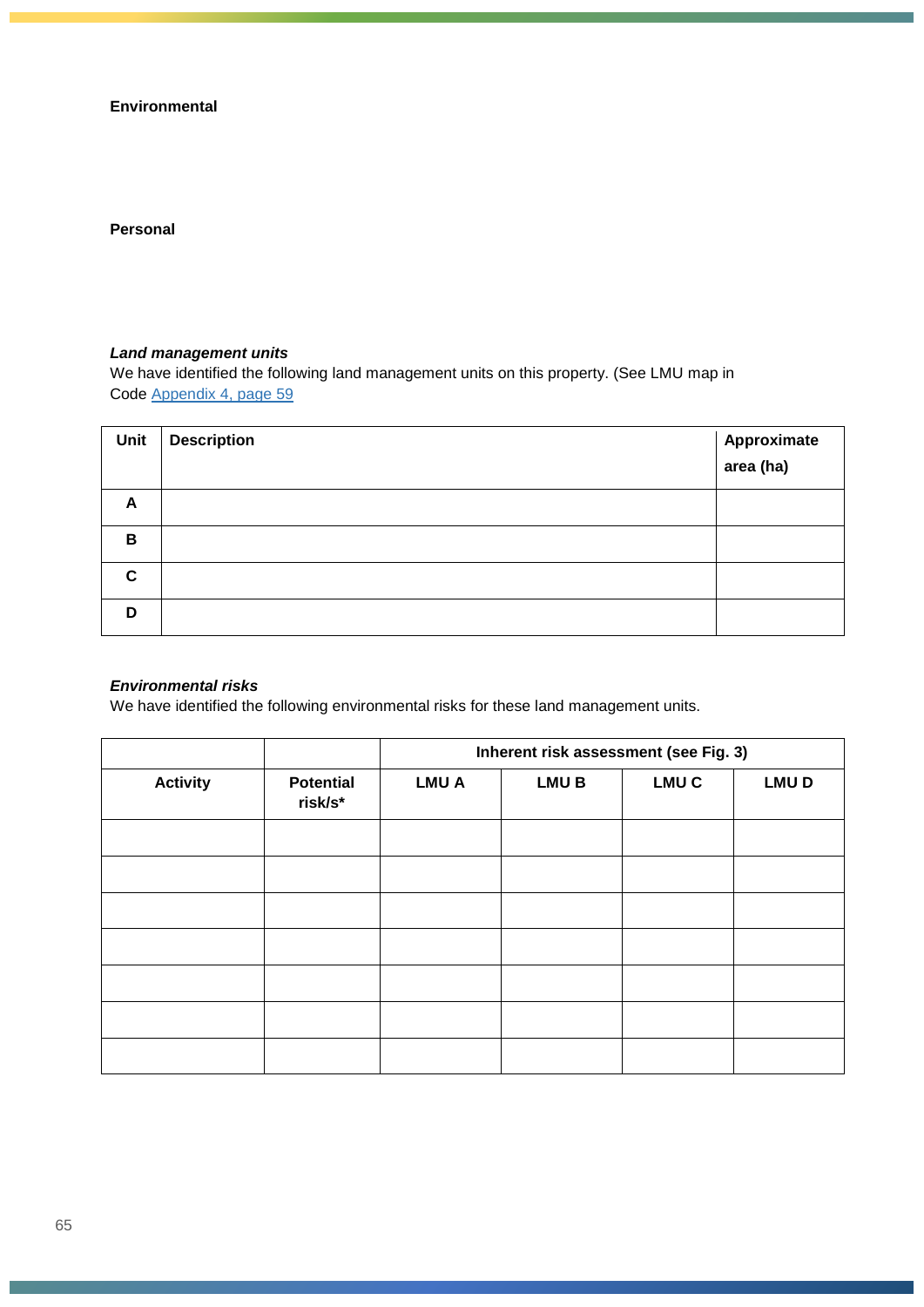| * Potential risks                                           |  | Met requirements |  |  |
|-------------------------------------------------------------|--|------------------|--|--|
|                                                             |  | No.              |  |  |
| Contamination of ground water                               |  |                  |  |  |
| Contamination of surface water                              |  |                  |  |  |
| Undesired changes in soil nutrient status                   |  |                  |  |  |
| Nutrient application to non-target land                     |  |                  |  |  |
| Accumulation of non-nutrient impurities in the soil profile |  |                  |  |  |
| Excess stocking rate                                        |  |                  |  |  |
| Pugging and compaction                                      |  |                  |  |  |
| Poor cultivation methods                                    |  |                  |  |  |
| Others (specify below)                                      |  |                  |  |  |

*Comments about specific risks identified.*

From the table above, we have chosen the following nutrient activities as significant. These are addressed in management plans.

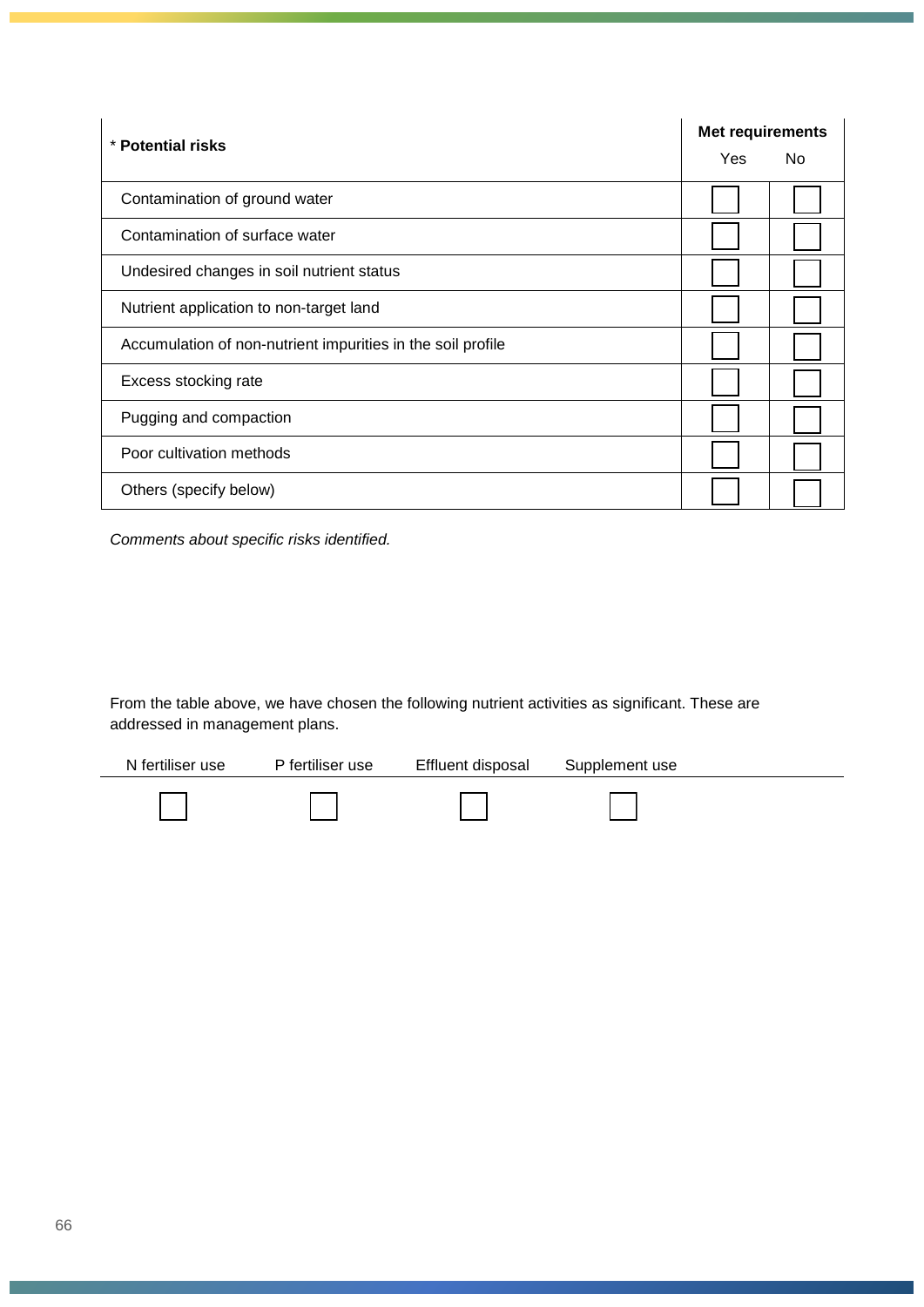## **Part C: Management guides**

# **Nitrogen fertiliser use**

### *Fertiliser applications*

| Fertiliser type | Rate of application (kg/ha) | LMU where it is applied |
|-----------------|-----------------------------|-------------------------|
|                 |                             |                         |
|                 |                             |                         |
|                 |                             |                         |
|                 |                             |                         |

### *Industry and legal requirements*

| <b>Specific industry requirements</b><br>(Contact industry representative for details) | Met          |    |
|----------------------------------------------------------------------------------------|--------------|----|
|                                                                                        | requirements |    |
|                                                                                        | Yes          | No |
|                                                                                        |              |    |
|                                                                                        |              |    |
|                                                                                        |              |    |

| <b>Specific Regional Council requirements</b><br>(Contact local Regional Council for their requirements) | Met          |    |
|----------------------------------------------------------------------------------------------------------|--------------|----|
|                                                                                                          | requirements |    |
|                                                                                                          | Yes          | No |
|                                                                                                          |              |    |
|                                                                                                          |              |    |
|                                                                                                          |              |    |

### *Management practices*

We have identified the following management practices to meet the objectives as set out in Part B of this plan.

| Management practices implemented to achieve our objectives | Verification | Checklist |     |
|------------------------------------------------------------|--------------|-----------|-----|
| (See Chapter 5, page 37 of the Code for examples)          | method       | Yes       | No. |
|                                                            |              |           |     |
|                                                            |              |           |     |
|                                                            |              |           |     |
|                                                            |              |           |     |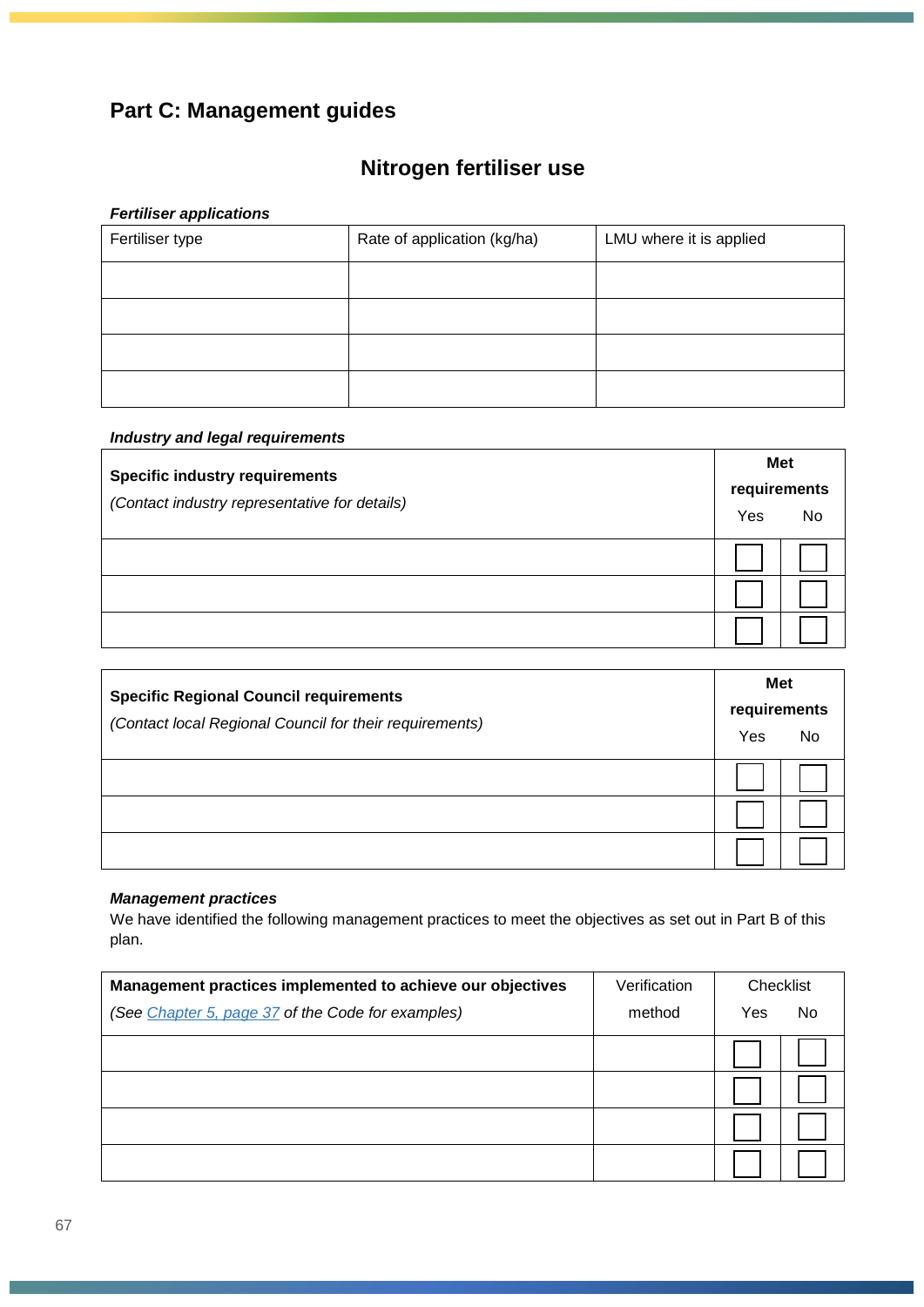### *Self assessment for nitrogen fertiliser use*

Did the management practices achieve the Code objectives and any farm objectives?

| Yes       | $\Box$       | Objectives achieve   |
|-----------|--------------|----------------------|
| N٥        | ΙI           | Fill out table below |
| Partially | $\mathbf{L}$ | Fill out table below |

| Dbjectives achieved  |
|----------------------|
| Fill out table below |
| Fill out table below |

| Changes in management practices required | Person<br>responsible | <b>Timeframe</b><br>for<br>completion | <b>Completion</b><br>date |
|------------------------------------------|-----------------------|---------------------------------------|---------------------------|
|                                          |                       |                                       |                           |
|                                          |                       |                                       |                           |
|                                          |                       |                                       |                           |
|                                          |                       |                                       |                           |
|                                          |                       |                                       |                           |
|                                          |                       |                                       |                           |
|                                          |                       |                                       |                           |
|                                          |                       |                                       |                           |
|                                          |                       |                                       |                           |

### *Verification*

I verify that the information supplied above is correct.

### *Property owner* **/ manager**

*Signature …………………………………*

*Date ………………………*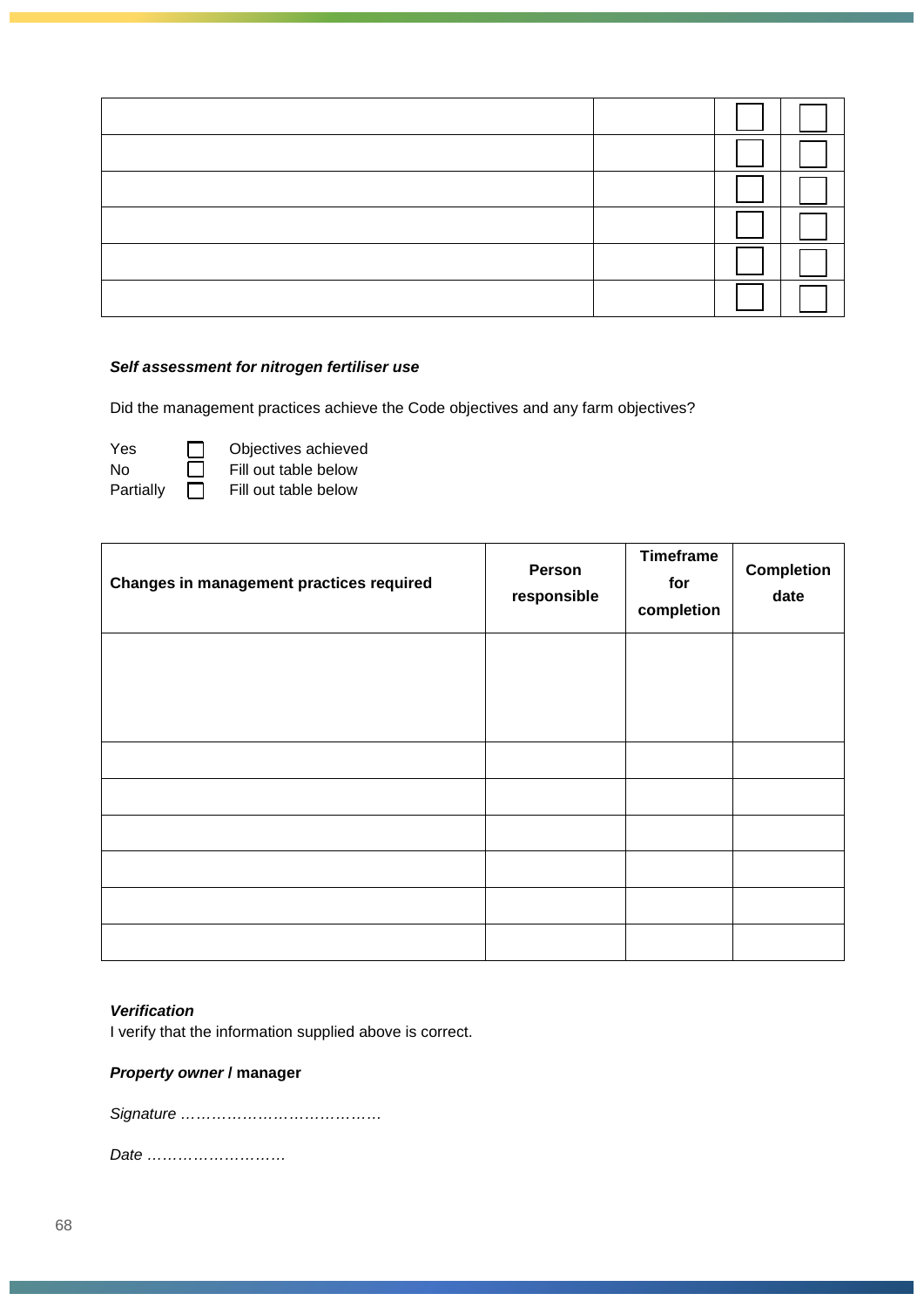# **Phosphate fertiliser use**

### *Fertiliser applications*

| Fertiliser type | Rate of application (kg/ha) | LMU where it is applied |
|-----------------|-----------------------------|-------------------------|
|                 |                             |                         |
|                 |                             |                         |
|                 |                             |                         |
|                 |                             |                         |

### *Industry and legal requirements*

| <b>Specific industry requirements</b><br>(Contact industry representative for details) | Met          |    |
|----------------------------------------------------------------------------------------|--------------|----|
|                                                                                        | requirements |    |
|                                                                                        | Yes          | No |
|                                                                                        |              |    |
|                                                                                        |              |    |
|                                                                                        |              |    |

| <b>Specific Regional Council requirements</b><br>(Contact local Regional Council for their requirements) | Met          |    |
|----------------------------------------------------------------------------------------------------------|--------------|----|
|                                                                                                          | requirements |    |
|                                                                                                          | Yes          | No |
|                                                                                                          |              |    |
|                                                                                                          |              |    |
|                                                                                                          |              |    |

### *Management practices*

We have identified the following management practices to meet the objectives as set out in Part B of this plan.

| Management practices implemented to achieve our objectives | Verification | Checklist |    |
|------------------------------------------------------------|--------------|-----------|----|
| (See <i>Chapter 5, page 37</i> of the Code for examples)   | method       | Yes       | No |
|                                                            |              |           |    |
|                                                            |              |           |    |
|                                                            |              |           |    |
|                                                            |              |           |    |
|                                                            |              |           |    |
|                                                            |              |           |    |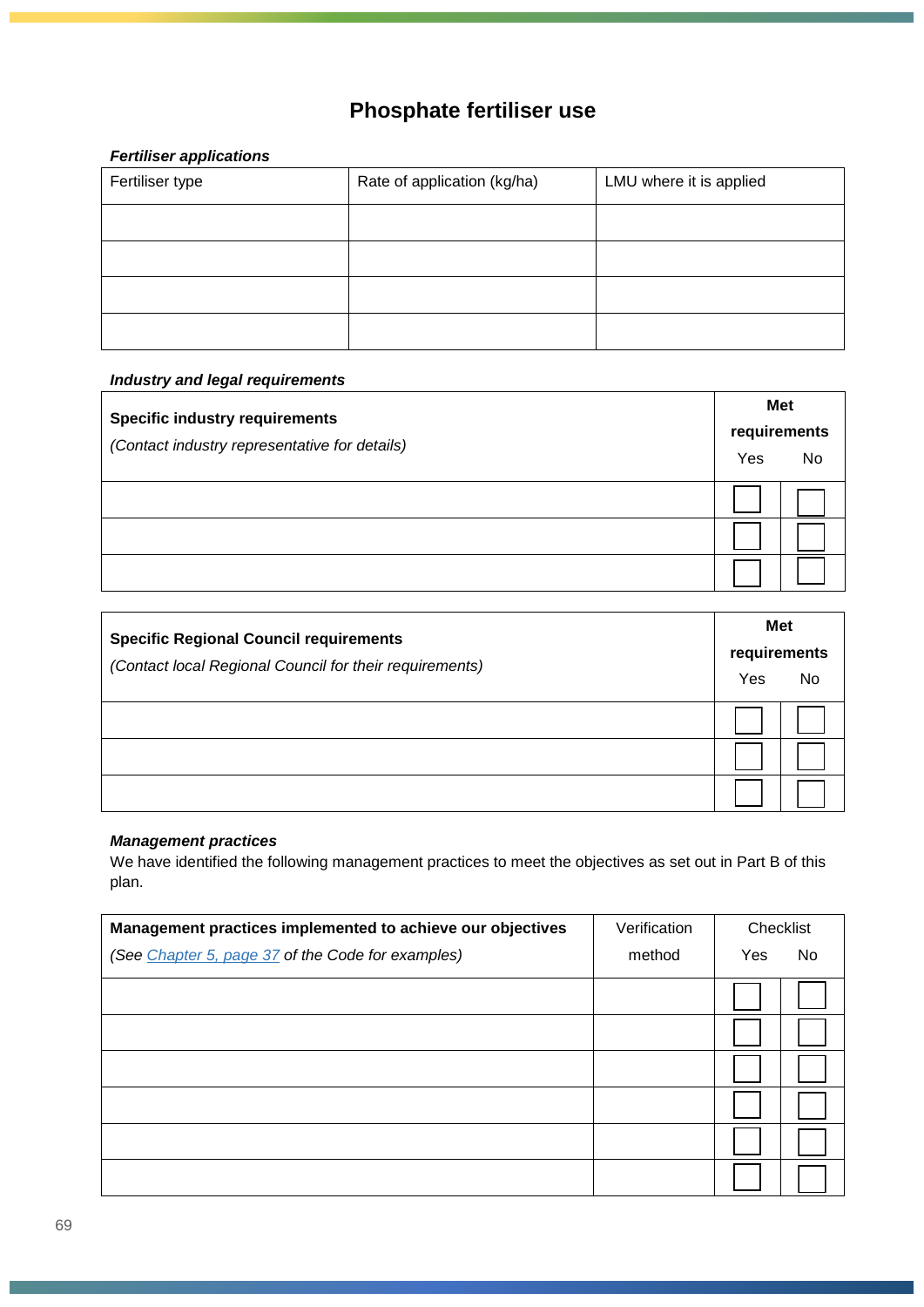### *Self assessment for phosphate fertiliser use*

Did the management practices achieve the Code objectives and any farm objectives?

Yes **D** Objectives achieved

No Fill out table below

Partially **Fill out table below** 

| Changes in management practices required | Person<br>responsible | <b>Timeframe</b><br>for<br>completion | <b>Completion</b><br>date |
|------------------------------------------|-----------------------|---------------------------------------|---------------------------|
|                                          |                       |                                       |                           |
|                                          |                       |                                       |                           |
|                                          |                       |                                       |                           |
|                                          |                       |                                       |                           |
|                                          |                       |                                       |                           |
|                                          |                       |                                       |                           |
|                                          |                       |                                       |                           |
|                                          |                       |                                       |                           |
|                                          |                       |                                       |                           |

### *Verification*

I verify that the information supplied above is correct.

### *Property owner* **/ manager**

|--|

*Date ………………………*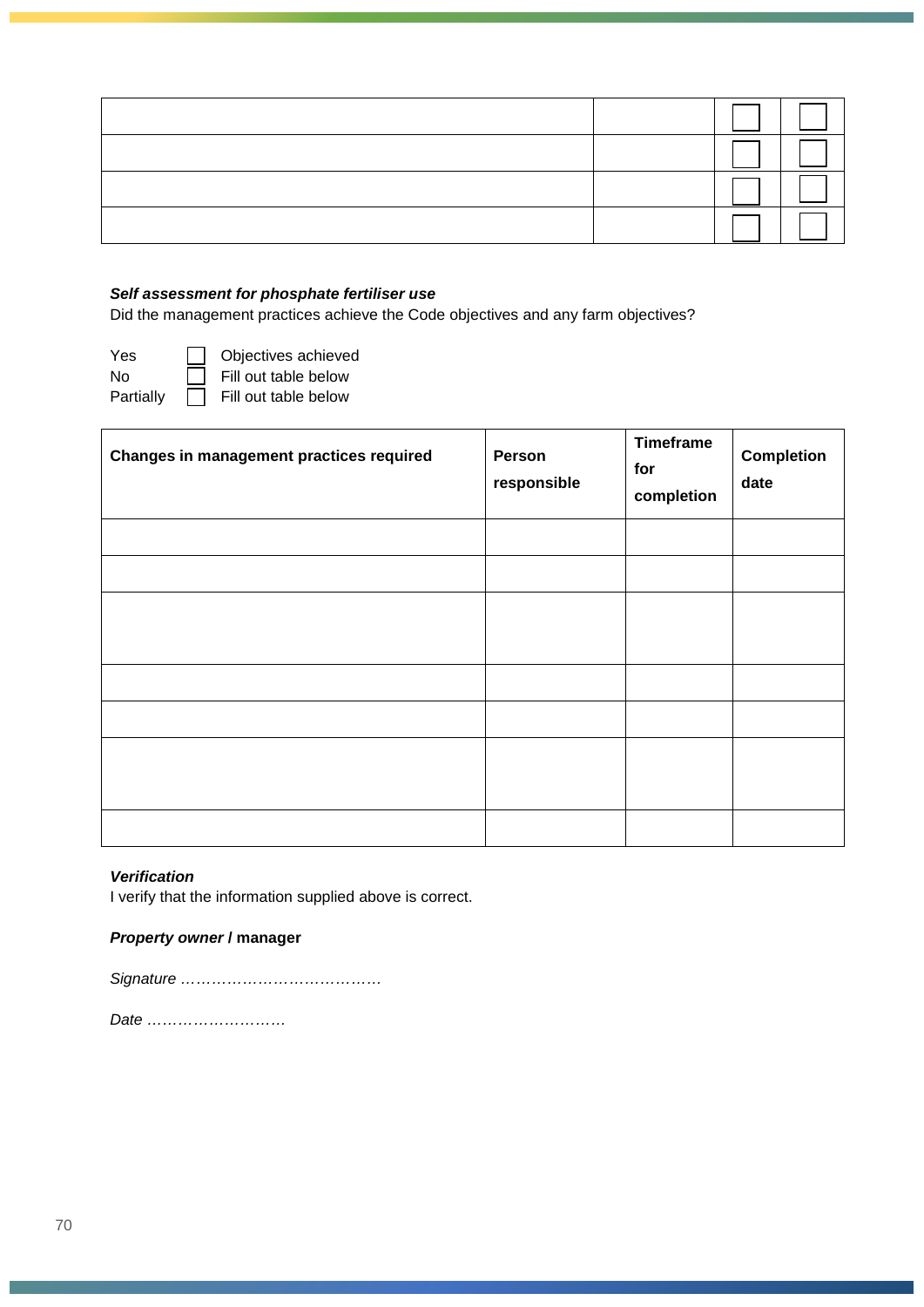### **Dairy effluent application**

*Do you apply dairy effluent?* 

**Yes**  $\Box$ **No**  $\Box$ 

*If yes, fill in the following, if no, go to next section* 

### *Effluent application*

| Rate | LMU (site/location) |
|------|---------------------|
|      |                     |
|      |                     |
|      |                     |
|      |                     |

### *Industry and regulatory requirements*

| <b>Specific industry requirements</b><br>(Contact industry representative for details) | Met |              |
|----------------------------------------------------------------------------------------|-----|--------------|
|                                                                                        |     | requirements |
|                                                                                        | Yes | No           |
|                                                                                        |     |              |
|                                                                                        |     |              |
|                                                                                        |     |              |

| <b>Specific Regional Council requirements</b><br>(Contact local Regional Council for their requirements) | Met<br>requirements<br>Yes<br>No |  |
|----------------------------------------------------------------------------------------------------------|----------------------------------|--|
|                                                                                                          |                                  |  |
|                                                                                                          |                                  |  |
|                                                                                                          |                                  |  |

### *Management practices*

We have identified the following management practices to meet the objectives as set out in Part B of this nutrient management plan.

| Management practices implemented to achieve our objectives<br>(contact your local Regional Council for their requirements or refer to<br>DairyNZ 'A Farmers Guide to Managing Farm Dairy Effluent' | Verification<br>method | Checklist<br>Yes | No |
|----------------------------------------------------------------------------------------------------------------------------------------------------------------------------------------------------|------------------------|------------------|----|
|                                                                                                                                                                                                    |                        |                  |    |
|                                                                                                                                                                                                    |                        |                  |    |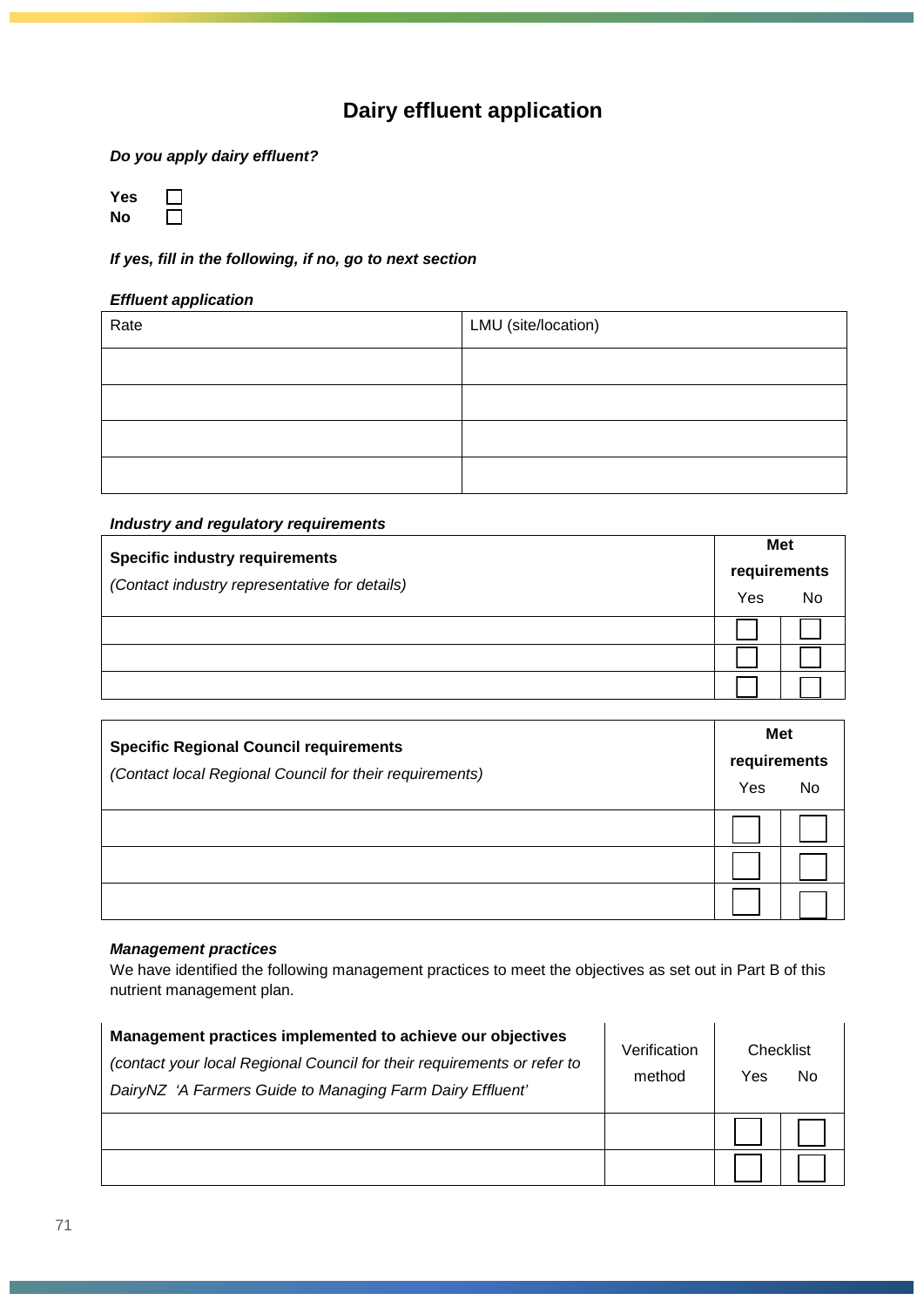### *Self assessment for dairy effluent irrigation*

Did the management practices achieve this Code's objectives and any farm objectives?

No  $\Box$  Fill out table below<br>Partially  $\Box$  Fill out table below

 $Y$ es  $\Box$  Objectives achieved<br>No  $\Box$  Fill out table below

Fill out table below

| List changes in management actions required | Person<br>responsible | <b>Timeframe</b><br>for<br>completion | <b>Completion</b><br>date |
|---------------------------------------------|-----------------------|---------------------------------------|---------------------------|
|                                             |                       |                                       |                           |
|                                             |                       |                                       |                           |
|                                             |                       |                                       |                           |
|                                             |                       |                                       |                           |
|                                             |                       |                                       |                           |
|                                             |                       |                                       |                           |
|                                             |                       |                                       |                           |
|                                             |                       |                                       |                           |
|                                             |                       |                                       |                           |

### *Verification*

I verify that the information supplied above is correct.

### *Property owner* **/ manager**

*Signature …………………………………*

*Date ………………………*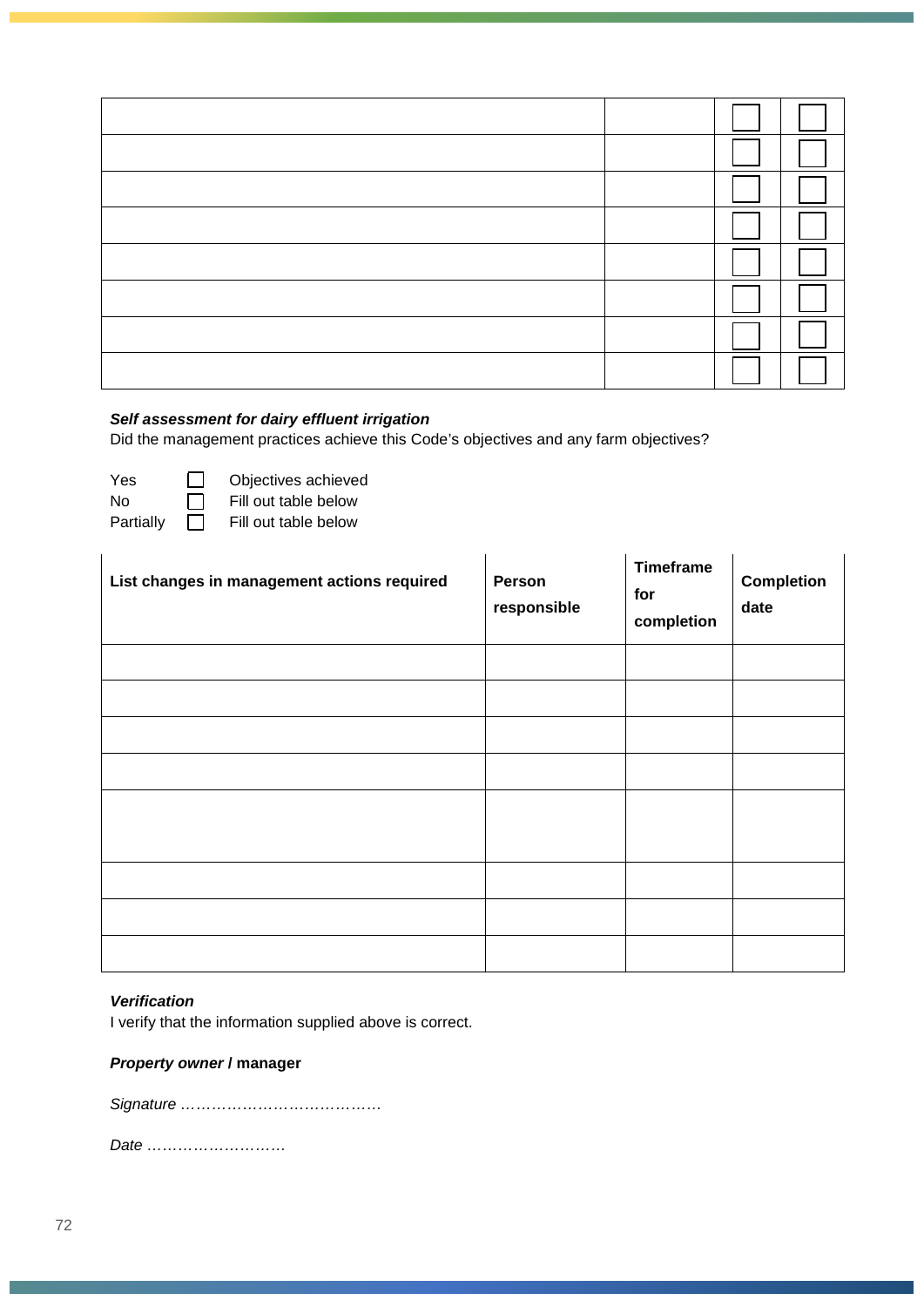## **Farm map**

If you are filling this in on your computer or online, slot your farm map in here after printing the completed plan.

If you don't have a farm map, discuss this section with your fertiliser adviser or consultant.

A farm map might be an aerial photograph of your land, a topographical farm layout, or another document you have created to show your farm's layout and specific details.

## *Detailed nutrient budgets and soil test results*

Include the most recent nutrient budgets (using the fertiliser applications detailed in the Nutrient Management Plan) and soil tests to support the Nutrient Management Plan. Historic soil test results are also useful to show soil fertility trends over time. Also include effluent area and its location.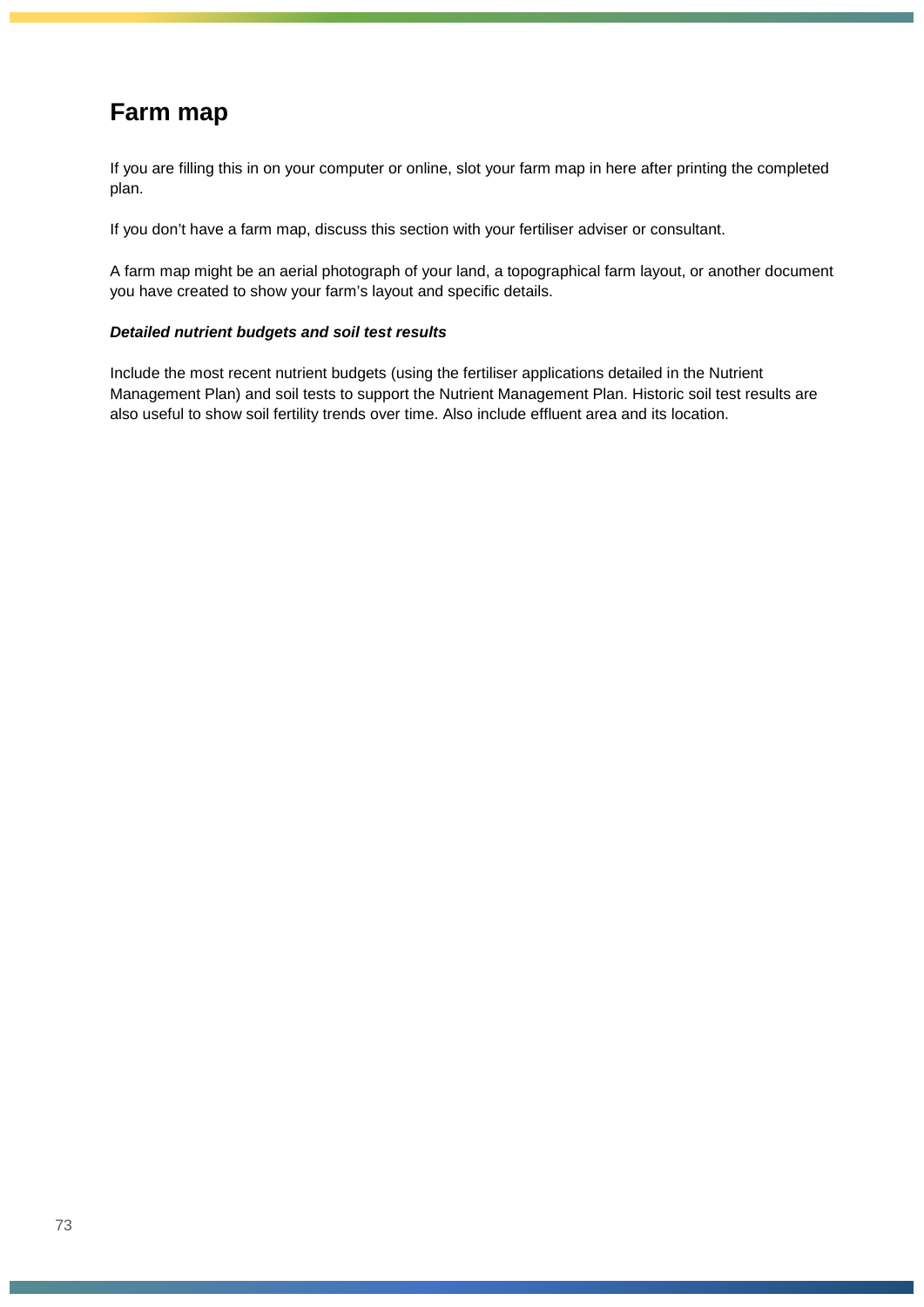## **Appendix 5: Sample Monitoring and Recording Templates**

The following tables show one method of recording fertiliser application details on a paddock recording sheet. Template A shows a completed example with a blank template B provided.

Individual paddock sheets make it easy to add up total nutrient applications in each season. Land managers with small properties may choose to combine all paddocks or blocks on a single recording sheet, listing the paddock name alongside the date and fertiliser type.

Most land managers will develop their own abbreviations – e.g. 'A' for aerial application by aeroplane, 'H' for helicopter, etc. In the example, 'spinner' refers to the land manager's own tractor-mounted spreading equipment. There is no need to repeat the operator name or other details if these are always the same – e.g. one company is used for all ground spreading.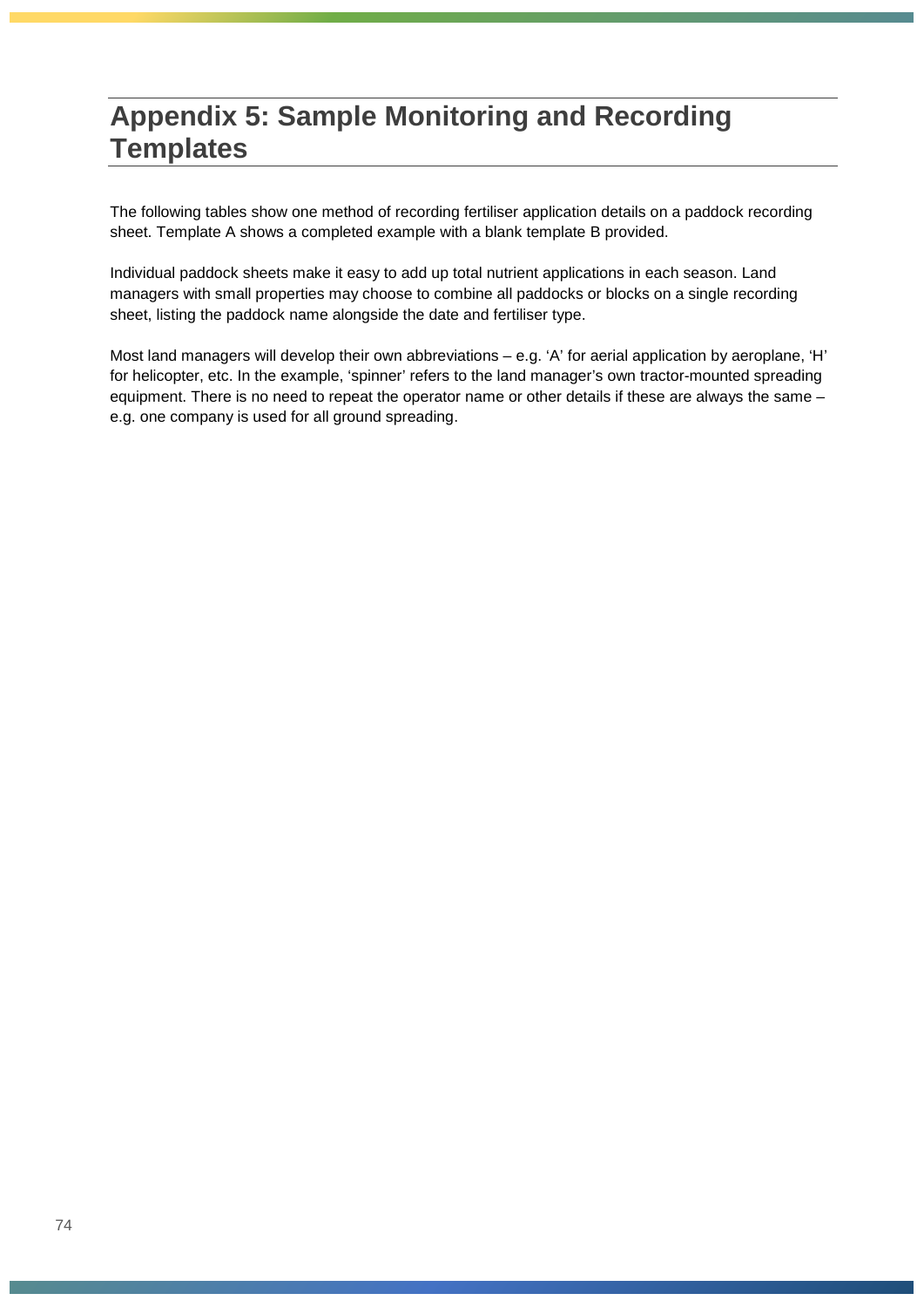Template A: Sample paddock recording sheet for fertiliser applications

Paddock Name: No. 12

LMU: A

Present Use: Pasture

|          |                        |                                    | <b>Major Nutrients</b><br>(kg nutrient/ha) |              |                           |          |    |    |                 |               |                                                 |
|----------|------------------------|------------------------------------|--------------------------------------------|--------------|---------------------------|----------|----|----|-----------------|---------------|-------------------------------------------------|
| Date     | <b>Fertiliser type</b> | <b>Application</b><br>rate (kg/ha) | $\boldsymbol{N}$                           | $\mathsf{P}$ | $\boldsymbol{\mathsf{K}}$ | <b>S</b> | Mg | Ca | <b>Operator</b> | <b>Method</b> | Other nutrients; comments                       |
| 23/5/06  | 30% potash super       | 250                                |                                            | 16           | 38                        | 20       |    | 35 | Bob'sGS         | Truck         |                                                 |
| 28/7/06  | Urea                   | 87                                 | 40                                         |              |                           |          |    |    | Self            | Spinner       | Had to leave wet area beside boundary - see map |
| 18/10/06 | Cropmaster 20          | 300                                | 58                                         | 30           |                           | 38       |    |    | Bob'sGS         | Truck         |                                                 |
| 20/11/06 | Urea                   | 65                                 | 30                                         |              |                           |          |    |    | Self            | Spinner       |                                                 |
| 20/12/06 | Urea                   | 65                                 | 30                                         |              |                           |          |    |    | Self            | Spinner       |                                                 |
|          |                        |                                    |                                            |              |                           |          |    |    |                 |               |                                                 |
|          | Total for the year     |                                    | 158                                        | 46           | 38                        | 58       |    | 35 |                 |               |                                                 |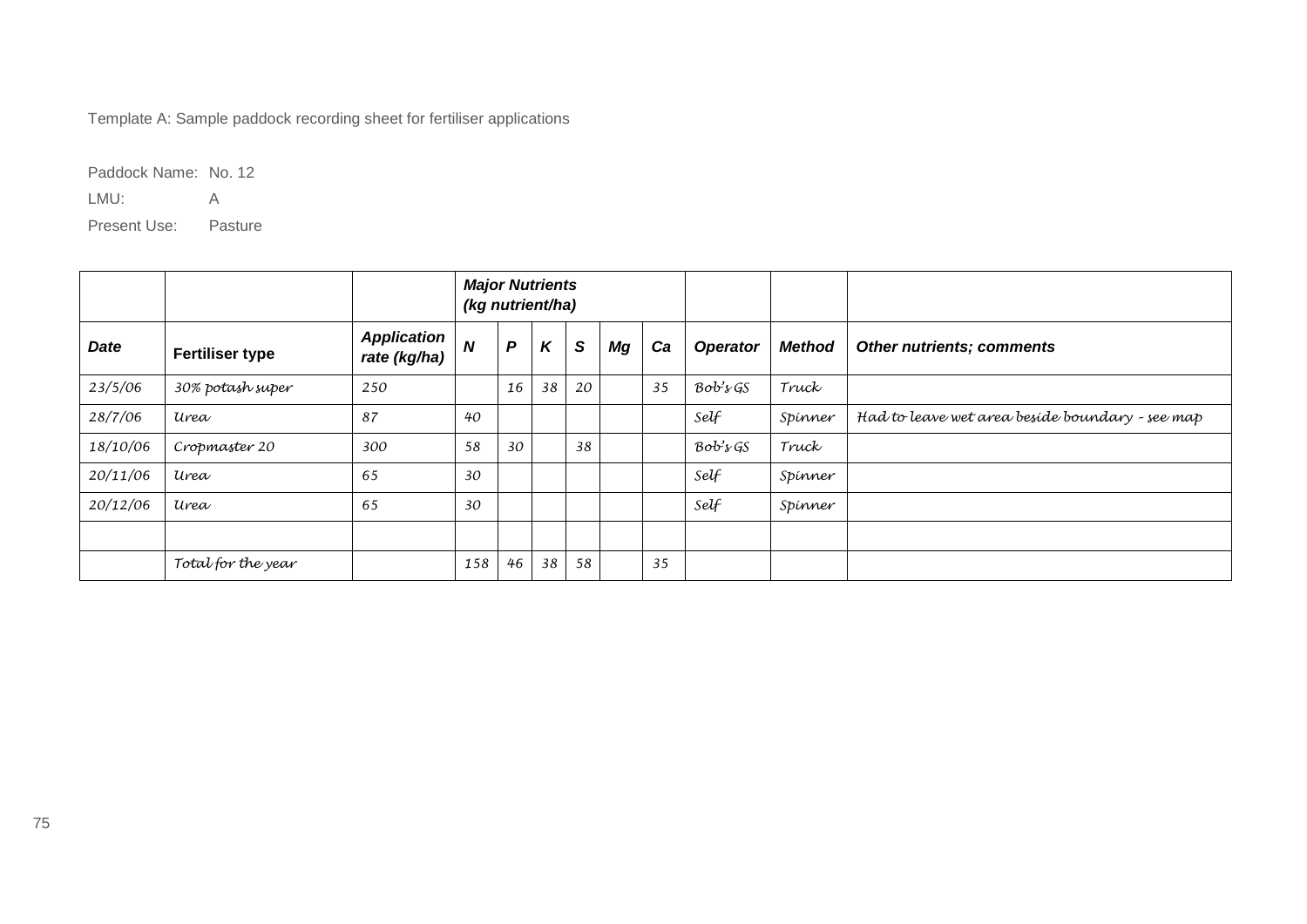Template B: Paddock recording sheet template for fertiliser applications

Paddock Name: \_\_\_\_\_\_\_\_\_\_\_\_\_\_\_\_\_\_

 $LMU:$ 

Present Use: \_\_\_\_\_\_\_\_\_\_\_\_\_\_\_\_\_\_

|             |                        |                                    |                  | <b>Major Nutrients</b><br>(kg nutrient/ha) |                    |              |    |    |                 |               |                                  |
|-------------|------------------------|------------------------------------|------------------|--------------------------------------------|--------------------|--------------|----|----|-----------------|---------------|----------------------------------|
| <b>Date</b> | <b>Fertiliser type</b> | <b>Application</b><br>rate (kg/ha) | $\boldsymbol{N}$ | $\boldsymbol{P}$                           | $\pmb{\mathsf{K}}$ | $\mathsf{s}$ | Mg | Ca | <b>Operator</b> | <b>Method</b> | <b>Other nutrients; comments</b> |
|             |                        |                                    |                  |                                            |                    |              |    |    |                 |               |                                  |
|             |                        |                                    |                  |                                            |                    |              |    |    |                 |               |                                  |
|             |                        |                                    |                  |                                            |                    |              |    |    |                 |               |                                  |
|             |                        |                                    |                  |                                            |                    |              |    |    |                 |               |                                  |
|             |                        |                                    |                  |                                            |                    |              |    |    |                 |               |                                  |
|             |                        |                                    |                  |                                            |                    |              |    |    |                 |               |                                  |
|             |                        |                                    |                  |                                            |                    |              |    |    |                 |               |                                  |
|             |                        |                                    |                  |                                            |                    |              |    |    |                 |               |                                  |
|             |                        |                                    |                  |                                            |                    |              |    |    |                 |               |                                  |
|             |                        |                                    |                  |                                            |                    |              |    |    |                 |               |                                  |